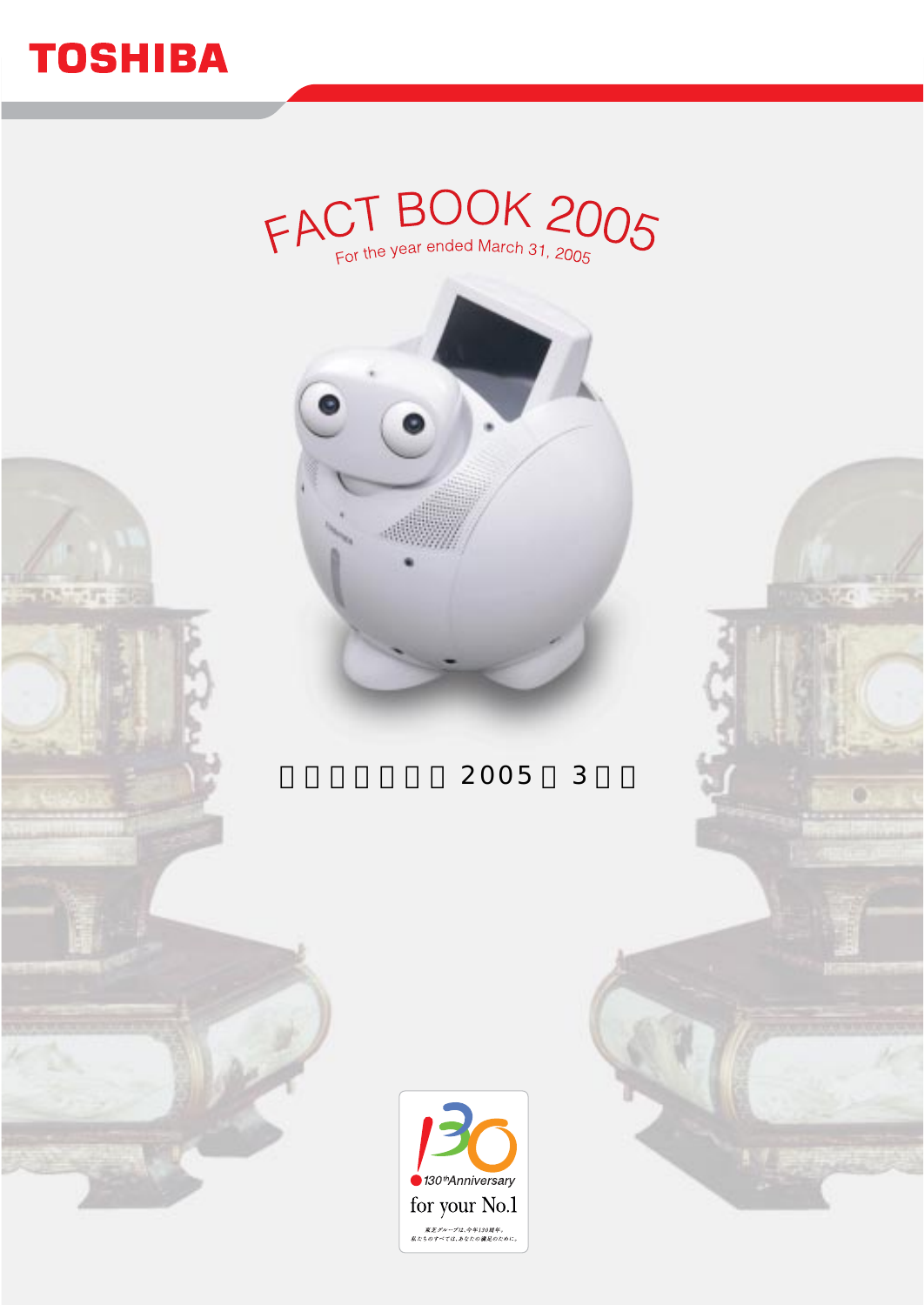#### **The Toshiba Commitment**

#### **Basic Commitment of the TOSHIBA Group**

We, the Toshiba Group companies, based on our total commitment to people and to the future, are determined to help create a higher quality of life for all people, and to do our part to help ensure that progress continues within the world community.

#### **Commitment to People**

We endeavor to serve the needs of all people, especially our customers, shareholders, and employees, by implementing forwardlooking corporate strategies while carrying out responsible and responsive business activities. As good corporate citizens, we actively contribute to further the goals of society.

#### **Commitment to the Future**

By continually developing innovative technologies centering on the fields of Electronics and Energy, we strive to create products realize the goals of the world community, including ways to improve the global environment. and services that enhance human life, and which lead to a thriving, healthy society. We constantly seek new approaches that help

## Committed to People, **Committed to the Future. TOSHIBA**

# 1.  $\blacksquare$ 2.  $\blacksquare$  $3.$

## 人と、地球の、明日のために。

| <b>Contents</b>                                             |     |    |
|-------------------------------------------------------------|-----|----|
| Corporate History                                           |     |    |
| <b>Consolidated Financial Summary</b>                       |     |    |
| Key Indicators (Consolidated)                               |     |    |
| <b>Industry Segment Performance</b>                         |     | 6  |
| Geographic Segment Performance / Sales by Region            |     |    |
| <b>Consolidated Balance Sheets</b>                          |     | 10 |
| <b>Consolidated Statements of Operations</b>                |     | 12 |
| <b>Quarterly Performance Highlights</b>                     |     | 12 |
| <b>Consolidated Statements of Cash Flows</b>                |     | 13 |
| Long-Term Debt                                              |     | 14 |
| <b>Major Products</b>                                       |     | 15 |
| Comparison of Japan's Seven Major Electric-Appliance Makers | 7   | 16 |
| Toshiba's Position in the Technology Sector                 |     | 18 |
| Major Product Market Share, Market Data                     |     | 19 |
| Intellectual Property Data                                  |     | 20 |
| Corporate Social Responsibility Data                        | CSR | 21 |
| Corporate Governance                                        |     | 22 |
| Main Subsidiaries and Affiliates                            |     | 23 |
| <b>Common Stock Information</b>                             |     | 24 |
| Corporate Data                                              |     | 25 |
|                                                             |     |    |

#### **Forward-Looking Statements**

Information in this report, other than historical facts, refers to future prospects and performance, and has been prepared by Toshiba management on the basis of currently available information. This covers various risks, including, but not limited to, economic conditions, competition in the industry, customer demand, foreign currency exchange rates, tax rules, regulations and other factors. As a result, actual future performance may differ from any forecasts contained in this report.

#### **Notes:**

- 1. Except where stated otherwise, figures in this report are for the respective fiscal years ended March 31. For example, '05/3 is used to indicate data for the period beginning April 1, 2004, and ended March 31, 2005, or as of March 31, 2005.
- 2. The financial figures in this report are based on U.S. GAAP (Generally Accepted Accounting Principles).
- 3. Except where stated otherwise, financial figures have been rounded.

|                    |  |    | 4 1 3 3 1 |           |  |  |
|--------------------|--|----|-----------|-----------|--|--|
| 2004 4 1 2005 3 31 |  |    |           | 2005 3 31 |  |  |
| '05/3              |  | 19 | - C.Y     |           |  |  |
|                    |  |    |           |           |  |  |

 $3.$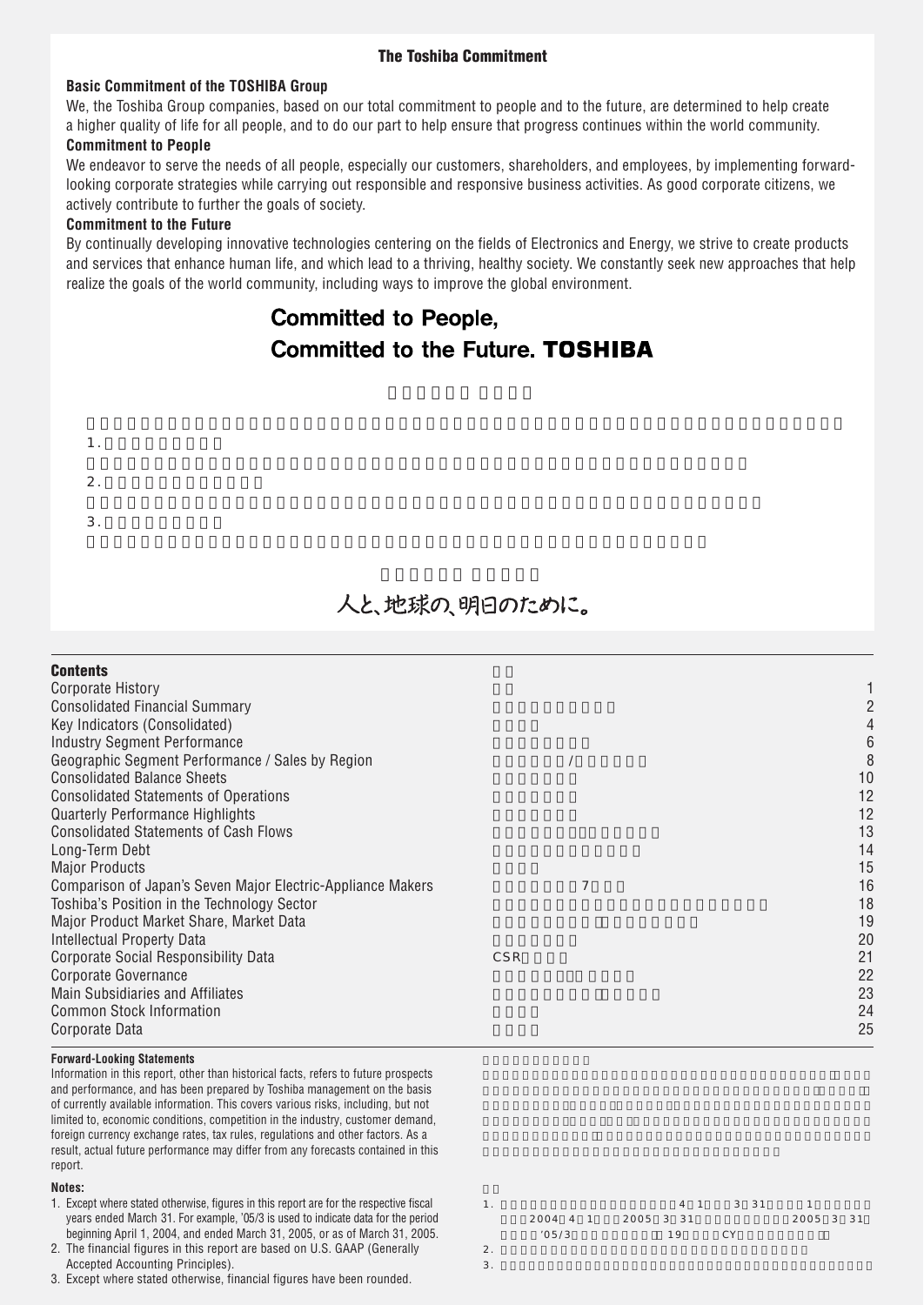# **Corporate History**

| Governance structure                                                                                               |      | Significant events                                                                                                                          |                    |            |           |
|--------------------------------------------------------------------------------------------------------------------|------|---------------------------------------------------------------------------------------------------------------------------------------------|--------------------|------------|-----------|
|                                                                                                                    | 1875 | Hisashige Tanaka opened a<br>telegraph equipment factory (later<br>Shibaura Engineering Works Co.,<br>Ltd.) in Shinbashi, Tokyo.            | $\left($           | ( )        | $\lambda$ |
|                                                                                                                    | 1890 | Ichisuke Fujioka and Shoichi<br>Miyoshi established Hakunetsu-<br>sha & Co., Ltd., (later Tokyo<br>Electric Company) in Kyobashi,<br>Tokyo. | $\left($           | ( )        |           |
|                                                                                                                    | 1939 | Tokyo Electric Company merged<br>with Shibaura Engineering Works<br>Co., Ltd., and established Tokyo<br>Shibaura Electric Co., Ltd.         | ( )                | ( )        | $(\quad)$ |
|                                                                                                                    | 1978 | Released the first Japanese word<br>processor.                                                                                              |                    |            |           |
|                                                                                                                    | 1984 | Changed name to Toshiba<br>Corporation.                                                                                                     | ( )                |            |           |
|                                                                                                                    | 1985 | Developed 1-megabit DRAM.                                                                                                                   | 1                  | DRAM       |           |
|                                                                                                                    | 1986 | Introduced the world's first laptop<br>PCs.                                                                                                 |                    |            |           |
|                                                                                                                    | 1991 | Developed 4-megabit NAND flash<br>EEPROM.                                                                                                   | $\overline{4}$     | NAND       | EEPROM    |
|                                                                                                                    | 1995 | Developed the DVD high-density<br>optical disc.                                                                                             |                    | <b>DVD</b> |           |
|                                                                                                                    | 1998 |                                                                                                                                             |                    |            |           |
| Introduced corporate executive<br>officer system.                                                                  |      |                                                                                                                                             |                    |            |           |
| Introduced in-house company<br>system.                                                                             | 1999 |                                                                                                                                             |                    |            |           |
|                                                                                                                    | 2000 | Released SD Card and 1.8-inch<br>hard disk drive (HDD).                                                                                     | S D<br>(HDD)       | 1.8        |           |
|                                                                                                                    | 2001 | Released "01 Action Plan,"<br>withdrew from commodity DRAM<br>business.                                                                     | 01                 |            | DRAM      |
|                                                                                                                    |      | Commercialized the world's first<br>HDD/DVD video<br>recorder.                                                                              | <b>HDD&amp;DVD</b> |            |           |
|                                                                                                                    |      | Commenced joint development of<br>the "Cell" next-generation<br>processor with Sony Computer<br>Entertainment Inc. and IBM<br>Corporation.  | IB <sub>M</sub>    |            | " $CeII"$ |
|                                                                                                                    | 2002 | Formed a joint venture with<br>Matsushita Electric<br>Industrial Co., Ltd., for LCDs.                                                       | ( )                |            |           |
| Adopted the "Company with<br>Committees" system and intro-<br>duced Corporate Social Responsi-<br>bility Division. | 2003 | Home Appliance, IT-Solution<br>and Medical System businesses<br>transferred and integrated with<br>subsidiaries.                            |                    |            |           |
| CSR                                                                                                                | 2004 | Joined the United Nations' Global<br>Compact.                                                                                               |                    |            |           |
|                                                                                                                    |      | Released 0.85-inch HDD.                                                                                                                     | 0.85               |            | (HDD)     |
|                                                                                                                    |      | Developed world's smallest direct<br>methanol fuell cell (DMFC).                                                                            |                    |            |           |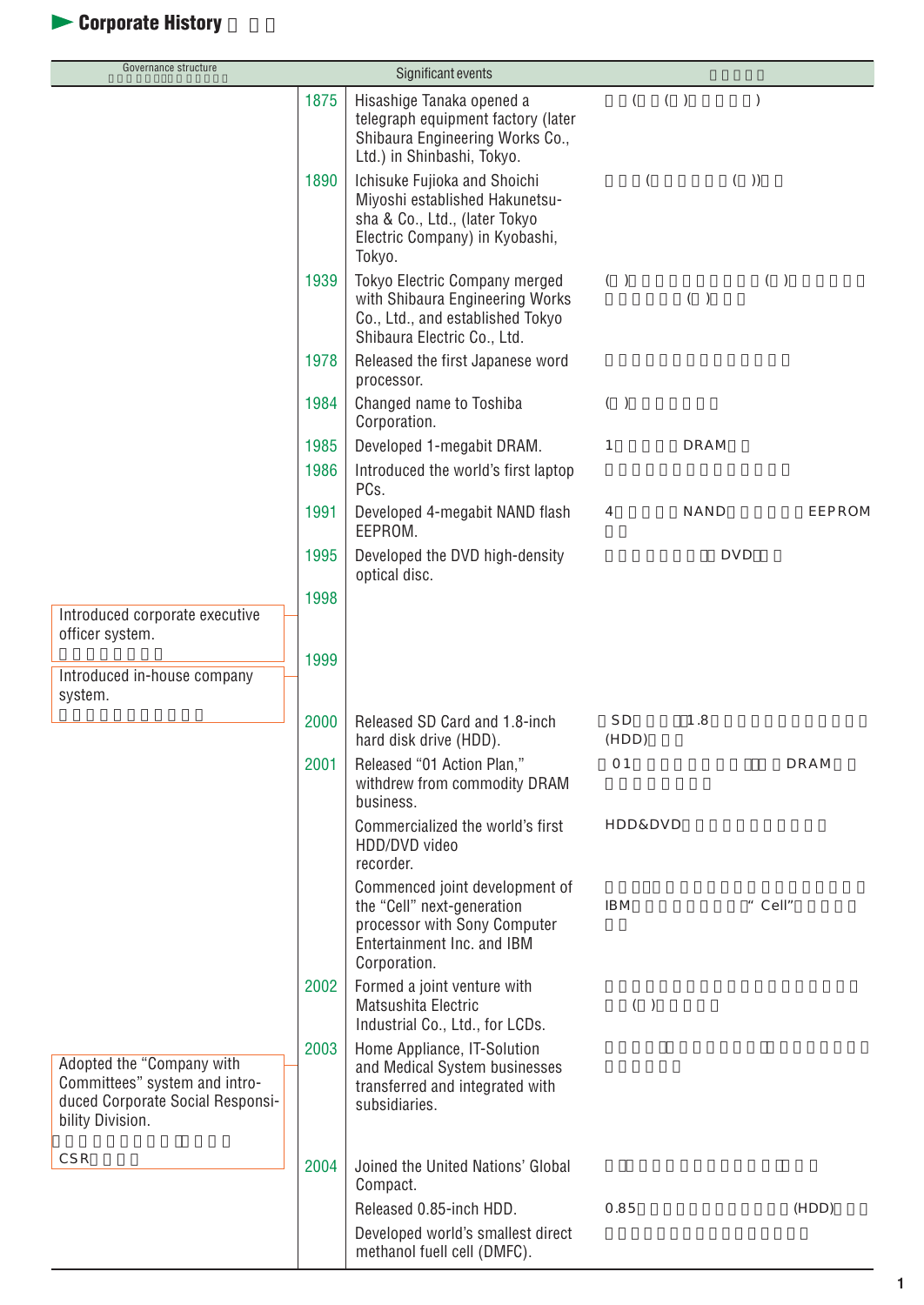## **Leapers** Consolidated Financial Summary

|                                                                                                                                                                                                                                                                                |                            | '95/3              | 96/3             |
|--------------------------------------------------------------------------------------------------------------------------------------------------------------------------------------------------------------------------------------------------------------------------------|----------------------------|--------------------|------------------|
| Net Sales, Operating Income (Loss) and                                                                                                                                                                                                                                         |                            |                    |                  |
| Net Income (Loss)                                                                                                                                                                                                                                                              |                            |                    |                  |
| Net sales                                                                                                                                                                                                                                                                      |                            | ¥4,864.0           | 45,192.2         |
| Cost of sales                                                                                                                                                                                                                                                                  |                            | 3,435.1            | 3,647.6          |
| Selling, general and administrative expenses<br>Operating income (loss)                                                                                                                                                                                                        |                            | 1,260.1<br>168.8   | 1,282.0<br>262.6 |
| Income (loss) before income taxes and minority interest                                                                                                                                                                                                                        |                            | 120.7              | 177.7            |
| Income taxes                                                                                                                                                                                                                                                                   |                            | 67.6               | 103.0            |
| Net income (loss)                                                                                                                                                                                                                                                              |                            | 44.7               | 90.4             |
| EBITDA*1                                                                                                                                                                                                                                                                       | EBITDA <sup>1</sup>        | 507.7              | 516.4            |
| <b>Profitability Ratios</b>                                                                                                                                                                                                                                                    |                            |                    |                  |
| Operating income ratio (%)                                                                                                                                                                                                                                                     | $\%$                       | 3.5                | 5.1              |
| Return on sales (%)                                                                                                                                                                                                                                                            | %                          | 0.9                | 1.7              |
| Cost of sales ratio (%)                                                                                                                                                                                                                                                        | %                          | 70.6               | 70.2             |
| Selling, general and administrative expenses ratio (%)                                                                                                                                                                                                                         | %                          | 25.9               | 24.7             |
| <b>Total Assets, Total Shareholders' Equity and</b>                                                                                                                                                                                                                            |                            |                    |                  |
| <b>Interest-Bearing Debt</b>                                                                                                                                                                                                                                                   |                            |                    |                  |
| Total assets                                                                                                                                                                                                                                                                   |                            | 5,598.6            | 5,743.0          |
| Total shareholders' equity                                                                                                                                                                                                                                                     |                            | 1,255.1            | 1,384.6          |
| Interest-bearing debt                                                                                                                                                                                                                                                          |                            | 1,915.7<br>1.039.0 | 1,810.7<br>672.7 |
| Long-term debt<br>Short-term debt                                                                                                                                                                                                                                              |                            | 876.7              | 1,138.0          |
| Shareholders' equity ratio (%) <sup>2</sup>                                                                                                                                                                                                                                    | $\overline{2}$<br>$\%$     | 22.4               | 24.1             |
| Debt/equity ratio (Times) <sup>*3</sup>                                                                                                                                                                                                                                        | $\ensuremath{\mathsf{3}}$  | 1.5                | 1.3              |
| R&D, Capital Expenditures, Depreciation                                                                                                                                                                                                                                        |                            |                    |                  |
| R&D expenditures                                                                                                                                                                                                                                                               |                            | 302.2              | 314.8            |
| Capital expenditures (Property, plant and equipment)                                                                                                                                                                                                                           |                            | 293.8              | 308.7            |
| Depreciation (Property, plant and equipment)                                                                                                                                                                                                                                   |                            | 283.6              | 262.0            |
| <b>Return Indicators</b>                                                                                                                                                                                                                                                       |                            |                    |                  |
| Return on equity (ROE) (%) <sup>*4</sup>                                                                                                                                                                                                                                       | ROE<br>%<br>$\overline{a}$ | 3.8                | 6.8              |
| Return on total assets (ROA) (%) <sup>5</sup>                                                                                                                                                                                                                                  | ROA %<br>$-5$              | 0.8                | 1.6              |
| <b>Efficiency Indicators</b>                                                                                                                                                                                                                                                   |                            |                    |                  |
| Inventory turnover (Times)*6                                                                                                                                                                                                                                                   | 6                          | 4.36               | 4.71             |
| Asset turnover (Times)*7                                                                                                                                                                                                                                                       | $\overline{7}$<br>8        | 0.89               | 0.92             |
| Inventory turnover (Days) <sup>*8</sup>                                                                                                                                                                                                                                        |                            | 83.67              | 77.41            |
| <b>Cash Flows</b><br>Net cash provided by operating activities                                                                                                                                                                                                                 |                            | 392.6              | 403.5            |
| Net cash used in investing activities                                                                                                                                                                                                                                          |                            | (321.6)            | (277.7)          |
| Net cash (used in) provided by financing activities                                                                                                                                                                                                                            |                            | (19.0)             | (110.7)          |
| Effect of exchange rate changes on cash and cash equivalents                                                                                                                                                                                                                   |                            | 5.4                | 11.3             |
| Net (decrease) increase in cash and cash equivalents                                                                                                                                                                                                                           |                            | 57.4               | 26.4             |
| Cash and cash equivalents at end of year                                                                                                                                                                                                                                       |                            | 653.0              | 679.4            |
| <b>Liquidity Indicators</b>                                                                                                                                                                                                                                                    |                            |                    |                  |
| Debt/cash flow ratio (%) <sup>*9</sup>                                                                                                                                                                                                                                         | $\circ$<br>$\%$            | 18.05              | 19.06            |
| Interest coverage ratio (Times)*10                                                                                                                                                                                                                                             | 10                         | 2.9                | 4.8              |
| <b>Corporate Value</b>                                                                                                                                                                                                                                                         |                            |                    |                  |
| Free cash flow*11                                                                                                                                                                                                                                                              | 11                         | 71.0               | 125.8            |
| Market capitalization*12                                                                                                                                                                                                                                                       | 12                         | 1,896.0            | 2,613.8          |
| <b>Other Data</b>                                                                                                                                                                                                                                                              |                            |                    |                  |
| Number of employees (Consolidated, Thousands)                                                                                                                                                                                                                                  |                            | 190                | 186              |
| Number of employees (Non-Consolidated) (Thousands)                                                                                                                                                                                                                             |                            | 73                 | 71               |
| Ratios of Consolidated to Non-Consolidated<br>Performance (Times) (Net sales)                                                                                                                                                                                                  |                            | 1.5                | 1.4              |
|                                                                                                                                                                                                                                                                                |                            |                    |                  |
| Beginning with the fiscal year ended March 31, 2001, Toshiba has adopted Statement of Financial Accounting Standards (SFAS) No. 115, "Accounting for Certain Investments in Debt and Equity Securities."<br>March 21, 1005 through 2000, has been restated to conform with SEA |                            |                    |                  |

 $80$  389  $489$ 

Beginning with the fiscal year ended March 31, 2001, Toshiba has adopted Statement of Financial Accounting Standards (SFAS) No. 115, "Accounting for Certain Investments in Debt and Equity Securities."<br>Prior-period data for

Operating income (loss) has been determined under financial reporting practices generally accepted in Japan and is defined as net sales less cost of sales and selling, general and administrative expenses.<br>2001 - 2001 - 200

| 1998 3 |        | 1995 3 1997 3 | 1998 3          |
|--------|--------|---------------|-----------------|
| 2004 3 | 2005 3 | 2004 3 31     | 1.881 2005 3 31 |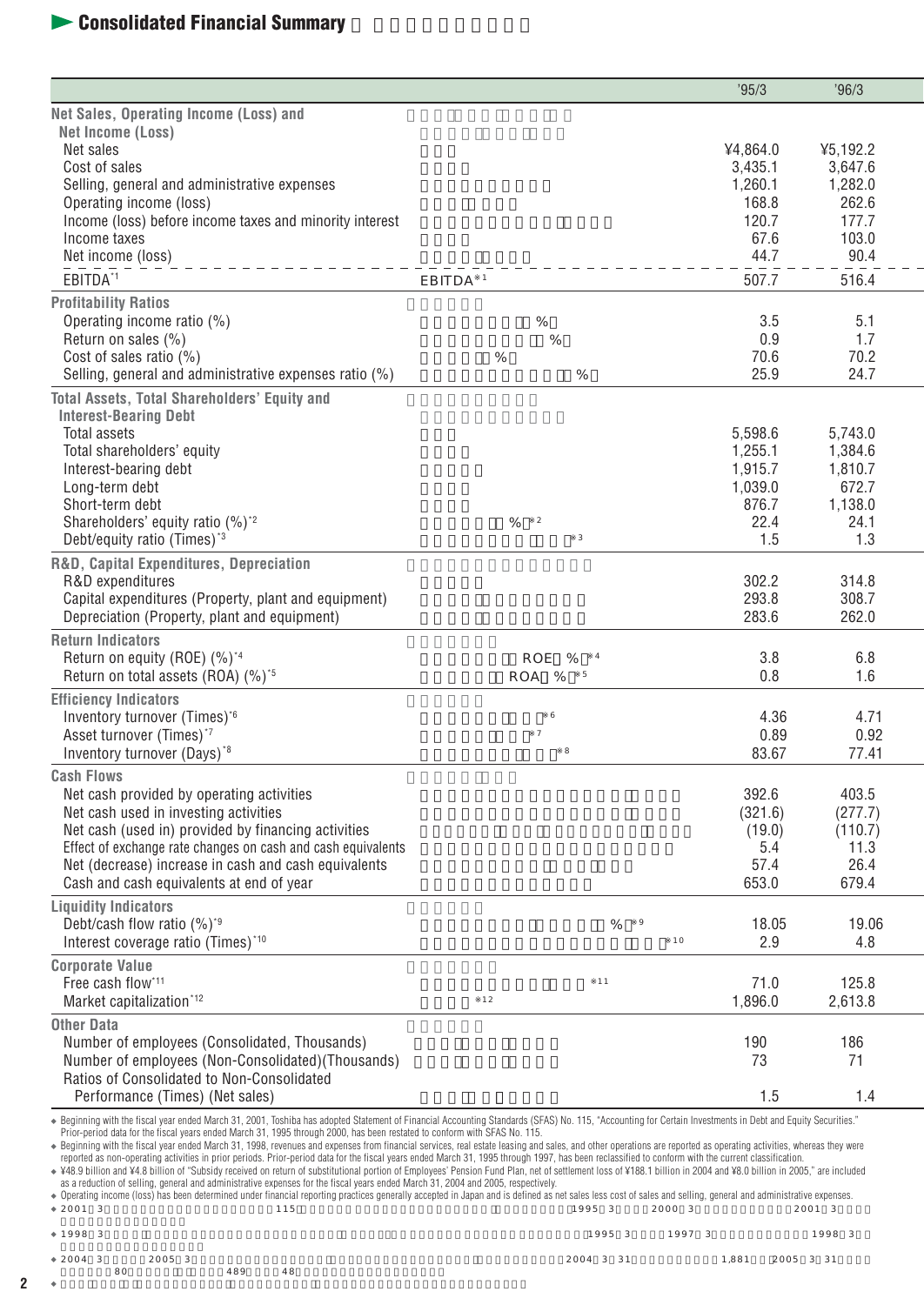|          |                                                                                                                         |                                                                                                                                                              |                                                                                                                                                                                                                |           |           |              | (Billion ¥   |              |
|----------|-------------------------------------------------------------------------------------------------------------------------|--------------------------------------------------------------------------------------------------------------------------------------------------------------|----------------------------------------------------------------------------------------------------------------------------------------------------------------------------------------------------------------|-----------|-----------|--------------|--------------|--------------|
| '97/3    | '98/3                                                                                                                   | '99/3                                                                                                                                                        | 00/3                                                                                                                                                                                                           | '01/3     | '02/3     | '03/3        | '04/3        | '05/3        |
|          |                                                                                                                         |                                                                                                                                                              |                                                                                                                                                                                                                |           |           |              |              |              |
| 45,521.9 | 45,458.5                                                                                                                | 45,300.9                                                                                                                                                     | 45,749.4                                                                                                                                                                                                       | ¥5,951.4  | ¥5,394.0  | 45,655.8     | 45,579.5     | ¥5,836.1     |
| 3,932.6  | 3,960.2                                                                                                                 | 3.890.6                                                                                                                                                      | 4,254.4                                                                                                                                                                                                        | 4,323.5   | 4,070.1   | 4,146.5      | 4,075.3      | 4,296.6      |
| 1,391.5  | 1,416.0                                                                                                                 | 1,379.8                                                                                                                                                      | 1,394.0                                                                                                                                                                                                        | 1,395.7   | 1,437.5   | 1,393.8      | 1,329.6      | 1,384.8      |
| 197.8    | 82.3                                                                                                                    | 30.5                                                                                                                                                         | 101.0                                                                                                                                                                                                          | 232.1     | (113.6)   | 115.5        | 174.6        | 154.8        |
| 125.5    | 18.7                                                                                                                    | 11.2                                                                                                                                                         | (44.8)                                                                                                                                                                                                         | 188.1     | (376.7)   | 53.1         | 145.0        | 110.6        |
| 71.6     | 17.3                                                                                                                    | 20.9                                                                                                                                                         | (4.5)                                                                                                                                                                                                          | 96.1      | (113.9)   | 48.5         | 102.2        | 55.9         |
| 67.1     | 14.7                                                                                                                    | (9.1)                                                                                                                                                        | (32.9)                                                                                                                                                                                                         | 96.2      | (254.0)   | 18.5         | 28.8         | 46.0         |
| 432.3    | 366.6                                                                                                                   | 376.3                                                                                                                                                        | 347.2                                                                                                                                                                                                          | 569.0     | (20.6)    | 338.2        | 414.7        | 373.7        |
| 3.6      | 1.5                                                                                                                     | 0.6                                                                                                                                                          | 1.8                                                                                                                                                                                                            | 3.9       | (2.1)     | 2.0          | 3.1          | 2.7          |
| 1.2      | 0.3                                                                                                                     | (0.2)                                                                                                                                                        | (0.6)                                                                                                                                                                                                          | 1.6       | (4.7)     | 0.3          | 0.5          | 0.8          |
| 71.2     | 72.6                                                                                                                    | 73.4                                                                                                                                                         | 74.0                                                                                                                                                                                                           | 72.6      | 75.5      | 73.3         | 73.0         | 73.6         |
| 25.2     | 25.9                                                                                                                    | 26.0                                                                                                                                                         | 24.2                                                                                                                                                                                                           | 23.5      | 26.6      | 24.6         | 24.7         | 23.7         |
|          |                                                                                                                         |                                                                                                                                                              |                                                                                                                                                                                                                |           |           |              |              |              |
| 5,933.2  | 6,166.3                                                                                                                 | 6,101.9                                                                                                                                                      | 5,780.0                                                                                                                                                                                                        | 5,724.6   | 5,407.8   | 5,238.9      | 4,462.2      | 4,571.4      |
| 1,388.8  | 1,305.9                                                                                                                 | 1,128.8                                                                                                                                                      | 1,060.1                                                                                                                                                                                                        | 1,047.9   | 705.3     | 571.1        | 755.0        | 815.5        |
| 1,954.0  | 2,260.8                                                                                                                 | 2,181.7                                                                                                                                                      | 1,967.3                                                                                                                                                                                                        | 1,787.6   | 1,818.5   | 1,653.4      | 1,199.5      | 1,111.4      |
| 718.2    | 1,012.4                                                                                                                 | 1,178.4                                                                                                                                                      | 1,121.9                                                                                                                                                                                                        | 990.3     | 888.7     | 882.0        | 701.9        | 683.4        |
| 1,235.8  | 1,248.4                                                                                                                 | 1,003.3                                                                                                                                                      | 845.4                                                                                                                                                                                                          | 797.3     | 929.8     | 771.4        | 497.6        | 428.0        |
| 23.4     | 21.2                                                                                                                    | 18.5                                                                                                                                                         | 18.3                                                                                                                                                                                                           | 18.3      | 13.0      | 10.9         | 16.9         | 17.8         |
| 1.4      | 1.7                                                                                                                     | 1.9                                                                                                                                                          | 1.9                                                                                                                                                                                                            | 1.7       | 2.6       | 2.9          | 1.6          | 1.4          |
| 332.6    | 322.9                                                                                                                   | 316.7                                                                                                                                                        | 334.4                                                                                                                                                                                                          | 327.9     | 326.2     | 331.5        | 336.7        | 348.0        |
| 341.0    | 339.6                                                                                                                   | 375.5                                                                                                                                                        | 298.5                                                                                                                                                                                                          | 269.5     | 348.2     | 230.5        | 227.3        | 318.4        |
| 252.7    | 291.4                                                                                                                   | 309.8                                                                                                                                                        | 329.6                                                                                                                                                                                                          | 308.3     | 311.2     | 237.9        | 223.9        | 215.8        |
|          |                                                                                                                         |                                                                                                                                                              |                                                                                                                                                                                                                |           |           |              |              |              |
| 4.8      | 1.1                                                                                                                     | (0.7)                                                                                                                                                        | (3.0)                                                                                                                                                                                                          | 9.1       | (29.0)    | 2.9          | 4.3          | 5.9          |
| 1.1      | 0.2                                                                                                                     | (0.1)                                                                                                                                                        | (0.6)                                                                                                                                                                                                          | 1.7       | (4.6)     | 0.3          | 0.6          | 1.0          |
| 5.15     | 5.27                                                                                                                    | 5.30                                                                                                                                                         | 6.27                                                                                                                                                                                                           | 7.18      | 7.13      | 8.55         | 8.87         | 9.13         |
| 0.95     | 0.90                                                                                                                    | 0.86                                                                                                                                                         | 0.97                                                                                                                                                                                                           | 1.03      | 0.97      | 1.06         | 1.15         | 1.29         |
| 70.82    | 69.21                                                                                                                   | 66.85                                                                                                                                                        | 58.25                                                                                                                                                                                                          | 50.81     | 51.19     | 42.69        | 41.15        | 40.00        |
|          |                                                                                                                         |                                                                                                                                                              |                                                                                                                                                                                                                |           |           |              |              |              |
| 142.1    | 272.8                                                                                                                   | 264.9                                                                                                                                                        | 435.9                                                                                                                                                                                                          | 453.6     | 149.2     | 271.6        | 322.7        | 305.5        |
| (280.4)  | (300.2)                                                                                                                 | (280.1)                                                                                                                                                      | (293.2)                                                                                                                                                                                                        | (176.7)   | (325.6)   | (148.0)      | (189.5)      | (243.1)      |
| 27.3     | 65.6                                                                                                                    | (94.3)                                                                                                                                                       | (158.7)                                                                                                                                                                                                        | (285.6)   | 53.5      | (159.8)      | (132.7)      | (92.3)       |
| 12.0     | (2.6)                                                                                                                   | (8.7)                                                                                                                                                        | (16.6)                                                                                                                                                                                                         | 31.1      | 5.8       | (7.2)        | (8.3)        | 5.6          |
| (99.0)   | $35.5\,$                                                                                                                | (118.2)                                                                                                                                                      | (32.5)                                                                                                                                                                                                         | 22.4      | (117.2)   | (43.3)       | (7.8)        | (24.2)       |
| 580.4    | 615.9                                                                                                                   | 497.8                                                                                                                                                        | 465.2                                                                                                                                                                                                          | 487.6     | 370.4     | 327.1        | 319.3        | 295.0        |
| 17.13    | 14.64                                                                                                                   | 13.68                                                                                                                                                        | 15.23                                                                                                                                                                                                          | 23.22     | 4.01      | 16.09        | 19.47        | 24.87        |
| 4.2      | 1.9                                                                                                                     | 1.0                                                                                                                                                          | 2.8                                                                                                                                                                                                            | 6.1       | (3.3)     | 5.3          | 8.9          | 7.6          |
| (138.3)  | (27.4)                                                                                                                  | (15.1)                                                                                                                                                       | 142.8                                                                                                                                                                                                          | 276.9     | (176.4)   | 123.6        | 133.2        | 62.4         |
| 2,201.8  | 1,738.3                                                                                                                 | 2,604.2                                                                                                                                                      | 3,367.1                                                                                                                                                                                                        | 2,356.3   | 1,815.5   | 1,007.6      | 1,519.4      | 1,442.1      |
|          |                                                                                                                         |                                                                                                                                                              |                                                                                                                                                                                                                |           |           |              |              |              |
| 186      | 186                                                                                                                     | 198                                                                                                                                                          | 191                                                                                                                                                                                                            | 188       | 176       | 166          | 161          | 165          |
| 68       | 66                                                                                                                      | 63                                                                                                                                                           | 58                                                                                                                                                                                                             | 53        | 46        | 40           | 32           | 31           |
| 1.4      | 1.5                                                                                                                     | 1.6                                                                                                                                                          | 1.6                                                                                                                                                                                                            | 1.6       | 1.7       | 1.7          | 1.9          | 2.1          |
|          |                                                                                                                         |                                                                                                                                                              | 1. EBITDA = Income (loss) before income taxes and minority interest + interest + depreciation                                                                                                                  |           | 1. EBITDA |              |              |              |
|          |                                                                                                                         | 2. Shareholders' equity ratio = Total shareholders' equity / Total assets ¥ 100<br>3. Debt/equity ratio = Interest-bearing debt / Total shareholders' equity |                                                                                                                                                                                                                | 2.<br>3.  |           | $\times$ 100 |              |              |
|          | 4. ROE = Net income / Average total shareholders' equity ¥ 100<br>5. ROA = Net income / Average total assets ¥ 100      |                                                                                                                                                              |                                                                                                                                                                                                                | 4.        | (ROE)     |              | $\times$ 100 |              |
|          | 6. Inventory turnover (Times) = Net sales / Average inventory                                                           |                                                                                                                                                              |                                                                                                                                                                                                                | 5.<br>6.  | (ROA)     |              | $\times$ 100 |              |
|          | 7. Asset turnover (Times) = Net sales / Average total assets<br>8. Inventory turnover (Days) = 365 / Inventory turnover |                                                                                                                                                              |                                                                                                                                                                                                                | 7.<br>8.  | 365       |              |              |              |
|          |                                                                                                                         |                                                                                                                                                              | 9. Debt/cash flow ratio = (Net income + Depreciation and amortization) / Average interest-bearing debt $4$ 100                                                                                                 | 9.<br>10. |           |              |              | $\times$ 100 |
|          |                                                                                                                         |                                                                                                                                                              | 10. Interest coverage ratio (Times) = (Operating income + Interest and dividends) / Interest expense<br>11. Free cash flow = Net cash provided by operating activities - Net cash used in investing activities | 11.       |           |              |              |              |
|          |                                                                                                                         | 12. Market capitalization = Common stock price [Year-end/Yen/Close] ¥ Total issued shares                                                                    |                                                                                                                                                                                                                | 12.       |           |              |              |              |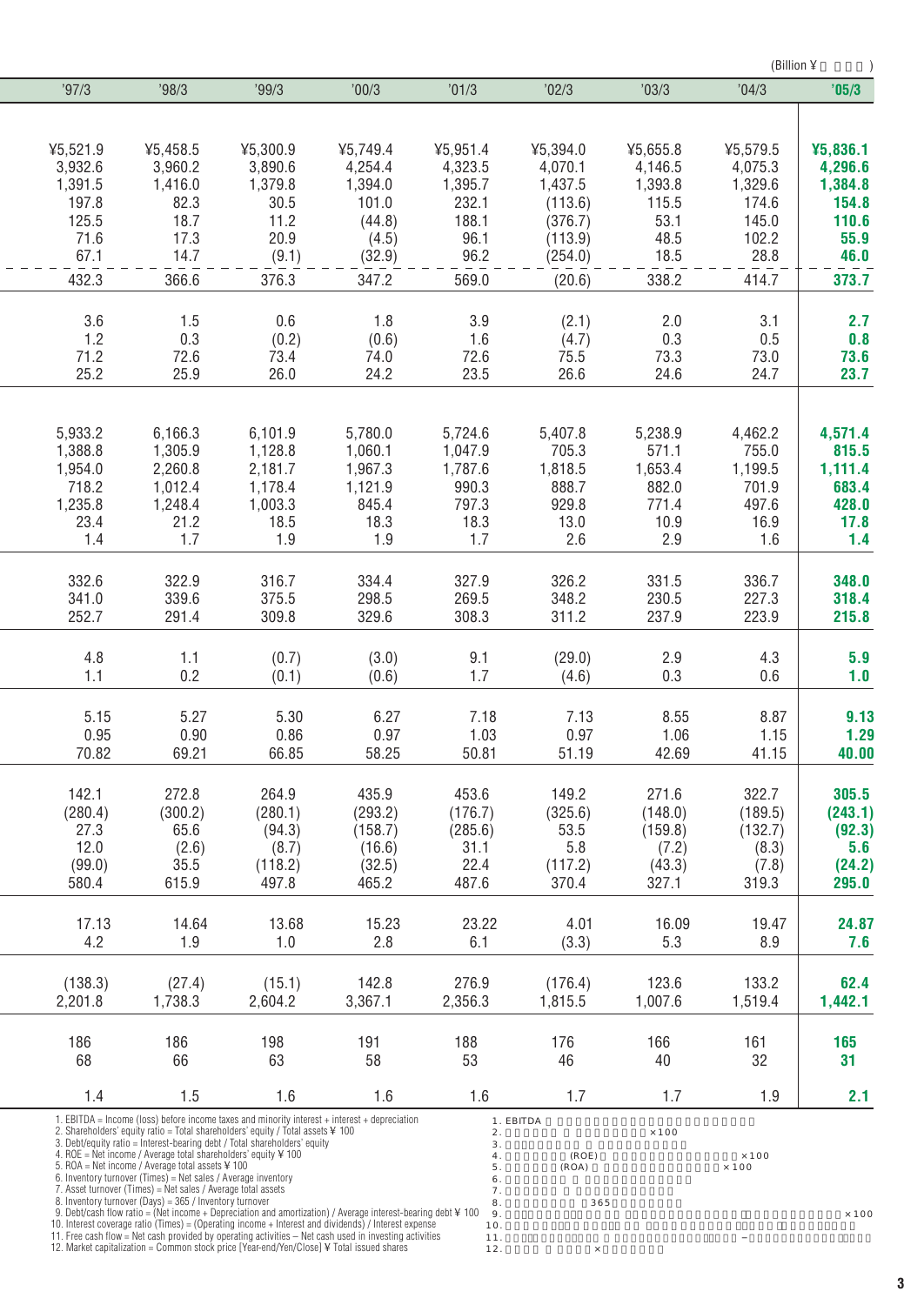## $\blacktriangleright$  **Key Indicators (Consolidated)**











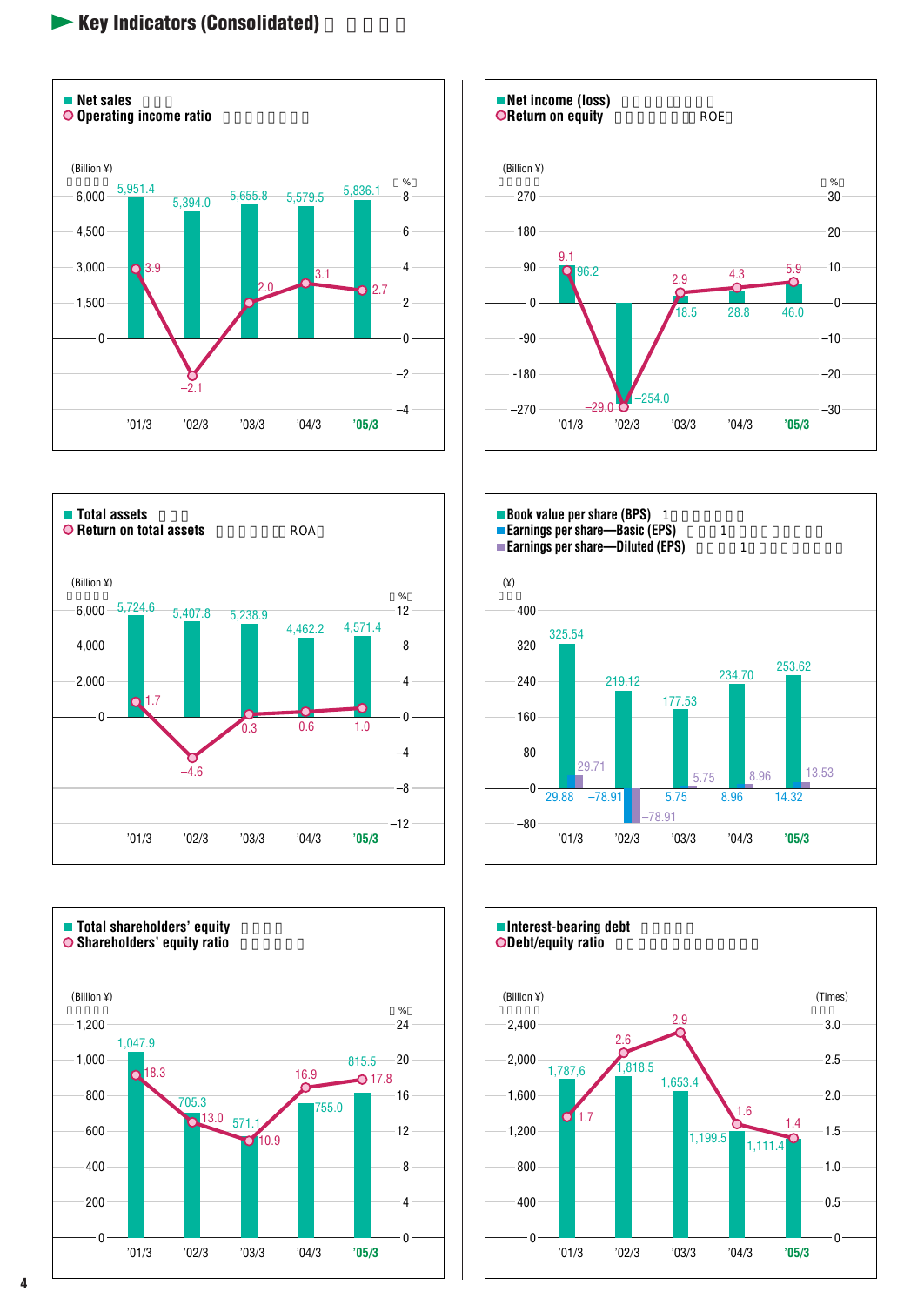





#### **Capital and R&D Expenditures and Depreciation for Electronic Devices**





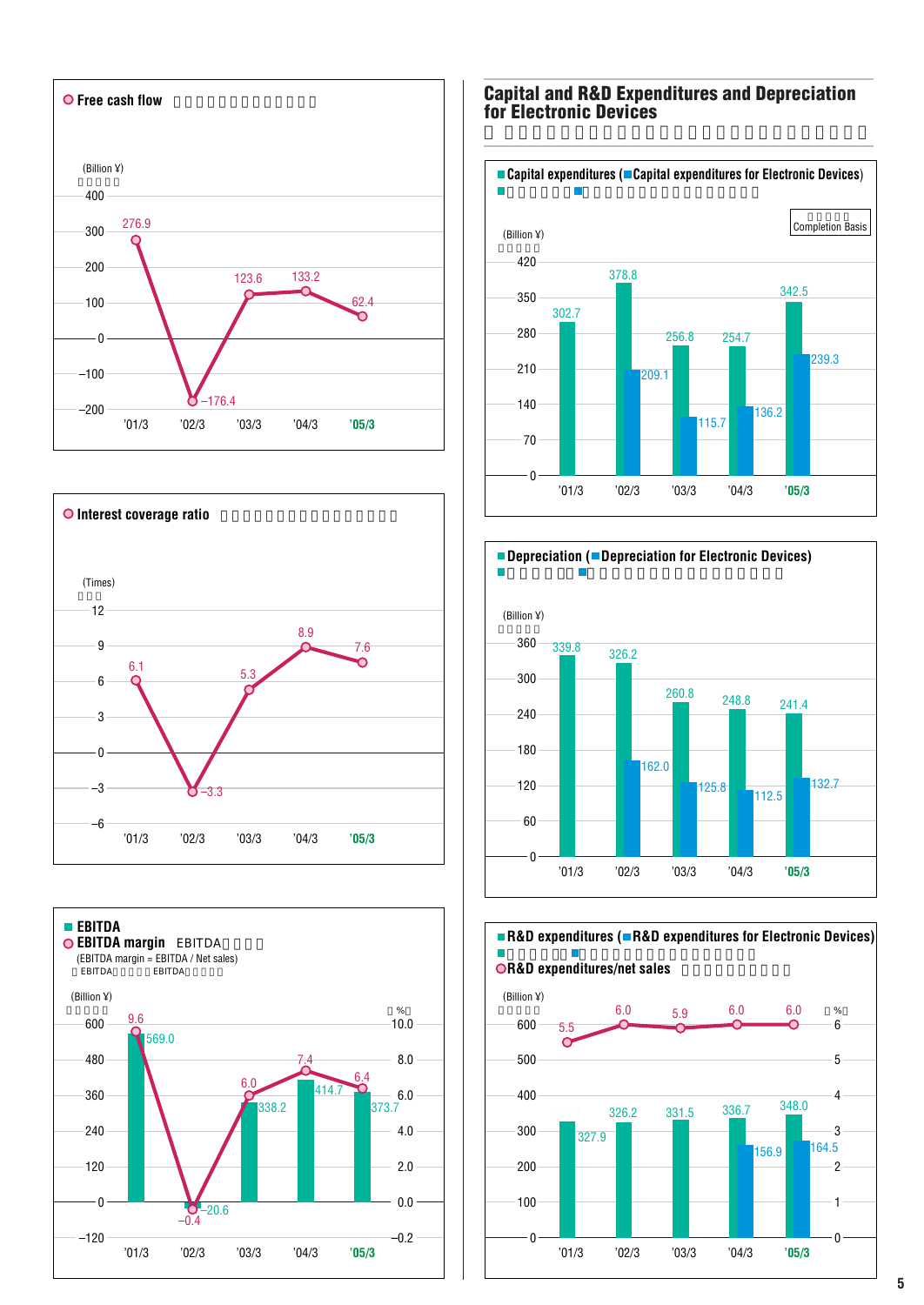## **Industry Segment Performance**

|                                         |                                      |                          |               |                                 |               |                                  | (Billion ¥       |                  |
|-----------------------------------------|--------------------------------------|--------------------------|---------------|---------------------------------|---------------|----------------------------------|------------------|------------------|
|                                         |                                      | Change (%)               |               | Change (%)                      |               | Change (%)                       |                  | Change (%)       |
|                                         | 02/3                                 |                          | '03/3         |                                 | 04/3          |                                  | '05/3            |                  |
| <b>Digital Products</b>                 |                                      |                          |               |                                 |               |                                  |                  |                  |
| Net sales                               | ¥1,885.3                             |                          | ¥2,073.0      | 10.0                            | ¥2,009.4      |                                  | $(3.1)$ \2,224.2 | 10.7             |
| Share of net sales (%)                  | 31.4                                 |                          | 32.9          |                                 | 32.9          | $\qquad \qquad -$                | 35.1             |                  |
| Operating income (loss)                 | (1.9)                                |                          | 24.8          |                                 | (23.8)        | $\overline{\phantom{0}}$         | 7.3              |                  |
| Operating income ratio (%)              | (0.1)                                |                          | 1.2           |                                 | (1.2)         |                                  | 0.3              |                  |
| Number of employees                     |                                      |                          |               | $\overline{\phantom{0}}$        | 42,000        | $\overbrace{\phantom{12322111}}$ | 43,000           | 2.4              |
| R&D expenditures                        |                                      |                          |               | $\equiv$                        | 94.7          |                                  | 101.7            | 7.4              |
| Depreciation                            | 41.2                                 |                          | 34.3          | (16.7)                          | 35.5          | 3.5                              | 32.6             | (8.3)            |
| Capital expenditures                    | 55.1                                 |                          | 35.1          | (36.3)                          | 48.6          | 38.4                             | 36.5             | (24.9)           |
| <b>Total assets</b>                     | 885.5                                |                          | 905.0         | 2.2                             | 872.6         | (3.6)                            | 966.1            | 10.7             |
| <b>Electronic Devices</b>               |                                      |                          |               |                                 |               |                                  |                  |                  |
| Net sales                               | 1,044.4                              |                          | 1,274.4       | 22.0                            | 1,283.6       | 0.7                              | 1,307.2          | 1.8              |
| Share of net sales (%)                  | 17.4                                 |                          | 20.2          |                                 | 21.0          |                                  | 20.7             |                  |
| Operating income (loss)                 | (175.2)                              |                          | 31.9          |                                 | 117.0         | 267.3                            | 92.5             | (20.9)           |
| Operating income ratio (%)              | (16.8)                               |                          | 2.5           |                                 | 9.1           |                                  | 7.1              |                  |
| Number of employees                     |                                      |                          |               |                                 | 35,000        |                                  | 33,000           | (5.7)            |
| R&D expenditures                        |                                      |                          |               |                                 | 156.9         |                                  | 164.5            | 4.9              |
| Depreciation                            | 162.0                                | $\overline{\phantom{0}}$ | 125.8         | (22.4)                          | 112.5         | (10.6)                           | 132.7            | 18.0             |
| Capital expenditures                    | 209.1                                |                          | 115.7         | (44.7)                          | 136.2         | 17.7                             | 239.3            | 75.8             |
| <b>Total assets</b>                     | 1,302.7                              |                          | 1,232.4       | (5.4)                           | 1,241.5       | 0.7                              | 1,271.0          | 2.4              |
| Social Infrastructure                   |                                      |                          |               |                                 |               |                                  |                  |                  |
| Net sales                               | 1,930.9                              |                          | 1,822.6       | (5.6)                           | 1,714.1       | (6.0)                            | 1,765.3          | 3.0              |
| Share of net sales (%)                  | 32.2                                 |                          | 29.0          |                                 | 28.0          |                                  | 27.9             |                  |
| Operating income                        | 41.1                                 |                          | 39.2          | (4.7)                           | 58.6          | 49.7                             | 48.6             | (17.1)           |
| Operating income ratio (%)              | 2.1                                  |                          | 2.1           |                                 | 3.4           |                                  | 2.8              |                  |
| Number of employees                     |                                      |                          |               |                                 | 36,000        | $\overbrace{\phantom{12322111}}$ | 54,000           | 50.0             |
| R&D expenditures                        |                                      |                          |               | $\overline{\phantom{0}}$        | 62.2          |                                  | 61.7             | (0.8)            |
| Depreciation                            | 63.2                                 |                          | 42.8          | (32.4)                          | 37.7          | (11.9)                           | 34.6             | (8.1)            |
| Capital expenditures                    | 44.8                                 |                          | 34.6          | (22.8)                          | 27.6          | (20.1)                           | 36.6             | 32.4             |
| <b>Total assets</b>                     | 1,852.8                              |                          | 1,671.4       | (9.8)                           | 1,529.2       | (8.5)                            | 1,493.2          | (2.4)            |
| <b>Home Appliances</b>                  |                                      |                          |               |                                 |               |                                  |                  |                  |
| Net sales                               | 655.7                                |                          | 633.6         | (3.4)                           | 637.3         | 0.6                              | 661.0            | 3.7              |
| Share of net sales (%)                  | 10.9                                 |                          | 10.1          |                                 | 10.4          | $\overline{\phantom{0}}$         | 10.4             |                  |
| Operating income                        | 10.2                                 |                          | 4.1           | (59.3)                          | 3.5           | (16.0)                           | (3.3)            |                  |
| Operating income ratio (%)              | 1.6                                  |                          | 0.7           |                                 | 0.5           |                                  | (0.5)            |                  |
| Number of employees                     |                                      |                          |               |                                 | 18,000        | $\overbrace{\phantom{12322111}}$ | 22,000           | 22.2             |
| R&D expenditures                        |                                      |                          |               |                                 | 18.4          |                                  | 19.0             | 3.0              |
| Depreciation                            | 18.4                                 |                          | 18.7          | 1.7                             | 18.8          | 0.3                              | 18.0             | (3.9)            |
| Capital expenditures<br>Total assets    | 22.0<br>406.0                        |                          | 21.3<br>385.1 | (3.6)<br>(5.2)                  | 19.3<br>371.9 | (9.1)<br>(3.4)                   | 22.0<br>390.2    | 13.9<br>4.9      |
|                                         |                                      |                          |               |                                 |               |                                  |                  |                  |
| Others<br>Net sales                     |                                      |                          |               |                                 |               |                                  |                  |                  |
| Share of net sales (%)                  | 484.9<br>8.1                         |                          | 491.1<br>7.8  | 1.3<br>$\overline{\phantom{m}}$ | 472.7<br>7.7  | (3.7)                            | 371.6<br>5.9     | (21.4)           |
| Operating income                        | 11.4                                 |                          | 15.5          | 36.7                            | 18.8          | $\overbrace{\phantom{13333}}$    |                  |                  |
| Operating income ratio (%)              | 2.3                                  |                          | 3.2           |                                 | $4.0\,$       | 21.3                             | 9.8<br>2.7       | (47.7)           |
|                                         |                                      |                          |               |                                 |               |                                  |                  |                  |
| Number of employees<br>R&D expenditures | $\overline{\phantom{0}}$<br>$\equiv$ |                          | —             | $\frac{1}{1}$                   | 30,000<br>4.5 |                                  | 13,000<br>1.1    | (56.7)<br>(75.0) |
| Depreciation                            | 41.4                                 | $\overline{\phantom{0}}$ | 39.3          | (5.1)                           | 44.4          | 13.0                             | 23.5             | (47.1)           |
| Capital expenditures                    | 47.8                                 | $\overline{\phantom{0}}$ | 50.2          | 5.0                             | 23.0          | (54.2)                           | 8.1              | (64.9)           |
| Total assets                            | 978.9                                |                          | 1080.7        | 10.4                            | 479.4         | (55.6)                           | 515.4            | 7.5              |

Note: The figures for '02/3 and '03/3 have been reclassified to conform with the current classification.<br>2002 3 2003 3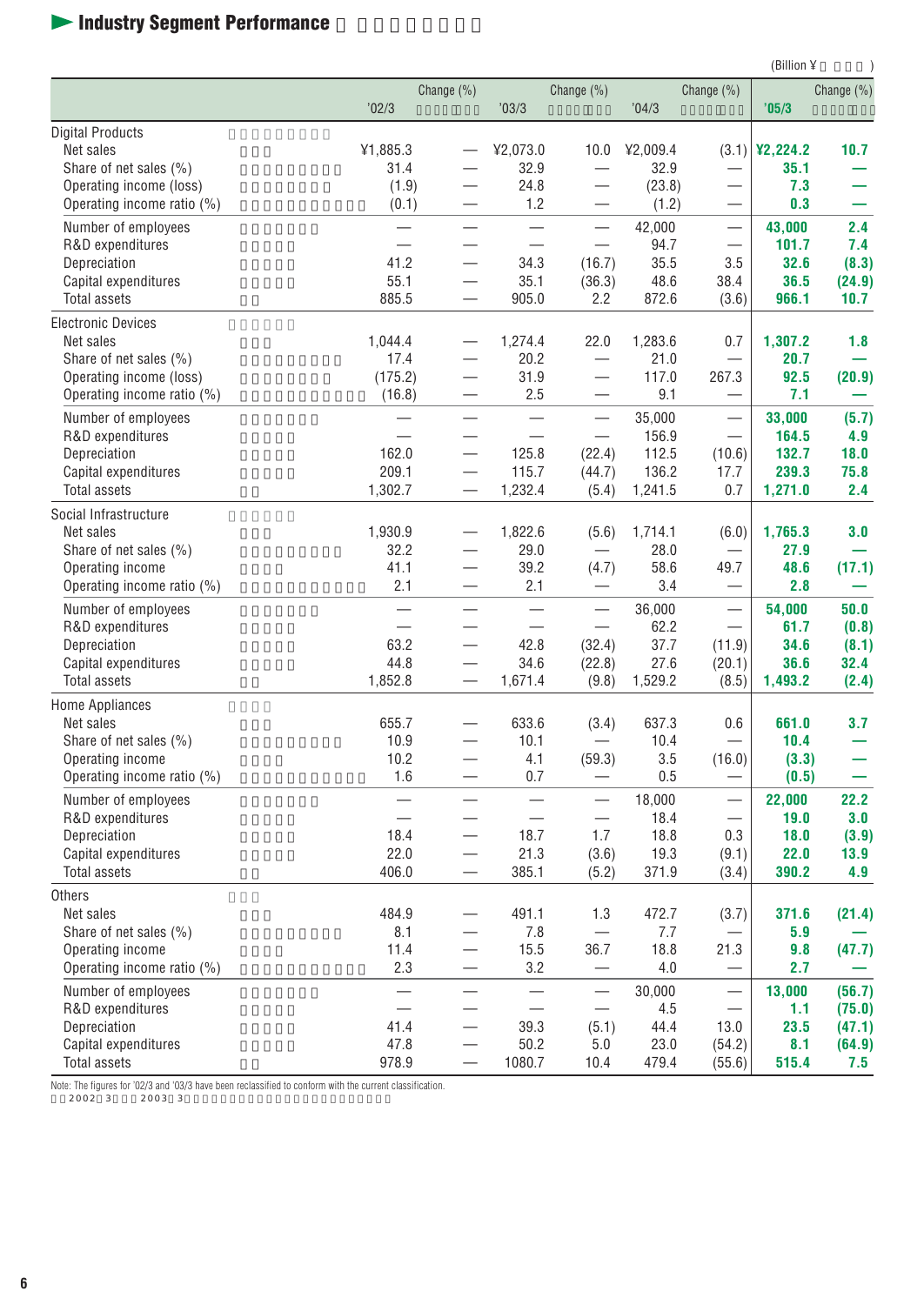









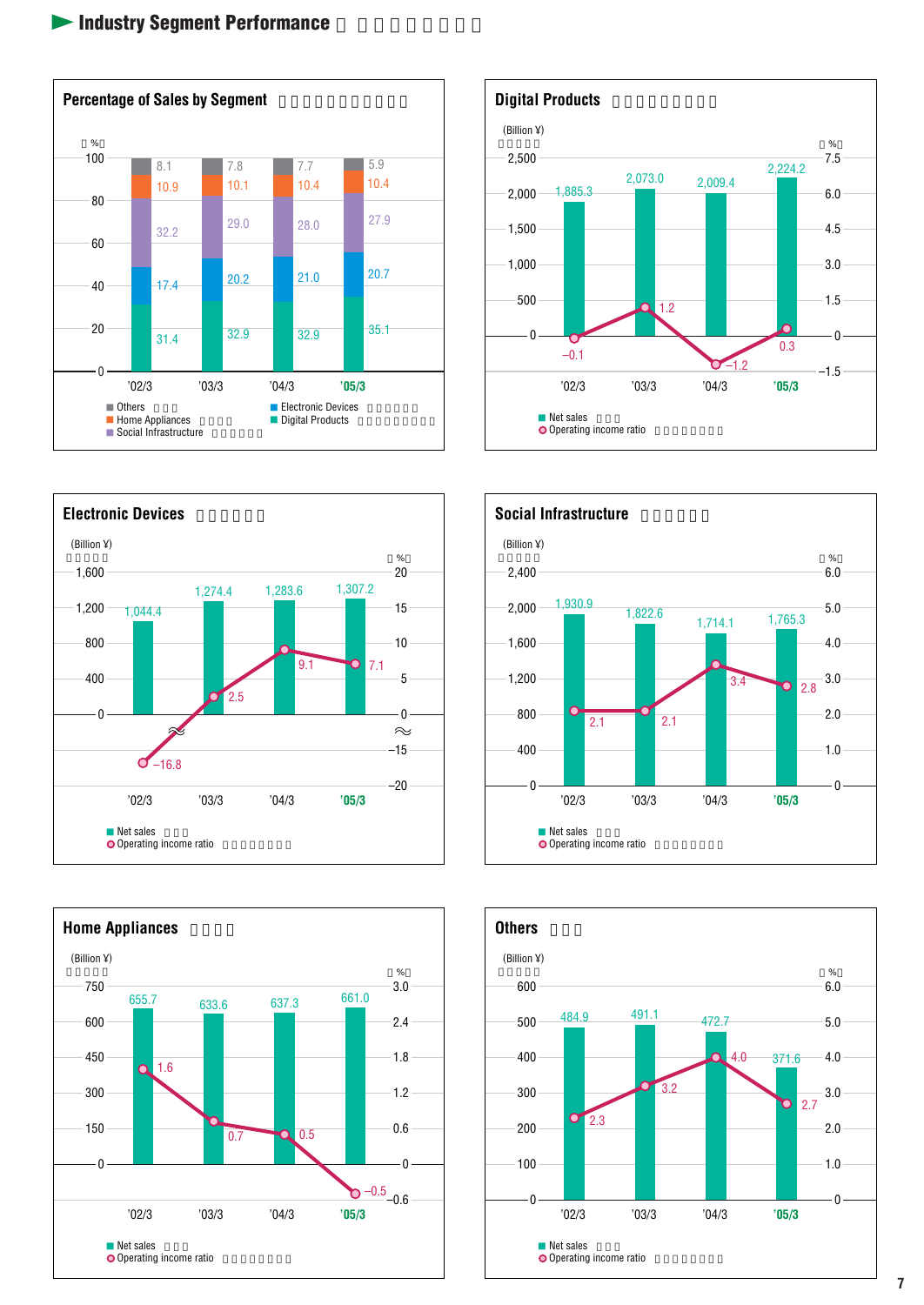# $\blacktriangleright$  Geographic Segment Performance

|                                |            |           |             | (Billion ¥ |
|--------------------------------|------------|-----------|-------------|------------|
|                                | '02/3      | '03/3     | '04/3       | '05/3      |
| <b>Net Sales</b>               |            |           |             |            |
| Japan                          | ¥4,716.4   | 4.943.1   | $¥$ 4,935.9 | ¥ 5,015.3  |
| Overseas                       | 2,212.0    | 2,439.6   | 2,437.2     | 2,783.6    |
| Asia                           | 900.4      | 1,085.3   | 1,186.2     | 1,355.2    |
| North America                  | 814.9      | 804.7     | 686.9       | 765.3      |
| Europe                         | 439.1      | 491.8     | 504.4       | 596.9      |
| Other                          | 57.6       | 57.8      | 59.7        | 66.2       |
| Eliminations                   | (1, 534.4) | (1,726.9) | (1,793.6)   | (1, 962.8) |
| Consolidated                   | 5,394.0    | 5,655.8   | 5,579.5     | 5,836.1    |
| <b>Operating Income (Loss)</b> |            |           |             |            |
| Japan                          | (166.2)    | 89.8      | 148.7       | 112.8      |
| Overseas                       | 41.9       | 32.7      | 24.6        | 42.1       |
| Asia                           | 22.8       | 24.5      | 13.4        | 20.5       |
| North America                  | 19.2       | 11.7      | 6.6         | 15.6       |
| Europe                         | (0.1)      | (3.2)     | 3.9         | 5.1        |
| Other                          | 0.0        | (0.3)     | 0.7         | 0.9        |
| Eliminations                   | 10.7       | (7.0)     | 1.3         | (0.1)      |
| Consolidated                   | (113.6)    | 115.5     | 174.6       | 154.8      |
| <b>Identifiable Assets</b>     |            |           |             |            |
| Japan                          | 4,430.7    | 4,404.0   | 3,589.6     | 3,578.0    |
| Overseas                       | 1,017.5    | 868.1     | 933.1       | 1,098.2    |
| Asia                           | 434.1      | 416.7     | 513.9       | 641.3      |
| North America                  | 360.4      | 218.8     | 180.1       | 223.4      |
| Europe                         | 186.9      | 202.6     | 211.0       | 204.1      |
| Other                          | 36.1       | 30.0      | 28.1        | 29.4       |
| Corporate and eliminations     | (40.4)     | (33.2)    | (60.5)      | (104.8)    |
| Consolidated                   | 5,407.8    | 5,238.9   | 4,462.2     | 4,571.4    |

# $\blacktriangleright$  **Sales by Region**

|                        |   |          |          |          | (Billion ¥ |
|------------------------|---|----------|----------|----------|------------|
|                        |   | '02/3    | '03/3    | '04/3    | '05/3      |
| Japan                  |   |          |          |          |            |
| <b>Sales</b>           |   | ¥3,340.5 | ¥3,343.6 | ¥3,399.9 | ¥3,259.8   |
| Share of net sales (%) | % | 61.9     | 59.1     | 60.9     | 55.9       |
| Asia                   |   |          |          |          |            |
| <b>Sales</b>           |   | 659.8    | 837.8    | 829.9    | 949.2      |
| Share of net sales (%) | % | 12.3     | 14.8     | 14.9     | 16.3       |
| North America          |   |          |          |          |            |
| <b>Sales</b>           |   | 825.9    | 860.3    | 710.1    | 811.6      |
| Share of net sales (%) | % | 15.3     | 15.2     | 12.7     | 13.9       |
| <b>Europe</b>          |   |          |          |          |            |
| <b>Sales</b>           |   | 453.1    | 509.6    | 517.2    | 615.3      |
| Share of net sales (%) | % | 8.4      | 9.0      | 9.3      | 10.5       |
| <b>Other</b>           |   |          |          |          |            |
| <b>Sales</b>           |   | 114.7    | 104.5    | 122.3    | 200.2      |
| Share of net sales (%) | % | 2.1      | 1.9      | 2.2      | 3.4        |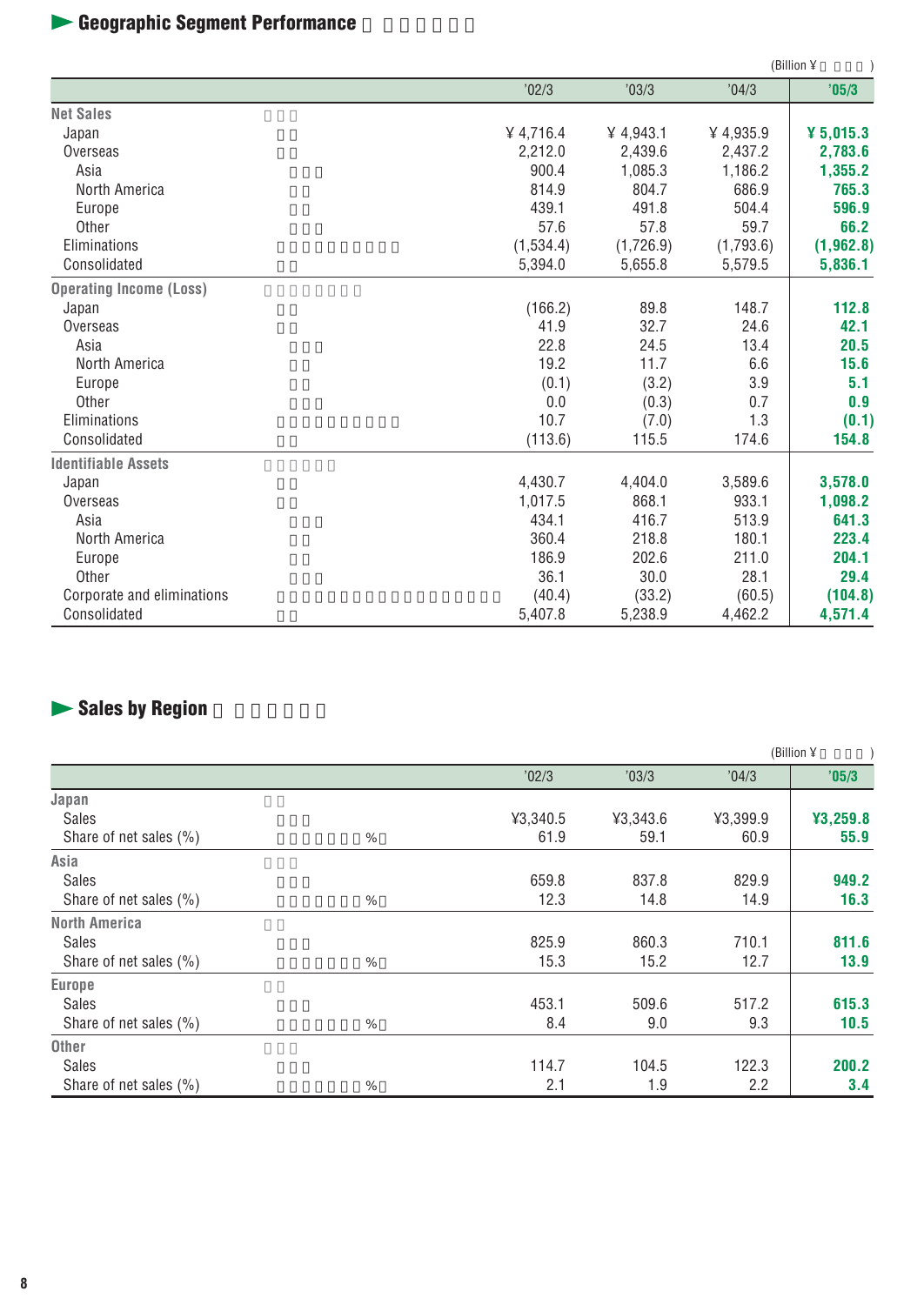









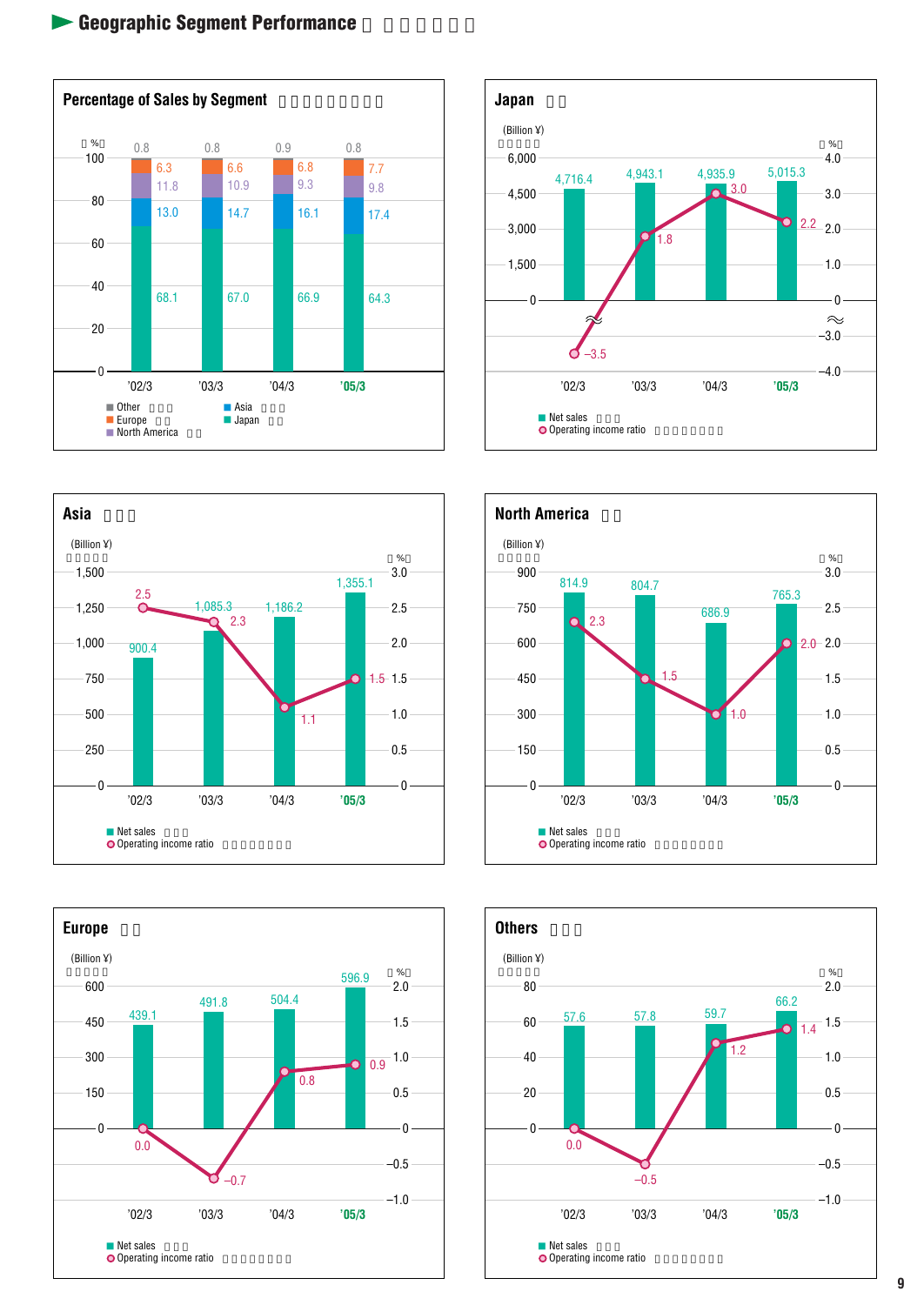## $\blacktriangleright$  **Consolidated Balance Sheets**

|                                              |                |             |                                                                     |             | (Million ¥    |
|----------------------------------------------|----------------|-------------|---------------------------------------------------------------------|-------------|---------------|
|                                              | '01/3          | '02/3       | '03/3                                                               | '04/3       | '05/3         |
| <b>ASSETS</b>                                |                |             |                                                                     |             |               |
| <b>Current Assets:</b>                       |                |             |                                                                     |             |               |
| Cash and cash equivalents                    | ¥<br>487,595 ¥ | 370,432 ¥   | 327,098 ¥                                                           | 319,277 $ $ | 295,003       |
| Notes and accounts receivable, trade         |                |             |                                                                     |             |               |
| <b>Notes</b>                                 | 205,844        | 136,890     | 107,920                                                             | 101,624     | 95,207        |
| Accounts                                     | 1,018,246      | 976,037     | 1,007,396                                                           | 962,216     | 1,052,288     |
| Allowance for doubtful notes                 | (27, 410)      | (26, 780)   | (25, 776)                                                           | (27, 682)   | (26, 599)     |
| and accounts                                 |                |             |                                                                     |             |               |
| Finance receivables, net                     | 222,976        | 190,912     | 166,190                                                             | 17,271      | 0             |
| Inventories                                  | 819,633        | 693,350     | 629,659                                                             | 629,044     | 649,998       |
| Deferred tax assets                          | 122,946        | 84,402      | 143,087                                                             | 114,425     | 131,144       |
| Prepaid expenses and other<br>current assets | 240,261        | 249,284     | 265,642                                                             | 236,244     | 277,278       |
|                                              | 3,090,091      | 2,674,527   | 2,621,216                                                           | 2,352,419   | 2,474,319     |
| <b>Long-Term Receivables</b>                 |                |             |                                                                     |             |               |
| and Investments:                             |                |             |                                                                     |             |               |
| Long-term receivables                        | 18,957         | 14,523      | 27,153                                                              | 21,808      | 19,090        |
| Long-term finance receivables, net           | 341,492        | 313,058     | 260,361                                                             | 29,887      | 0             |
| Investments in and advances                  | 132,485        | 132,974     | 186,685                                                             | 191,391     | 193,266       |
| to affiliates                                |                |             |                                                                     |             |               |
| Marketable securities and other              | 252,303        | 230,300     | 209,374                                                             | 197,901     | 194,191       |
| investments                                  |                |             |                                                                     |             |               |
|                                              | 745,237        | 690,855     | 683,573                                                             | 440,987     | 406,547       |
| Property, Plant and Equipment:               |                |             |                                                                     |             |               |
| Land                                         | 175,873        | 175,682     | 174,701                                                             | 165,255     | 169,464       |
| <b>Buildings</b>                             | 1,157,875      | 1,168,861   | 1,116,868                                                           | 1,070,607   | 1,064,760     |
| Machinery and equipment                      | 3,046,897      | 2,712,073   | 2,670,750                                                           | 2,311,773   | 2,349,258     |
| Construction in progress                     | 66,539         | 92,594      | 37,642                                                              | 51,897      | 60,547        |
|                                              | 4,447,184      | 4,149,210   | 3,999,961                                                           | 3,599,532   | 3,644,029     |
| Less-Accumulated depreciation                | (3,007,428)    | (2,794,888) | (2,800,676)                                                         | (2,481,287) | (2, 479, 846) |
|                                              | 1,439,756      | 1,354,322   | 1,199,285                                                           | 1,118,245   | 1,164,183     |
| <b>Other Assets:</b>                         |                |             |                                                                     |             |               |
| Deferred tax assets                          | 233,391        | 487,524     | 542,507                                                             | 375,244     | 348,713       |
| Other                                        | 216,089        | 200,554     | 192,355                                                             | 175,305     | 177,650       |
|                                              | 449,480        | 688,078     | 734,862                                                             | 550,549     | 526,363       |
|                                              |                |             | ¥ 5,724,564 ¥ 5,407,782 ¥ 5,238,936 ¥ 4,462,200 $\vert$ ¥ 4,571,412 |             |               |

For additional information, please visit our Web site at www.toshiba.co.jp/about/ir/index2.htm 詳細は当社IRサイトにてご覧いただけます。 www.toshiba.co.jp/about/ir/index2\_j.htm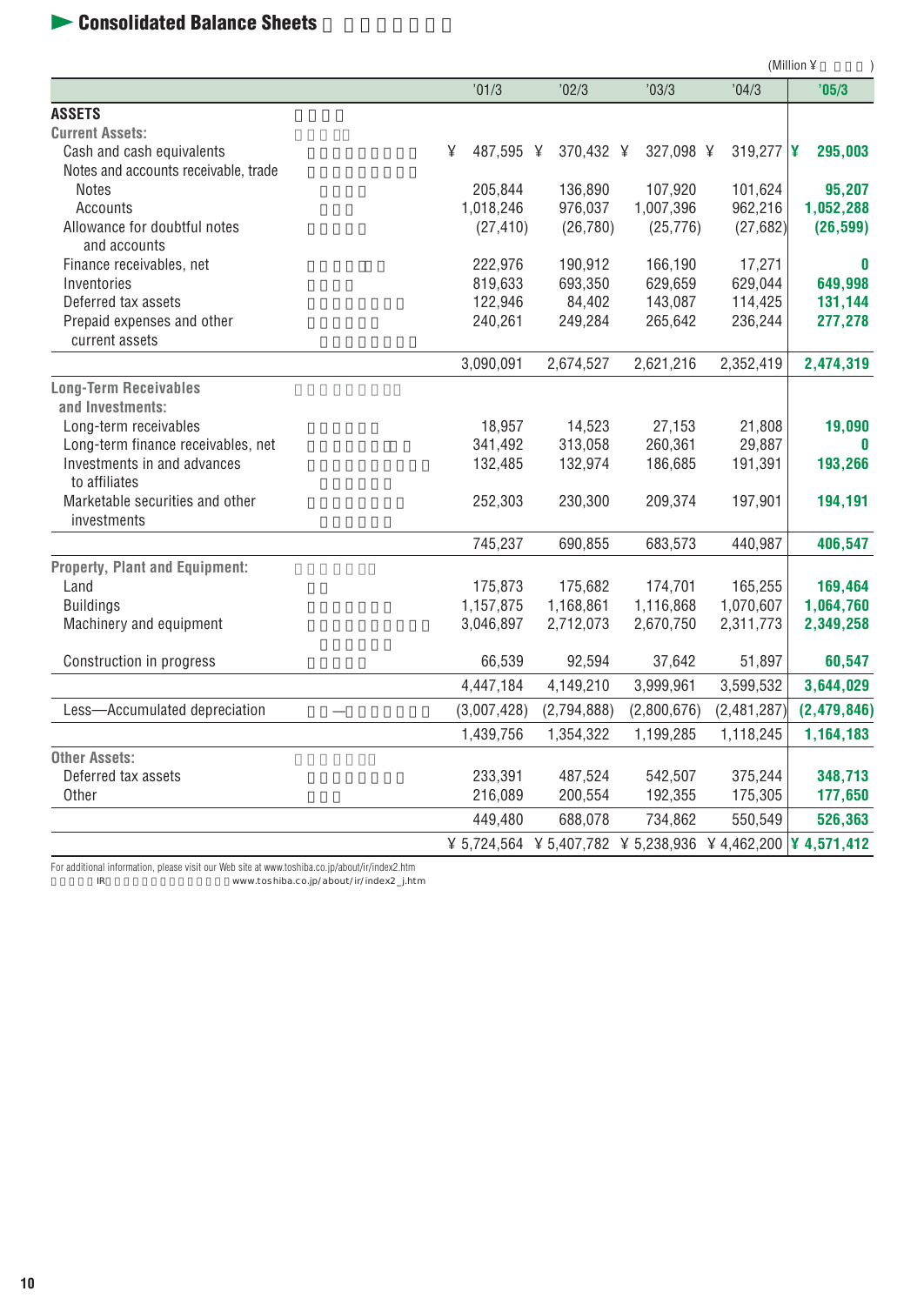|                                                                 |            |            |            |              | (Million ¥ |
|-----------------------------------------------------------------|------------|------------|------------|--------------|------------|
|                                                                 | '01/3      | '02/3      | '03/3      | '04/3        | '05/3      |
| <b>LIABILITIES AND SHAREHOLDERS' EQUITY</b>                     |            |            |            |              |            |
| <b>Current Liabilities:</b>                                     |            |            |            |              |            |
| Short-term borrowings                                           | ¥ 526,865  | ¥ 658,854  | ¥ 427,969  | 306,711<br>¥ | 4 197,765  |
| Current portion of long-term debt<br>$\mathbf{1}$               | 270,466    | 270,924    | 343,373    | 190,821      | 230,285    |
| Notes payable, trade                                            | 182,377    | 140,879    | 107,817    | 81,827       | 67,291     |
| Accounts payable, trade                                         | 897,245    | 837,141    | 874,153    | 795,594      | 906,248    |
| Accounts payable, other and                                     | 336,153    | 340,232    | 269,885    | 320,640      | 349,009    |
| accrued expenses                                                |            |            |            |              |            |
| Accrued income and other taxes                                  | 55,239     | 36,768     | 49,934     | 37,029       | 46,561     |
| Advance payments received                                       | 283,074    | 273,107    | 243,187    | 179,912      | 134,326    |
| Other current liabilities                                       | 329,431    | 314,588    | 302,459    | 287,094      | 335,358    |
|                                                                 | 2,880,850  | 2,872,493  | 2,618,777  | 2,199,628    | 2,266,843  |
| <b>Long-Term Liabilities:</b>                                   |            |            |            |              |            |
| Long-term debt                                                  | 990.305    | 888.755    | 882.026    | 701.924      | 683.396    |
| Accrued pension and severance costs                             | 633,642    | 709,233    | 950,997    | 601,566      | 581,598    |
| Other liabilities                                               | 33,231     | 42,324     | 40,127     | 68,293       | 79,361     |
|                                                                 | 1,657,178  | 1,640,312  | 1,873,150  | 1,371,783    | 1,344,355  |
| <b>Minority Interest in Consolidated</b><br><b>Subsidiaries</b> | 138,611    | 189,663    | 175,945    | 135,799      | 144,707    |
| <b>Shareholders' Equity:</b>                                    |            |            |            |              |            |
| Common stock, without par value                                 | 274,921    | 274,926    | 274,926    | 274,926      | 274,926    |
| Additional paid-in capital                                      | 285,732    | 285,736    | 285,736    | 285,736      | 285,736    |
| Retained earnings                                               | 713,667    | 443,555    | 462,058    | 481,227      | 511,185    |
| Accumulated other comprehensive loss                            | (226, 395) | (298, 792) | (450, 775) | (285, 894)   | (254, 753) |
| Treasury stock, at cost                                         |            | (111)      | (881)      | (1,005)      | (1, 587)   |
|                                                                 | 1,047,925  | 705,314    | 571,064    | 754,990      | 815,507    |
| Commitments and contingent liabilities                          |            |            |            |              |            |
|                                                                 | ¥5,724,564 | ¥5,407,782 | ¥5,238,936 | ¥4,462,200   | ¥4,571,412 |
|                                                                 |            |            |            |              |            |

|                                                                               |                          |                                   |                          |                          | (Million ¥               |
|-------------------------------------------------------------------------------|--------------------------|-----------------------------------|--------------------------|--------------------------|--------------------------|
|                                                                               | '01/3                    | '02/3                             | '03/3                    | '04/3                    | '05/3                    |
| <b>Accumulated Other Comprehensive</b><br>Income (Loss):                      |                          |                                   |                          |                          |                          |
| Unrealized gains on securities<br>Foreign currency translation<br>adjustments | 28.728<br>¥<br>(55, 938) | $\frac{1}{2}$ 25.186<br>(41, 951) | 15.636<br>¥<br>(59, 589) | 26,825<br>¥<br>(79, 290) | 33,479<br>¥<br>(68, 849) |
| Minimum pension liability<br>adjustment                                       | (199, 185)               | (279.939)                         | (405,069)                | (234, 283)               | (219, 315)               |
| Unrealized gain (loss) on derivative<br>instruments                           |                          | (2,088)                           | (1,753)                  | 854                      | (68)                     |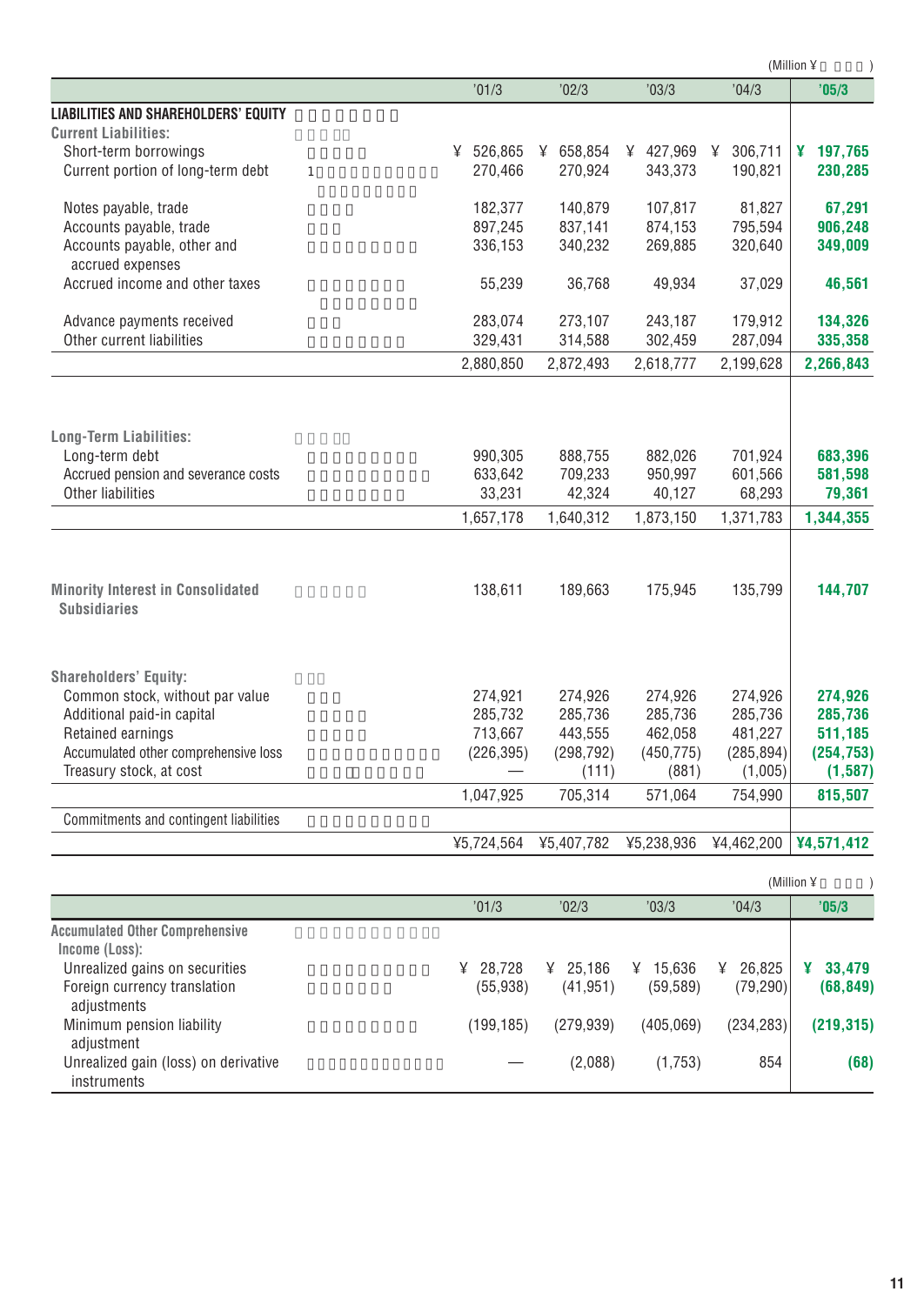## **Example 3** Consolidated Statements of Operations

|                                                |      |         |             |            |             |             | (Million ¥  |
|------------------------------------------------|------|---------|-------------|------------|-------------|-------------|-------------|
|                                                |      |         | '01/3       | '02/3      | '03/3       | '04/3       | '05/3       |
| <b>Sales and Other Income:</b>                 |      |         |             |            |             |             |             |
| Net sales                                      |      |         | ¥5,951,357  | ¥5,394,033 | ¥5,655,778  | ¥5,579,506  | ¥5,836,139  |
| Subsidy received on return of substitutional   |      |         |             |            |             | 48,945      | 4,836       |
| portion of Employees' Pension Fund Plan,       |      |         |             |            |             |             |             |
| (net of settlement loss of ¥188,106 million in | 2003 | 188,106 |             |            |             |             |             |
| '04/3 and ¥7,992 million in '05/3)             | 2004 | 7,992   |             |            |             |             |             |
| Interest and dividends                         |      |         | 18,230      | 14,704     | 13,381      | 10,470      | 10,564      |
| Other income                                   |      |         | 110,601     | 59,100     | 65,937      | 88,394      | 58,156      |
|                                                |      |         | 6,080,188   | 5,467,837  | 5,735,096   | 5,727,315   | 5,909,695   |
| <b>Costs and Expenses:</b>                     |      |         |             |            |             |             |             |
| Cost of sales                                  |      |         | 4,323,525   | 4,070,130  | 4,146,460   | 4,075,336   | 4,296,572   |
| Selling, general and administrative            |      |         | 1,395,699   | 1,437,478  | 1,393,776   | 1,329,584   | 1,389,596   |
| expenses                                       |      |         |             |            |             |             |             |
| Interest                                       |      |         | 41,102      | 29.891     | 24,257      | 20,832      | 21,749      |
| Other                                          |      |         | 131,763     | 307,025    | 117,480     | 107,577     | 91,211      |
|                                                |      |         | 5,892,089   | 5,844,524  | 5,681,973   | 5,533,329   | 5,799,128   |
|                                                |      |         |             |            |             |             |             |
| Income (Loss) before Income Taxes              |      |         | 188,099     | (376, 687) | 53,123      | 145,041     | 110,567     |
| and Minority Interest                          |      |         |             |            |             |             |             |
| <b>Income Taxes:</b>                           |      |         |             |            |             |             |             |
| Current                                        |      |         | 53,223      | 36,185     | 50,986      | 50,092      | 50,419      |
| Deferred                                       |      |         | 42.922      | (150, 100) | (2, 454)    | 52,145      | 5,525       |
| Income (loss) before minority interest         |      |         | 91,954      | (262, 772) | 4,591       | 42,804      | 54,623      |
| and equity in earnings of affiliates           |      |         |             |            |             |             |             |
| Minority interest in income (loss)             |      |         | 5,140       | (6,315)    | (11, 330)   | 4,708       | 9,247       |
| of consolidated subsidiaries                   |      |         |             |            |             |             |             |
| Income (loss) before equity in                 |      |         | 86,814      | (256, 457) | 15,921      | 38,096      | 45,376      |
| earnings of affiliates                         |      |         |             |            |             |             |             |
| Equity in earnings of affiliates               |      |         | 9,354       | 2,440      | 2,582       | (9,271)     | 665         |
| Net income (loss)                              |      |         | ¥<br>96,168 | (254, 017) | 18,503<br>¥ | 28,825<br>¥ | ¥<br>46,041 |

## $\blacktriangleright$  **Quarterly Performance Highlights**

|                                  |             |          |        |                                                                   |         |             |                | (Million ¥                |
|----------------------------------|-------------|----------|--------|-------------------------------------------------------------------|---------|-------------|----------------|---------------------------|
|                                  | 1st quarter |          |        | 2nd quarter                                                       |         | 3rd quarter | 4th quarter    |                           |
|                                  |             |          | 2      |                                                                   | 3       |             | $\overline{4}$ |                           |
|                                  | '04/3       | '05/3    | '04/3  | '05/3                                                             | '04/3   | '05/3       | '04/3          | '05/3                     |
| Net sales                        |             |          |        | ¥1,117,226 ¥1,247,909 ¥1,491,090 ¥1,533,892 ¥1,324,672 ¥1,369,974 |         |             |                | $41.646.518$ $41.684.364$ |
| Operating income (loss)          | (41, 310)   | 14,143   | 29,311 | 36,538                                                            | 14,034  | 930         | 172.551        | 103,196                   |
| Net income (loss)                | (36, 847)   | (7, 779) | 4,672  | 16,158                                                            | (9,247) | 1,574       | 70.247         | 36,088                    |
| Earnings per share (Basic) $(Y)$ | (11.45)     | (2.42)   | 1.45   | 5.02                                                              | (2.87)  | 0.49        | 21.84          | 11.22                     |

For additional information, please visit our web site at www.toshiba.co.jp/about/ir/index2.htm 詳細は当社IRサイトにてご覧いただけます。 www.toshiba.co.jp/about/ir/index2\_j.htm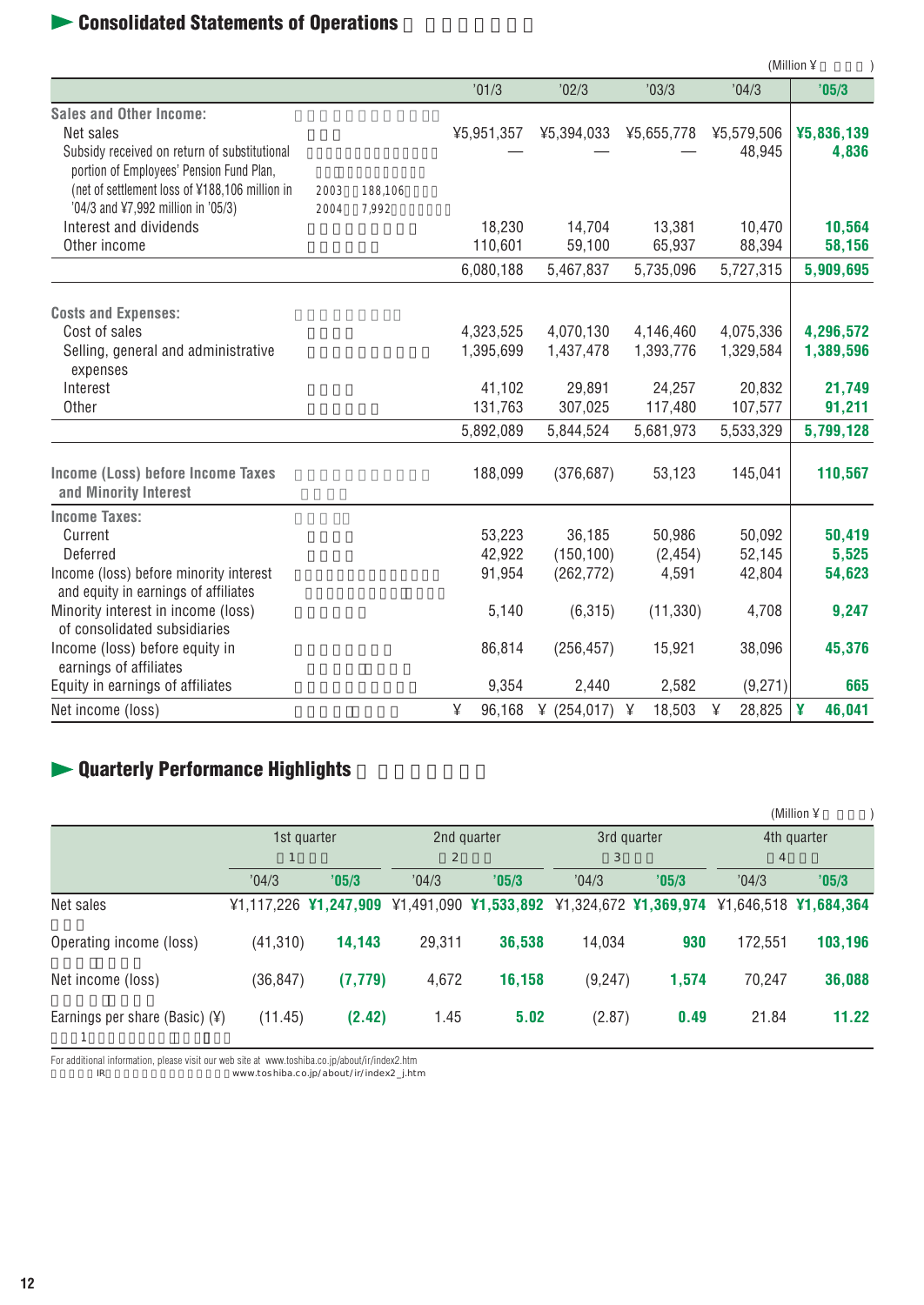## **Consolidated Statements of Cash Flows**

|                                                                              |                     |                         |                        | (Million ¥          |                      |
|------------------------------------------------------------------------------|---------------------|-------------------------|------------------------|---------------------|----------------------|
|                                                                              | '01/3               | '02/3                   | '03/3                  | '04/3               | '05/3                |
| <b>Cash Flows from Operating Activities:</b>                                 |                     |                         |                        |                     |                      |
| Net income (loss)                                                            | ¥ $96,168$          | $\frac{1}{2}(254, 017)$ | ¥ 18,503               | ¥ 28,825            | 46,041               |
| Adjustments to reconcile net income (loss) to                                |                     |                         |                        |                     |                      |
| net cash provided by operating activities-                                   |                     |                         |                        |                     |                      |
| Depreciation and amortization                                                | 339,816             | 326,239                 | 260,835                | 248,831             | 241,362              |
| Provision for pension and                                                    | (10,667)            | (45, 621)               | 20,296                 | (8,001)             | 2,641                |
| severance costs, less payments                                               |                     |                         |                        |                     |                      |
| Deferred income tax provision (benefit)                                      | 42,922              | (150, 100)              | (2, 454)               | 52,145              | 5,525                |
| Equity in (earnings) losses of affiliates                                    | (9,354)             | (2, 440)                | (2, 582)               | 13,625              | 5,816                |
| Loss (gain) from sales, disposal and                                         | (30, 758)           | 94,579                  | 30,337                 | (2, 471)            | 3,351                |
| impairment of property and securities, net                                   |                     |                         |                        |                     |                      |
| Minority interest in income (loss) of<br>consolidated subsidiaries           | 5,140               | (6,315)                 | (11, 330)              | 4,708               | 9,247                |
| (Increase) decrease in notes and accounts                                    | 34,857              | 118,775                 | (13,520)               | (14, 617)           | (67, 678)            |
| receivable, trade                                                            |                     |                         |                        |                     |                      |
| (Increase) decrease in finance receivables, net                              | 22,255              | 32,056                  | 2,538                  | 1,949               | (2, 245)             |
| (Increase) decrease in inventories                                           | 51,755              | 141,137                 | 17,856                 | (35, 852)           | (10, 107)            |
| (Increase) decrease in other current assets                                  | (70, 750)           | 4,354                   | (35, 299)              | 5,017               | (17, 695)            |
| Decrease (increase) in long-term receivables                                 | 695                 | 4,366                   | (15, 283)              | 3,776               | 3,928                |
| (Increase) decrease in long-term finance                                     | (6,639)             | 28,434                  | 52,697                 | 64,615              | (1,682)              |
| receivables, net<br>Increase (decrease) in notes and accounts                | 13,804              | (108,060)               | 6,392                  | (21, 239)           | 82,427               |
| payable, trade                                                               |                     |                         |                        |                     |                      |
| Increase (decrease) in accrued income                                        | 8,672               | (19,038)                | 13,183                 | (12, 493)           | 9,722                |
| and other taxes                                                              |                     |                         |                        |                     |                      |
| Decrease in advance payments received                                        | (17, 415)           | (16, 964)               | (16, 860)              | (47,050)            | (51, 263)            |
| Increase (decrease) in accounts payable                                      | (16, 860)           | 1,780                   | (53,706)               | 40,894              | 46,143               |
| and other liabilities                                                        |                     |                         |                        |                     |                      |
| Net cash provided by operating activities                                    | 453,641             | 149,165                 | 271,603                | 322,662             | 305,533              |
| <b>Cash Flows from Investing Activities:</b>                                 |                     |                         |                        |                     |                      |
| Proceeds from sale of property, plant and                                    | 12,565              | 65,604                  | 151,319                | 39,908              | 42,094               |
| equipment                                                                    |                     |                         |                        |                     |                      |
| Proceeds from sale of securities                                             | 23,774              | 29,714                  | 13,897                 | 53,469              | 34,138               |
| Acquisition of property, plant and equipment<br>Purchase of securities       | (257, 448)          | (364, 671)              | (249, 253)             | (199, 127)          | (271, 635)           |
| (Increase) decrease in investments in affiliates                             | (13, 126)<br>19,272 | (39, 489)<br>4,956      | (22, 557)<br>(12, 409) | (53, 170)<br>20,570 | (12, 397)<br>(7,051) |
| (Increase) decrease in other assets and other                                | 38,216              | (21, 693)               | (28, 985)              | (51, 116)           | (28, 255)            |
| Net cash used in investing activities                                        | (176, 747)          | (325, 579)              | (147,988)              | (189, 466)          | (243, 106)           |
|                                                                              |                     |                         |                        |                     |                      |
| <b>Cash Flows from Financing Activities:</b><br>Proceeds from long-term debt | 233,929             | 322,941                 | 363,086                | 338,222             | 251,563              |
| Repayment of long-term debt                                                  | (398, 669)          | (420, 726)              | (280, 965)             | (371, 554)          | (211, 280)           |
| (Decrease) increase in short-term borrowings                                 | (95, 310)           | 114,913                 | (238,600)              | (63, 389)           | (105, 416)           |
| Dividends paid                                                               | (25, 598)           | (16, 045)               | (2, 428)               | (11, 720)           | (17, 104)            |
| Proceeds from stock offering by subsidiaries                                 |                     | 52,523                  | 525                    | 14,366              |                      |
| Repurchase of subsidiary common stock                                        |                     |                         | (604)                  | (1, 182)            | (634)                |
| Redemption of subsidiary preferred stock                                     |                     |                         |                        | (35,000)            |                      |
| Purchase of treasury stock, net<br>Other                                     |                     | (111)                   | (770)                  | (195)               | (586)                |
|                                                                              |                     |                         |                        | (2, 281)            | (8, 867)             |
| Net cash (used in) provided by<br>financing activities                       | (285, 648)          | 53,495                  | (159, 756)             | (132, 733)          | (92, 324)            |
| <b>Effect of Exchange Rate Changes on Cash</b>                               | 31,112              | 5,756                   | (7, 193)               | (8, 284)            | 5,623                |
| and Cash Equivalents                                                         |                     |                         |                        |                     |                      |
| Net (Decrease) Increase in Cash and                                          | 22,358              | (117, 163)              | (43, 334)              | (7, 821)            | (24, 274)            |
| <b>Cash Equivalents</b>                                                      |                     |                         |                        |                     |                      |
| Cash and Cash Equivalents at Beginning of Year                               | 465,237             | 487,595                 | 370,432                | 327,098             | 319,277              |
| Cash and Cash Equivalents at End of Year                                     | ¥487,595            | ¥ 370,432               | ¥ 327,098              | ¥ 319,277           | ¥ 295,003            |
| <b>Supplemental Disclosure of Cash Flow</b>                                  |                     |                         |                        |                     |                      |
| Information:                                                                 |                     |                         |                        |                     |                      |
| Cash paid during the year for-                                               |                     |                         |                        |                     |                      |
| Interest                                                                     | ¥ 52,789            | $4 \quad 39,347$        | $4 \quad 31,932$       | ¥ 27,852            | 21,761<br>¥          |
| Income taxes                                                                 | ¥ 61,161            | 455,340                 | 43,094                 | ¥ 58,496            | ¥<br>38,539          |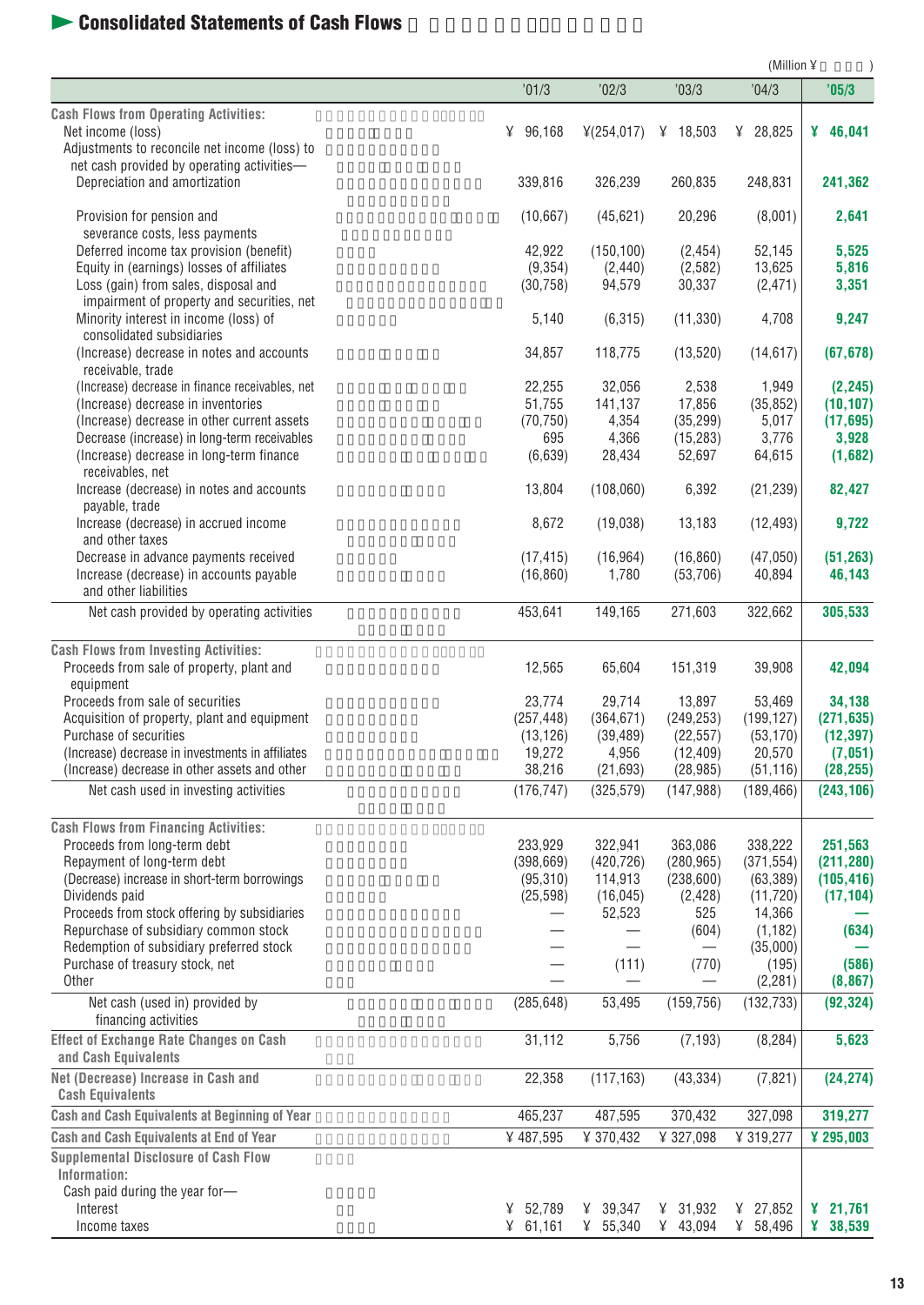|                                                                                                                                                                                                                                                                                                                                                                                                          | (Million ¥      |                 |
|----------------------------------------------------------------------------------------------------------------------------------------------------------------------------------------------------------------------------------------------------------------------------------------------------------------------------------------------------------------------------------------------------------|-----------------|-----------------|
|                                                                                                                                                                                                                                                                                                                                                                                                          | '04/3<br>Amount | '05/3<br>Amount |
| Loans, principally from banks and insurance companies, due 2005 to 2032<br>with weighted-average interest rate of 0.69% at March 31, 2005 and due 2004 to 2032                                                                                                                                                                                                                                           | Secured         | Secured         |
| with weighted-average interest rate of 0.89% at March 31, 2004                                                                                                                                                                                                                                                                                                                                           | 48.994          | 47,127          |
|                                                                                                                                                                                                                                                                                                                                                                                                          | Unsecured       | Unsecured       |
| 3<br>0.89%<br>2004<br>31<br>2004<br>2032                                                                                                                                                                                                                                                                                                                                                                 |                 |                 |
| 2005<br>3<br>31<br>0.69%<br>2005<br>2032                                                                                                                                                                                                                                                                                                                                                                 | 324,869         | 287,698         |
| Unsecured yen bonds, due 2005 to 2008 with interest ranging from 0.40% to 3.025% at March 31, 2005                                                                                                                                                                                                                                                                                                       |                 |                 |
| and due 2004 to 2008 with interest ranging from 0.40% to 3.025% at March 31, 2004                                                                                                                                                                                                                                                                                                                        |                 |                 |
|                                                                                                                                                                                                                                                                                                                                                                                                          | 415,425         | 359,230         |
| 2004<br>3<br>31<br>2004<br>2008<br>0.40%<br>3.025%<br>3<br>31<br>2005<br>2005<br>2008<br>0.40%<br>3.025%                                                                                                                                                                                                                                                                                                 |                 |                 |
| Zero Coupon Convertible Bonds with stock acquisiton rights:                                                                                                                                                                                                                                                                                                                                              |                 |                 |
|                                                                                                                                                                                                                                                                                                                                                                                                          |                 |                 |
| Due 2009 convertible currently at ¥587 per share                                                                                                                                                                                                                                                                                                                                                         |                 | 50,000          |
| 2009<br>587<br>$\Omega$                                                                                                                                                                                                                                                                                                                                                                                  |                 |                 |
| Due 2011 convertible currently at ¥542 per share                                                                                                                                                                                                                                                                                                                                                         |                 | 100,000         |
| 2011<br>$\Omega$<br>542<br>Euro yen medium-term notes, due 2005 to 2008 with interest ranging from 0.47% to 2.34%                                                                                                                                                                                                                                                                                        |                 |                 |
| at March 31, 2005 and due 2004 to 2008 with interest ranging from zero% to 2.34%<br>at March 31, 2004 (swapped for floating rate (LIBOR, etc.) yen obligations)<br>2004<br>2004<br>3<br>31<br>2008<br>0%<br>2.34%<br>2005<br>3<br>31<br>2005<br>2008<br>0.47%<br>2.34%                                                                                                                                   | 16,000          | 8,000           |
| Unsecured yen bonds of subsidiaries, due 2004 with interest rate of 1.69% at March 31, 2004                                                                                                                                                                                                                                                                                                              |                 |                 |
|                                                                                                                                                                                                                                                                                                                                                                                                          | 7,000           |                 |
| 2004<br>2004<br>3<br>31<br>1.69%                                                                                                                                                                                                                                                                                                                                                                         |                 |                 |
| 1.825% secured yen bonds of a subsidiary due 2004                                                                                                                                                                                                                                                                                                                                                        | 300             |                 |
| 2004<br>1.825%                                                                                                                                                                                                                                                                                                                                                                                           |                 |                 |
| Euro yen medium-term notes of subsidiaries, due 2005 to 2014 with interest ranging from 0.09%<br>to 3.55% at March 31, 2005 and due 2004 to 2013 with interest ranging from 0.08% to 2.60%<br>at March 31, 2004 (swapped for floating rate (LIBOR, etc.) U.S. dollar, yen or euro obligations)<br>2004<br>3<br>31<br>2004<br>2013<br>0.08%<br>2.60%<br>2005<br>3<br>31<br>2005<br>2014<br>0.09%<br>3.55% | 74,451          | 55,524          |
| Capital lease obligations                                                                                                                                                                                                                                                                                                                                                                                | 45,706          | 46,102          |
|                                                                                                                                                                                                                                                                                                                                                                                                          | 892,745         | 913,681         |
| Less-Portion due within one year<br>$\mathbf{1}$                                                                                                                                                                                                                                                                                                                                                         | (190, 821)      | (230, 285)      |
|                                                                                                                                                                                                                                                                                                                                                                                                          | ¥701,924        | ¥683,396        |

The aggregate annual maturities of long-term debt, excluding those of capital lease obligations, are as follows:  $2004$   $2005$   $3$   $31$ 

|                                |                      | (Million $\Psi$             |
|--------------------------------|----------------------|-----------------------------|
|                                | As of March 31, 2004 | <b>As of March 31, 2005</b> |
|                                | 2004<br>3 31         | 2005<br>3 31                |
| '05/3                          | ¥169,744             |                             |
| 06/3                           | 223,143              | 214,450                     |
| '07/3                          | 148,094              | 134,213                     |
| '08/3                          | 89,674               | 89,280                      |
| '09/3                          | 101,865              | 113,478                     |
| $'10/3$ and thereafter $'10/3$ | 114,519              |                             |
| '10/3                          |                      | 175,110                     |
| $'11/3$ and thereafter $'11/3$ |                      | 141,048                     |
| Total                          | ¥847,039             | ¥867,579                    |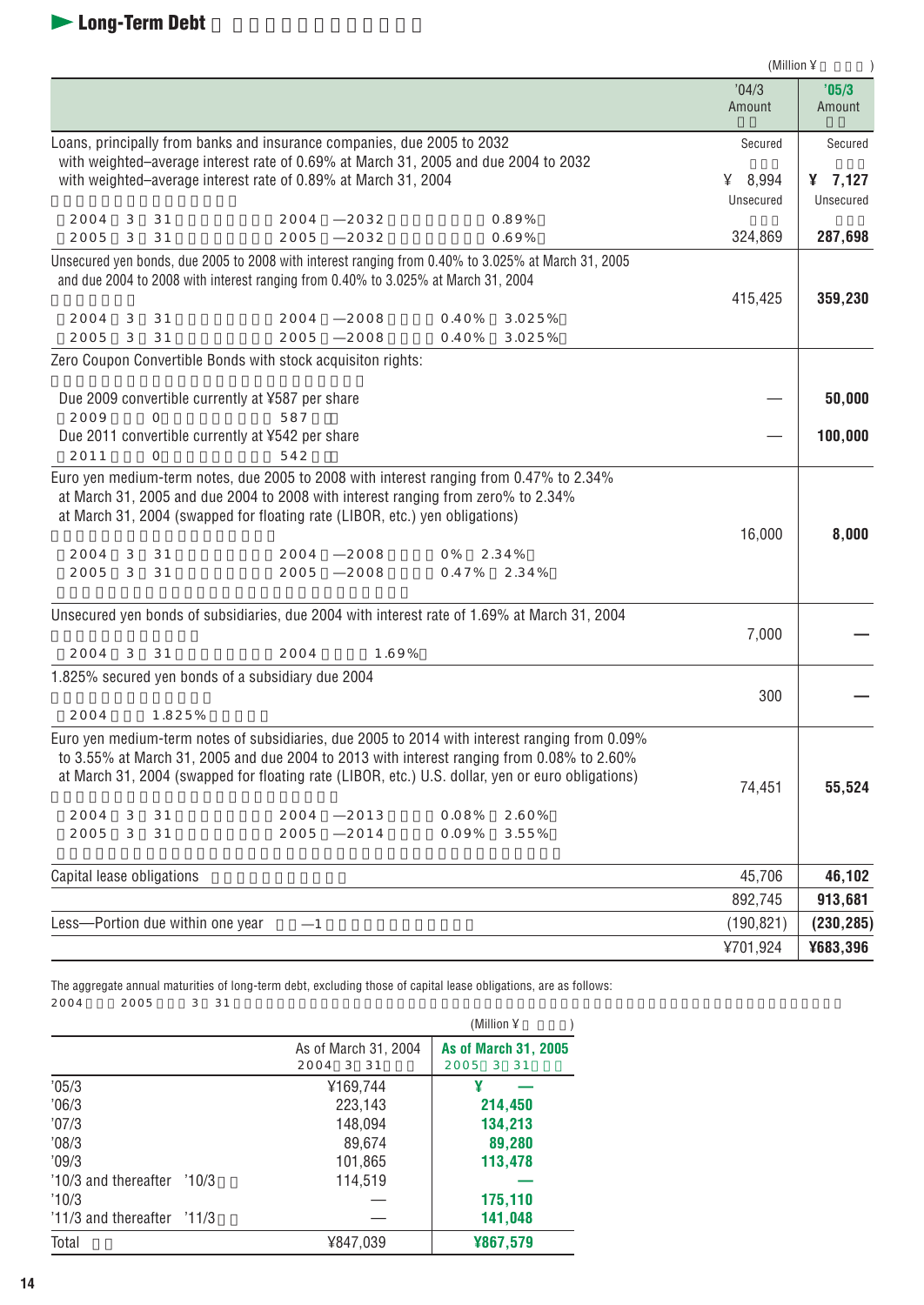## **Major Products**

#### **Digital Products**

| Cellular phones<br><b>PCs</b>        | HDD/DVD recorders<br>DVD video players |              | HDD&DVD<br><b>DVD</b> |
|--------------------------------------|----------------------------------------|--------------|-----------------------|
| Tablet PCs                           | Portable DVD/video players             | P C          | DVD/                  |
| Servers                              | Liquid crystal display (LCD) data      |              |                       |
| 0.85, 1.8, 2.5 inch hard disc drives | projectors                             | 0.85/1.8/2.5 | DLP                   |
| Optical disc drives                  | DLP projectors                         |              |                       |
| Color TVs                            | Portable digital audio players         |              |                       |
| Digital high-definition TVs          | Analog copiers                         |              | <b>MFP</b>            |
| Digital plasma TVs                   | Full color MFP                         |              | POS                   |
| LCD color TVs                        | Point of sale (POS) terminals          |              |                       |
| <b>Projection TVs</b>                |                                        |              |                       |

#### **Electronic Devices** Genera

| General-purpose CMOS logic series<br>Small signal devices | System LSIs for network communi-<br>cations equipment | CMOS  |      |                 |      |    | LSI | LSI  |
|-----------------------------------------------------------|-------------------------------------------------------|-------|------|-----------------|------|----|-----|------|
| Power devices                                             | System LSIs for automotive systems                    |       |      |                 |      |    |     | LS I |
| Opto semiconductor devices                                | Microcomputer and peripheral control                  |       |      |                 | CMOS |    |     |      |
| <b>Custom DRAMs</b>                                       | system LSIs                                           | DRAM  |      |                 |      | IС |     |      |
| <b>DRAMs</b>                                              | CMOS image sensor                                     | DRAM  |      |                 |      |    |     |      |
| <b>SRAMs</b>                                              | Bipolar ICs                                           | SRAM  |      |                 | X    |    |     |      |
| Flash memory                                              | Microwave tubes                                       |       |      |                 |      |    |     |      |
| Multi-chip packages                                       | X-ray tubes                                           |       |      |                 |      |    |     |      |
| System LSIs for audio and visual                          | Tungsten and molybdenum                               | A V   | LSI  |                 |      |    |     |      |
| equipment                                                 | Amorphous magnetic parts                              |       |      | LS <sub>I</sub> |      |    |     |      |
| System LSIs for digital consumer                          | Rare earth magnets                                    | PC/PC |      | LS I            |      |    |     |      |
| equipment                                                 | Magnetic regenerator materials                        |       | LS I |                 |      |    |     |      |
| System LSIs for PCs/PC peripherals                        | Phosphors                                             |       | LS I |                 |      |    | TFT |      |
| System LSIs for cellular phones                           | Fine ceramics                                         |       |      |                 |      |    | TFT |      |
| System LSIs for telecommunication<br>equipment            | Amorphous silicon thin film<br>transistor (TFT) LCDs  |       |      |                 | ΕL   |    |     |      |
|                                                           | Polysilicon TFT LCDs                                  |       |      |                 |      |    |     |      |

#### **Social Infrastructure**

Organic LEDs

| Social Intrastructure                  |                                        |          |    |     |
|----------------------------------------|----------------------------------------|----------|----|-----|
| Control systems for water              | Air traffic control and navigation aid |          |    |     |
| purification plants and sewage         | systems                                |          |    |     |
| treatment plants                       | Elevators and escalators               |          |    |     |
| Road and airport systems               | System consulting services             |          |    | ASP |
| <b>Building automation systems</b>     | Outsourcing and application            |          |    |     |
| Power distribution systems             | service provider (ASP) services        |          |    |     |
| Industrial computers                   | Knowledge integration services         | $\prime$ |    |     |
| Devices for control, instrumentation   | Computer systems for central           |          |    |     |
| and measurement systems                | government agencies                    |          |    |     |
| Watt-hour meters, gas and water        | General administration information     |          |    |     |
| metering systems                       | systems for local governments          | (BWR)    |    |     |
| New energy systems                     | e-Government systems                   | (ABWR)   |    |     |
| Rolling stock electrical systems       | Solution systems for financial insti-  |          |    |     |
| Railway station service systems        | tutions and insurance companies        |          |    |     |
| Boiling water reactor (BWR) power      | Solution systems for distribution      |          |    |     |
| plants                                 | and service industries                 |          |    |     |
| Advanced boiling water reactor         | Newspaper editing and layout systems   |          | IT |     |
| (ABWR) power plants                    | Management and administration sys-     |          |    |     |
| Hydroelectric power generating devices | tems for central government agencies   |          |    |     |
| Thermal power generating devices       | Solution systems for banks             |          |    |     |
| Combined-cycle power generating        | Human resources management             | IP       | Χ  |     |
| equipment                              | solution systems                       |          |    |     |
| Gas turbine power generating equipment | Solutions and services for IT          |          |    |     |
| Power transmission and distribution    | platforms                              |          |    |     |
| systems                                | X-ray computed tomography systems      |          |    |     |
| Decolorable toner                      | Magnetic resonance imaging (MRI)       |          |    |     |
| Studio systems and transmitter         | systems                                |          |    |     |
| systems for broadcasting stations      | Diagnosis X-ray systems                |          |    |     |
| Voice-over IP systems                  | Diagnostic ultrasound systems          |          |    |     |
| Automatic letter processing systems    | Picture archiving and communication    |          |    |     |
| Expressway toll-collection systems     | systems (PACs)                         |          |    |     |
| Radar systems                          | Hospital information systems (HIS)     |          |    |     |
| <b>Home Appliances</b>                 |                                        |          |    |     |
| Washing machines                       | <b>Fluorescent lights</b>              |          |    |     |
| Vacuum cleaners                        | Air conditioners                       |          |    |     |
| Refrigerators                          | Primary batteries                      |          |    |     |
| Microwave ovens                        |                                        |          |    |     |
| <b>Others</b>                          |                                        |          |    |     |
| Web integration services               | Real estate                            | Web      |    |     |
| EPG                                    | Distribution services                  |          |    |     |

EPG Application service provision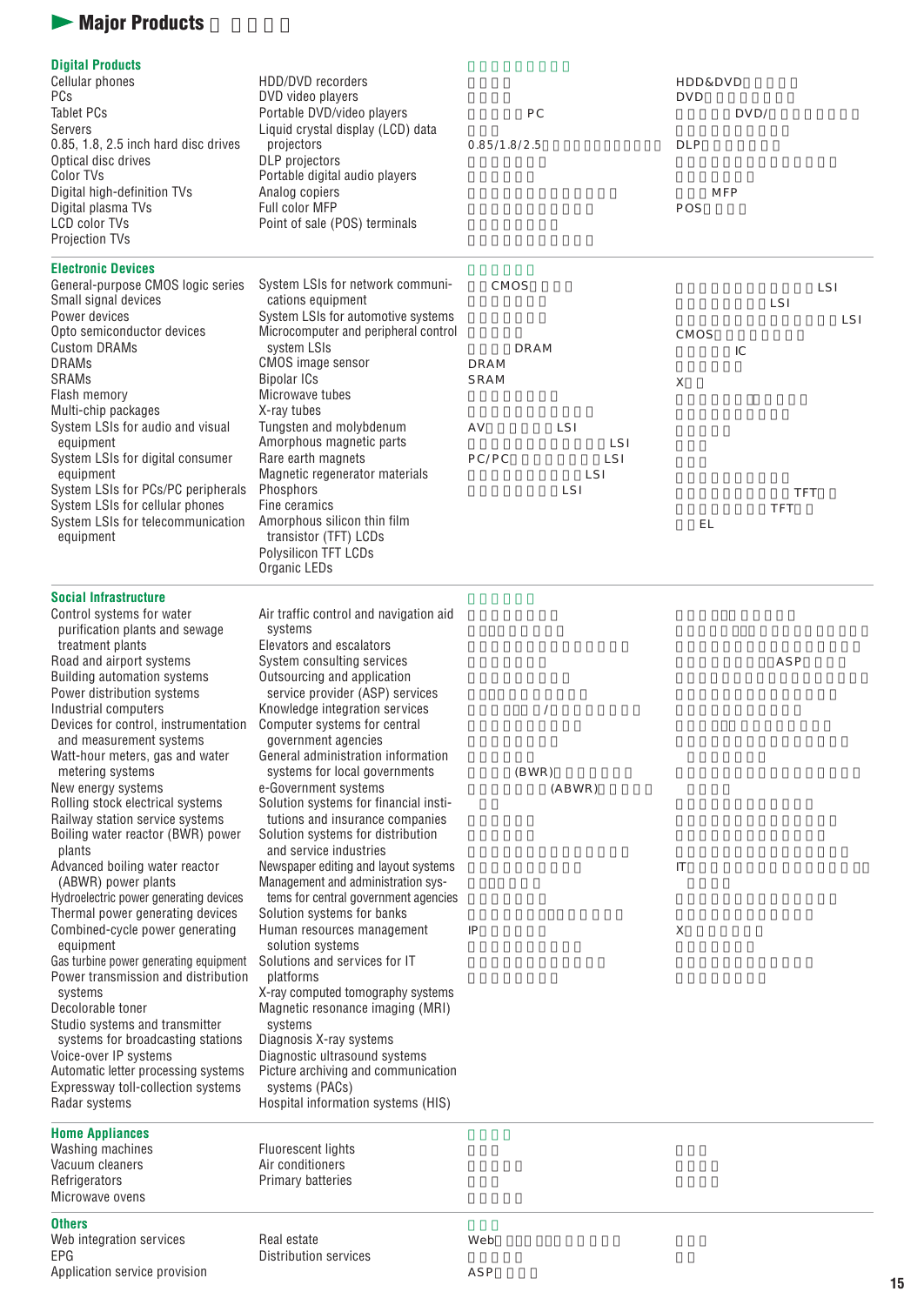## **Comparison of Japan's Seven Major Electric-Appliance Makers**

|                                                     | Toshiba    |            | Hitachi    |            | Mitsubishi Electric |             |  |
|-----------------------------------------------------|------------|------------|------------|------------|---------------------|-------------|--|
|                                                     | '04/3      | '05/3      | '04/3      | '05/3      | '04/3               | '05/3       |  |
| Net sales                                           | ¥5,579,506 | ¥5,836,139 | ¥8,632,450 | ¥9,027,043 | ¥3,309,651          | ¥3,410,685  |  |
| Cost of sales                                       | 4,075,336  | 4,296,572  | 6,710,154  | 6,961,270  | 2,508,519           | 2,559,499   |  |
| Selling, general and<br>administrative expenses     | 1,329,584  | 1,384,760  | 1,737,433  | 1,786,718  | 708,415             | 730,544     |  |
| Operating income                                    | 174,586    | 154,807    | 184,863    | 279,055    | 92,717              | 120,642     |  |
| Income before income taxes<br>and minority interest | 145,041    | 110,567    | 237,149    | 264,506    | 84,784              | 102,316     |  |
| Net income (loss)                                   | 28,825     | 46,041     | 15,876     | 51,496     | 44,839              | 71,175      |  |
| <b>Current assets</b>                               | 2,352,419  | 2,474,319  | 5,219,942  | 5,338,835  | 1,743,381           | 1,740,333   |  |
| <b>Fixed assets</b>                                 | 2,109,781  | 2,097,093  | 4,370,380  | 4,397,412  | 1,481,842           | 1,422,139   |  |
| Total assets                                        | 4,462,200  | 4,571,412  | 9,590,322  | 9,736,247  | 3,225,223           | 3, 162, 472 |  |
| <b>Current liabilities</b>                          | 2,199,628  | 2,266,843  | 3,911,054  | 4,064,546  | 1,315,739           | 1,277,662   |  |
| Long-term liabilities                               | 1,371,783  | 1,344,355  | 2,712,321  | 2,442,818  | 1,259,440           | 1,117,450   |  |
| <b>Total liabilities</b>                            | 3,571,411  | 3,611,198  | 6,623,375  | 6,507,364  | 2,575,179           | 2,395,112   |  |
| Total shareholders' equity                          | 754,990    | 815,507    | 2,168,131  | 2,307,831  | 601,532             | 720,637     |  |
| Operating income ratio (%)<br>$(\% )$               | 3.1        | 2.7        | 2.1        | 3.1        | 2.8                 | 3.5         |  |
| Return on sales (%)<br>$(\% )$                      | 0.5        | 0.8        | 0.2        | 0.6        | 1.4                 | 2.1         |  |
| Return on equity (ROE) (%)<br>(ROE)(% )             | 4.3        | 5.9        | 0.8        | 2.3        | 9.0                 | 10.8        |  |
| Shareholders' equity ratio (%)<br>$(\% )$           | 16.9       | 17.8       | 22.6       | 23.7       | 18.7                | 22.8        |  |
| Return on total assets (ROA) (%)<br>(ROA)(% )       | 0.6        | 1.0        | 0.2        | 0.5        | 1.3                 | 2.2         |  |
| Debt/equity ratio (%)<br>$(\% )$                    | 159        | 136        | 84         | 78         |                     |             |  |
| Revenue growth (%)<br>$(\% )$                       | (1.3)      | 4.6        | 5.4        | 4.6        | (9.1)               | 3.1         |  |
| Net income growth (%)<br>$(\% )$                    | 55.8       | 59.7       | (43.0)     | 224.4      | 479.2               | 58.7        |  |
| Asset turnover (Times)                              | 1.2        | 1.3        | 0.9        | 0.9        | 1.0                 | 1.1         |  |
| Earnings per share (EPS) (Basic) $(4)$              | 8.96       | 14.32      | 4.81       | 15.53      | 20.89               | 33.16       |  |
| Book value per share (BPS) (¥)                      | 234.70     | 253.62     | 657.42     | 692.73     | 280.27              | 335.77      |  |
| Price-to-earnings ratio (PER) (Times)<br>( )        | 52.68      | 31.28      | 167.78     | 42.88      | 28.24               | 16.74       |  |
| Price-to-book value ratio (PBR) (Times)             | 2.01       | 1.77       | 1.23       | 0.96       | 2.11                | 1.65        |  |
| Stock price (¥, as of March 31)                     | 472        | 448        | 807        | 666        | 590                 | 555         |  |

Source: Company newsletters Fujitsu figures are based on accounting methods generally accepted in Japan; all the others are based on those used in the United States.

Ratios involving total assets and shareholders' equity have been calculated using the average of the values at the beginning and the end of the fiscal year<br>¥48.9 billion and ¥4.8 billion of "Subsidy received on return of s

 $\sim$  6  $2004 \quad 3 \quad 2005 \quad 3 \quad 2004 \quad 3 \quad 31$ 

 $80$  389  $489$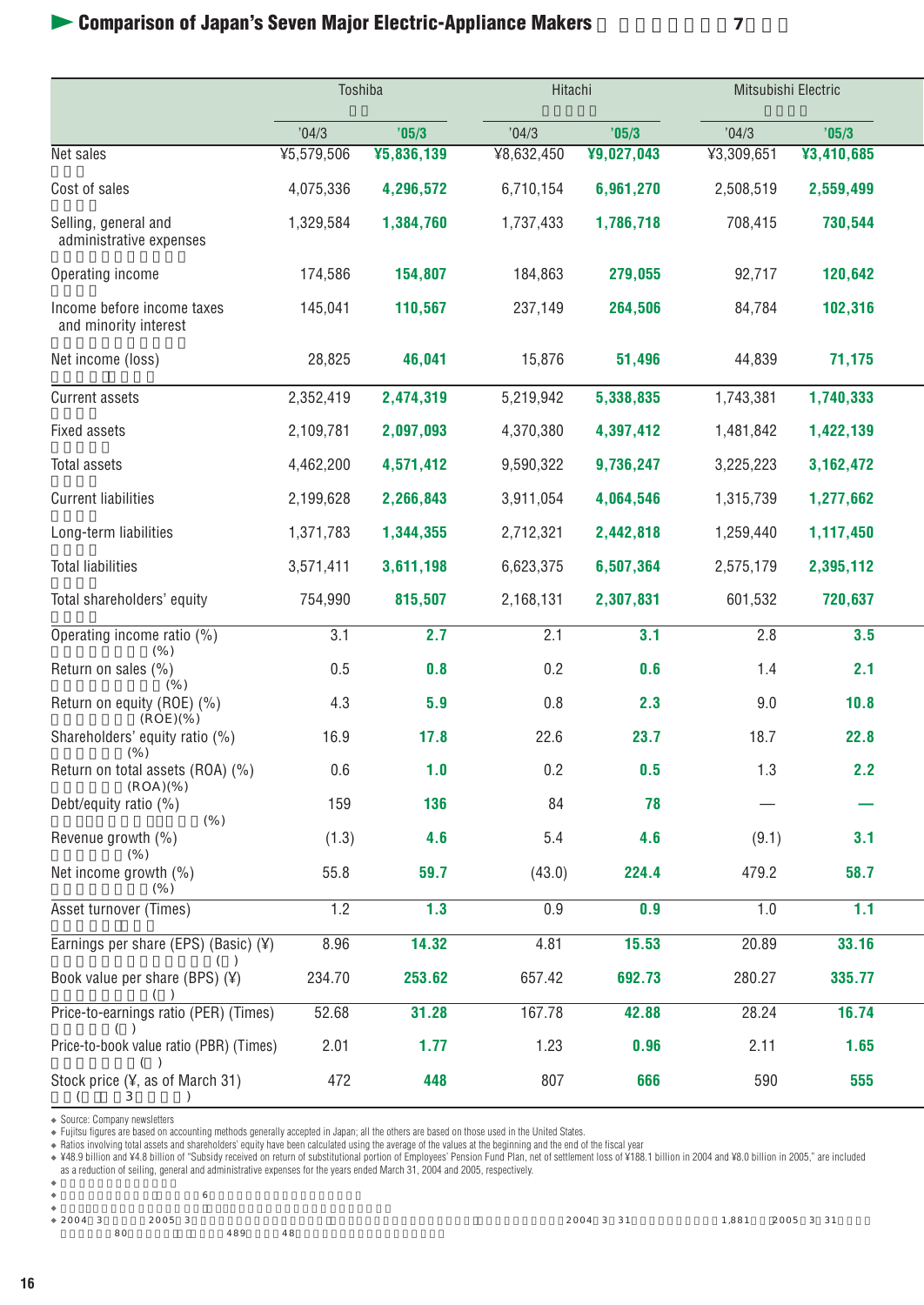|                  |            |                  |            |                  |                  |                                | (Million ¥   |
|------------------|------------|------------------|------------|------------------|------------------|--------------------------------|--------------|
|                  |            |                  |            |                  |                  |                                | Sony         |
| '04/3            | '05/3      | 04/3             | '05/3      | '04/3            | '05/3            | '04/3                          | '05/3        |
| ¥4,906,821       | ¥4,855,132 | ¥4,766,888       | ¥4,762,759 | ¥7,479,744       | ¥8,713,636       | ¥7,496,391                     | Y7, 159, 616 |
| 3,622,965        | 3,646,770  | 3,460,932        | 3,512,552  | 5,313,065        | 6,176,046        | 5,058,205                      | 5,000,112    |
| 1,101,158        | 1,077,190  | 1,155,614        | 1,090,016  | 1,971,187        | 2,229,096        | 2,339,284                      | 2,045,585    |
| 182,698          | 131,172    | 150,342          | 160,191    | 195,492          | 308,494          | 98,902                         | 113,919      |
| 160,546          | 115,664    | 157,018          | 223,526    | 170,822          | 246,913          | 144,067                        | 157,207      |
| 41,078           | 67,864     | 49,704           | 31,907     | 42,145           | 58,481           | 88,511                         | 163,838      |
| 2,129,756        | 2,081,562  | 2,015,574        | 1,981,537  | 3,774,977        | 4,030,532        | 3,363,355                      | 3,556,171    |
| 1,914,586        | 1,859,123  | 1,850,015        | 1,658,661  | 3,663,035        | 4,026,349        | 5,727,307                      | 5,942,929    |
| 4,044,342        | 3,940,685  | 3,865,589        | 3,640,198  | 7,438,012        | 8,056,881        | 9,090,662                      | 9,499,100    |
| 1,742,587        | 1,661,660  | 1,718,062        | 1,481,517  | 2,569,786        | 2,828,891        | 2,982,215                      | 2,809,368    |
| 1,368,921        | 1,260,564  | 1,129,890        | 1,137,484  | 1,288,535        | 1,187,797        | 3,707,585                      | 3,795,547    |
| 3,111,508        | 2,922,224  | 2,847,952        | 2,619,001  | 3,858,321        | 4,016,688        | 6,689,802                      | 6,604,915    |
| 711,460          | 794,274    | 827,177          | 856,990    | 3,451,576        | 3,544,252        | 2,378,002                      | 2,870,338    |
| $\overline{3.7}$ | 2.7        | 3.2              | 3.4        | 2.6              | 3.5              | 1.3                            | 1.6          |
| $0.8\,$          | 1.4        | 1.0              | 0.7        | 0.6              | 0.7              | 1.2                            | 2.3          |
| 7.7              | 9.0        | 6.5              | 3.8        | 1.3              | 1.7              | 3.7                            | 5.7          |
| 17.6             | 20.2       | 21.4             | 23.5       | 46.4             | 44.0             | 26.2                           | 30.2         |
| 1.0              | 1.7        | 1.2              | 0.9        | 0.6              | 0.8              | 1.0                            | 1.8          |
| 165              | 146        | 154              | 126        |                  |                  |                                |              |
| 4.5              | (1.1)      | 3.2              | (0.1)      | 1.1              | 16.5             | 0.3                            | (4.5)        |
| 267.3            | 65.2       | 140.7            | (35.8)     | 316.7            | 38.8             |                                | 85.1         |
| $\overline{1.2}$ | 1.2        | $\overline{1.2}$ | 1.3        | $\overline{1.0}$ | $\overline{1.1}$ | 0.9                            | 0.8          |
| 23.67            | 34.77      | 24.55            | 15.42      | 18.15            | 25.49            | 95.97                          | 175.90       |
| 369.28           | 412.35     | 413.22           | 414.18     | 1,488.77         | 1,569.39         | 2,563.67                       | 2,872.21     |
| 36.16            | 18.64      | 27.09            | 41.76      | 88.60            | 61.99            | 45.43                          | 24.28        |
| 2.32             | 1.57       | 1.61             | 1.55       | 1.08             | 1.01             | 1.70                           | 1.49         |
| 856              | 648        | 665              | 644        | 1,608            | 1,580            | 4,360                          | 4,270        |
|                  |            | <b>NEC</b>       |            | Fujitsu          |                  | Matsushita Electric Industrial |              |

Note: Data for the six companies other than Toshiba are included for the purpose of comparison only. While Toshiba has confirmed the accuracy of this data to the best of its ability, the Company is not responsible<br>for dama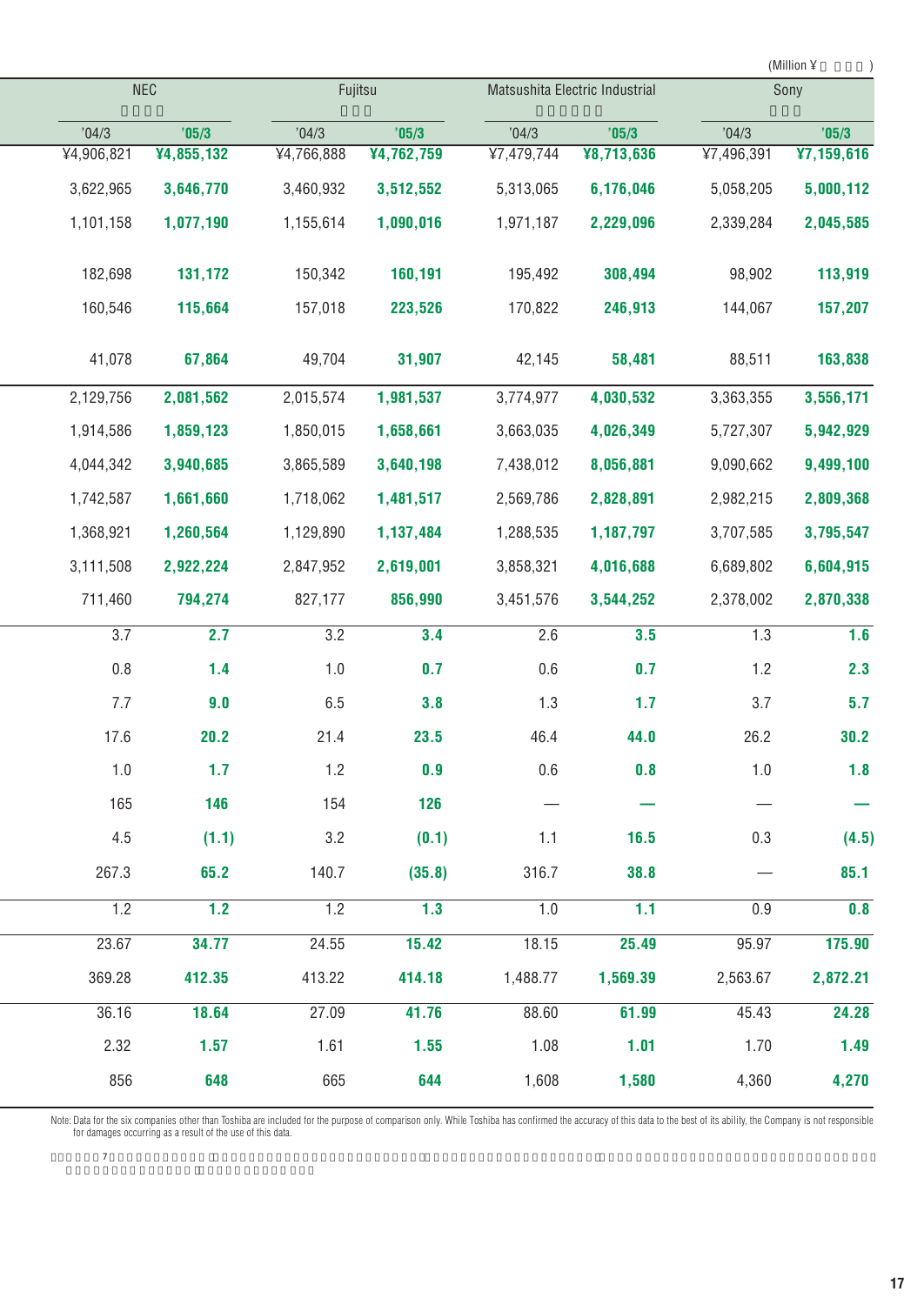## **Toshiba's Position in the Technology Sector**

#### **Rank of Japanese Companies in the Electrical Equipment Sector**

|                                                   |                                                            | (As of December 31, 2004)                | 2004 12                  |
|---------------------------------------------------|------------------------------------------------------------|------------------------------------------|--------------------------|
| Rank in the Electrical<br><b>Equipment Sector</b> | Rank among the Companies<br>Listed in Tokyo Stock Exchange | <b>Company Name</b>                      | Market<br>Capitalization |
|                                                   |                                                            |                                          | (Billion ¥               |
|                                                   |                                                            | Canon Inc.                               | 4,910.5                  |
| $\overline{2}$                                    | 11                                                         | Matsushita Electric Industrial Co., Ltd. | 3,988.6                  |
| 3                                                 | 13                                                         | Sony Corporation                         | 3,668.7                  |
| 4                                                 | 20                                                         | Hitachi, Ltd.                            | 2,391.3                  |
| 5                                                 | 27                                                         | Sharp Corporation                        | 1,858.2                  |
| 6                                                 | 36                                                         | <b>FANUC LTD</b>                         | 1,604.7                  |
| 7                                                 | 38                                                         | Kyocera Corporation                      | 1,509.4                  |
| 8                                                 | 40                                                         | Ricoh Company, Ltd.                      | 1,472.6                  |
| 9                                                 | 43                                                         | <b>Toshiba Corporation</b>               | 1,416.3                  |
| 10                                                | 44                                                         | <b>Fujitsu Limited</b>                   | 1,380.7                  |
| 11                                                | 45                                                         | Murata Manufacturing Co., Ltd.           | 1,351.7                  |
| 12                                                | 50                                                         | ROHM CO., LTD.                           | 1,242.6                  |

Source: Tokyo Stock Exchange<br>Note: "Section" and "Issue" are as of the end of the year. :

## **Rank of Companies in the MSCI® Blue Book : Information Technology Sector**

| MS C I         |                                                        |               | (As of December 31, 2004 2004 12            |        |
|----------------|--------------------------------------------------------|---------------|---------------------------------------------|--------|
|                | <b>Company Name</b>                                    | Country       | Market Capitalization<br>(Millions of US\$/ | PBR    |
| 1.             | INTERNATIONAL BUSINESS MACHINES IBM<br>IB <sub>M</sub> | <b>USA</b>    | 165,140                                     | 5.5    |
| $\overline{2}$ | <b>CISCO SYSTEMS</b>                                   | <b>USA</b>    | 128,271                                     | 5.0    |
| 3              | DELL (COMMON)                                          | <b>USA</b>    | 105,207                                     | 17.9   |
| 4              | <b>NOKIA CORP</b>                                      | Finland       | 73,662                                      | 3.9    |
| 5              | QUALCOMM                                               | <b>USA</b>    | 68,704                                      | 7.2    |
| 6              | HEWLETT-PACKARD CO                                     | <b>USA</b>    | 63,327                                      | 1.7    |
| $\overline{7}$ | <b>LM ERICSSON</b><br><b>LM</b>                        | SWEDEN        | 51,534                                      | 4.6    |
| 8              | <b>CANON INC</b>                                       | Japan         | 47,896                                      | 2.3    |
| 9              | <b>MOTOROLA</b>                                        | <b>USA</b>    | 40,636                                      | 2.9    |
| 10             | <b>EMC CORP</b><br>E MC                                | <b>USA</b>    | 35,757                                      | 3.2    |
| 11             | APPLE COMPUTER                                         | <b>USA</b>    | 24,982                                      | 5.0    |
| 12             | <b>HITACHI</b>                                         | Japan         | 23,337                                      | 1.1    |
| 13             | <b>ALCATEL</b>                                         | France        | 20,005                                      | 4.5    |
| 14             | SUN MICROSYSTEMS                                       | <b>USA</b>    | 17,993                                      | 2.9    |
| 15             | CORNING                                                | <b>USA</b>    | 16,403                                      | 4.7    |
| 16             | <b>LUCENT TECHNOLOGIES</b>                             | <b>USA</b>    | 16,204                                      | $-7.1$ |
| 17             | <b>RESEARCH IN MOTION</b>                              | CANADA        | 15,238                                      | 8.3    |
| 18             | HON HAI PRECISION INDUSTRY CO                          | <b>TAIWAN</b> | 14,988                                      | 4.2    |
| 19             | NORTEL NETWORKS CORP                                   | CANADA        | 14,819                                      | 3.8    |
| 20             | KYOCERA CORP                                           | Japan         | 14,730                                      | 1.3    |
| 21             | JUNIPER NETWORKS                                       | <b>USA</b>    | 14,519                                      | 2.5    |
| 22             | RICOH CO                                               | Japan         | 14,372                                      | 1.8    |
| 23             | XEROX CORP                                             | <b>USA</b>    | 14,273                                      | 3.2    |
| 24             | <b>TOSHIBA CORP</b>                                    | <b>Japan</b>  | 13,822                                      | 1.8    |
| 25             | <b>FUJITSU</b>                                         | Japan         | 13,474                                      | 1.7    |
| 26             | MURATA MANUFACTURING CO                                | Japan         | 13,100                                      | 1.8    |
| 27             | HOYA CORP<br>HOYA                                      | Japan         | 12,685                                      | 5.2    |
| 28             | LG PHILIPS LCD (COMMON)<br>LG<br>LCD                   | Korea         | 12,256                                      | 3.3    |
| 29             | <b>NEC CORP</b>                                        | Japan         | 11,993                                      | 1.7    |
| 30             | NETWORK APPLIANCE                                      | <b>USA</b>    | 11,882                                      | 8.2    |
|                |                                                        |               |                                             |        |

Source: MSCI® BLUE BOOKSM (Quarter end December 2004) 資料:MSCI ブルーブック 2004年12月に終了する四半期)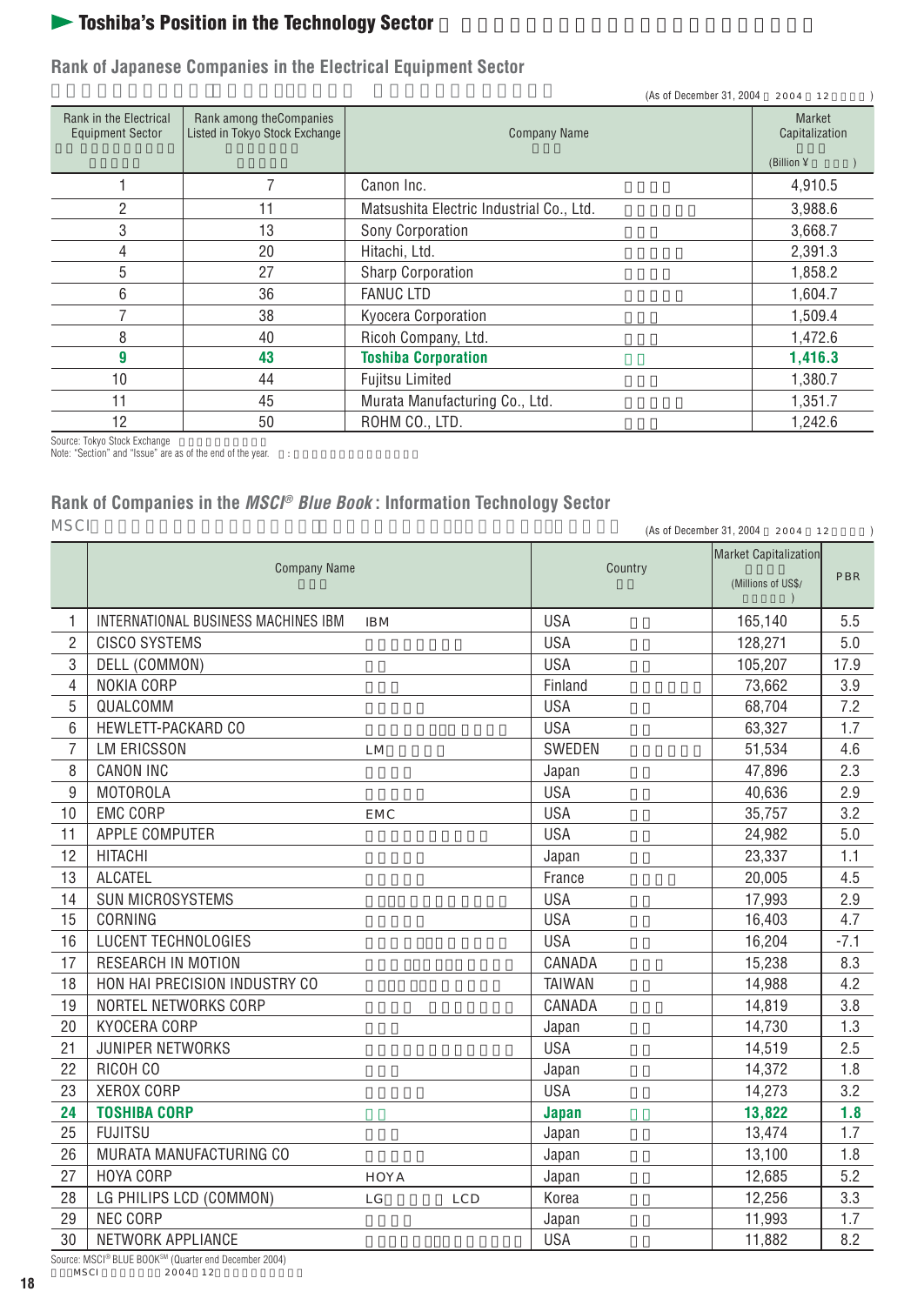## **Major Product Market Share, Market Data**

#### **Top 7 Companies Revenue from Shipments of Total Semiconductor-Worldwide ©Gartner Dataquest March 2005 All data are Gartner Dataquest estimates**

| CY <sub>03</sub><br>Rank | CY04<br>Rank |                                 | CY <sub>03</sub><br>Revenue<br>(Millions of US\$) | CY <sub>04</sub><br>Revenue<br>(Millions of US\$) | CY03-04<br>Percentage Change<br>$($ %)<br>(% ) | CY <sub>04</sub><br>Share<br>(% )<br>(% ) |
|--------------------------|--------------|---------------------------------|---------------------------------------------------|---------------------------------------------------|------------------------------------------------|-------------------------------------------|
|                          |              | Intel                           | 26,899                                            | 30,730                                            | 14.2                                           | 14.0                                      |
| <sup>o</sup>             |              | <b>Samsung Electronics</b>      | 10,502                                            | 16.276                                            | 55.0                                           | 7.4                                       |
| 4                        | 3            | <b>Texas Instruments</b>        | 7.410                                             | 9.678                                             | 30.6                                           | 4.4                                       |
| 3                        |              | Renesas Technology              | 7,936                                             | 9.001                                             | 13.4                                           | 4.1                                       |
|                          | 5            | Infineon Technologies           | 6.864                                             | 8.945                                             | 30.3                                           | 4.1                                       |
| 6                        | 6            | <b>STMicroelectronics</b><br>ST | 7,180                                             | 8.761                                             | 22.0                                           | 4.0                                       |
| 5                        |              | Toshiba                         | 7,356                                             | 8,538                                             | 16.1                                           | 3.9                                       |
|                          |              | Others                          | 104.095                                           | 127,951                                           | 22.9                                           | 58.1                                      |
|                          |              | <b>Total Market</b>             | 178.242                                           | 219,880                                           | 23.4                                           | 100.0                                     |

Source: Gartner Dataquest (March 2005) 出典:ガートナー データクエスト 2005年3月) GJ05104 Currency Exchange Rate 為替レート:CY03: ¥115.92=US\$1 CY04: ¥108.16=US\$1

#### **Market Forecast for Semiconductors by Region**

| (Millions of US\$   | CY <sub>04</sub> | CY05 (F) | CY06 (F) | CY07 (F) |
|---------------------|------------------|----------|----------|----------|
| America             | 39.065           | 38.528   | 39.050   | 42,373   |
| Europe              | 39.424           | 41.461   | 43.443   | 47.630   |
| Japan               | 45.757           | 47.261   | 49.331   | 53.753   |
| Asia Pacific        | 88.781           | 99.284   | 106.408  | 119,568  |
| Total semiconductor | 213.027          | 226.534  | 238.232  | 263.324  |

Source: World Semiconductor Trade Statistics (WSTS), June 2005 WSTS 2005 6 F: Forecast

#### **Market Forecast for Semiconductors by Product**

| (Millions of US\$             | CY04    | CY05 (F) | CY06 (F) | CY07 (F) |
|-------------------------------|---------|----------|----------|----------|
| Total discrete                | 15.762  | 15.846   | 16.590   | 17.999   |
| Optoelectronics               | 13.726  | 14.960   | 16.285   | 18.231   |
| Sensor                        | 4.767   | 4.641    | 5.428    | 6.503    |
| Total integrated circuit (IC) | 178.772 | 191.087  | 199.929  | 220.592  |
| Total semiconductor           | 213.027 | 226.534  | 238.232  | 263.325  |

Source: World Semiconductor Trade Statistics (WSTS), June 2005 出典:世界半導体市場統計(WSTS)2005年6月) F: Forecast

#### **Small- & Mid-Sized TFD-LCD Share in 2004 (smaller than 10 inches)** 2004 TFT 10 10 **Shipment basis**

|                |                                              |           | Market Share (%)<br>(% ) |
|----------------|----------------------------------------------|-----------|--------------------------|
|                | Sharp                                        |           | 17.8                     |
| $\overline{2}$ | <b>Toshiba Matsushita Display Technology</b> | 14.6      |                          |
| 3              | <b>SANYO EPSON</b>                           |           | 11.5                     |
| $\overline{4}$ | ST-LCD                                       |           | 7.7                      |
| 5              | Hitachi                                      |           | 6.4                      |
|                |                                              |           |                          |
|                | Total                                        |           | 100.0                    |
|                | Source: Display Search (June 2005)           | 2005<br>6 |                          |



■ Others

#### **Share of Portable PC Market in 2004** 2004

|                |                      | Shipment (Thousands of Units) | Market Share (%)<br>$(\%)$ |
|----------------|----------------------|-------------------------------|----------------------------|
|                | Dell                 | 7,929                         | 16.2                       |
| $\overline{2}$ | Hewlett-Packard      | 7.442                         | 15.2                       |
| 3              | <b>Toshiba</b>       | 5,826                         | 11.9                       |
| 4              | IBM<br>IB M          | 4,332                         | 8.8                        |
| 5              | Acer                 | 3,933                         | 8.0                        |
|                | <b>Other Vendors</b> | 19.627                        | 40.0                       |
|                | Total                | 49,088                        | 100.0                      |



Source: IDC IDC

# **Worldwide Shipment of Portable PC Units Results & Forecast**

| РC                                            |             |                  |        |          |          |          |          |          |
|-----------------------------------------------|-------------|------------------|--------|----------|----------|----------|----------|----------|
| (Thousands of Units)                          | <b>CY02</b> | CY <sub>03</sub> | CY04   | CY05 (F) | CY06 (F) | CY07 (F) | CY08 (F) | CY09 (F) |
| <b>USA</b>                                    | 10.883      | 13.808           | 16.624 | 20.274   | 24.934   | 30.891   | 37.409   | 43.789   |
| <b>Western Europe</b>                         | 8.326       | 11.641           | 15,265 | 18.930   | 21.786   | 24.421   | 28.096   | 32,670   |
| Japan                                         | 6.162       | 6.256            | 6.545  | 6.883    | 7.086    | 7.420    | 7.759    | 7,978    |
| Asia/Pacific                                  | 3.367       | 4.763            | 6.156  | 7.787    | 9.091    | 10.333   | 11.602   | 12,922   |
| <b>ROW</b>                                    | 2.082       | 2.915            | 4.498  | 6.197    | 7.602    | 9.149    | 10.784   | 12.542   |
| Worldwide                                     | 30,820      | 39,383           | 49,088 | 60,070   | 70,499   | 82,214   | 95,650   | 109,900  |
| Coursey JDC MMJ Overtexly DC Tracker, Of 2005 |             |                  |        |          |          |          |          |          |

terly PC Tracker, Q1 2005 ROW: Rest of world

F: Forecast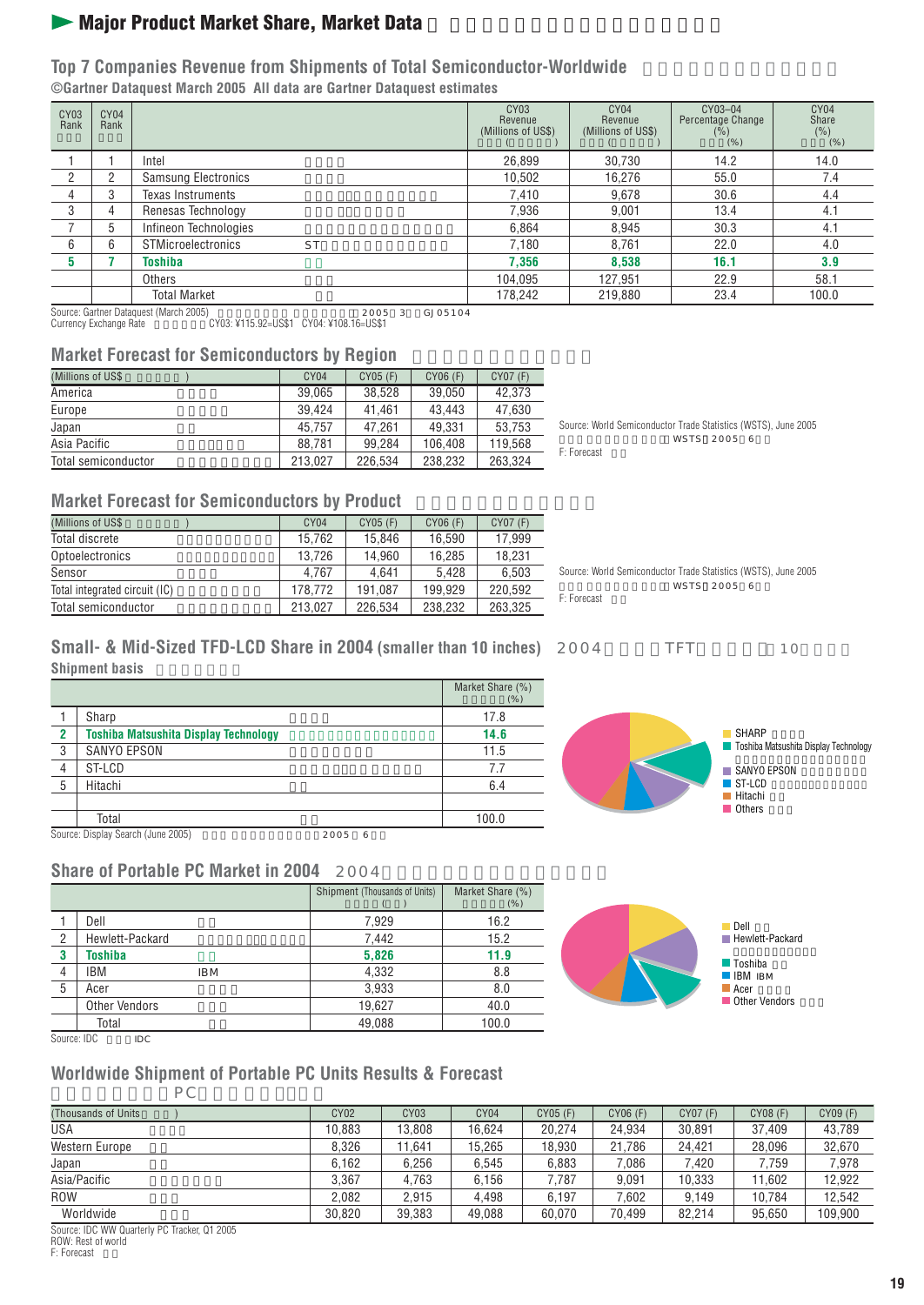#### **Share of Steam Turbine Market through 2002-2004** 2002 2004

|    |                                                      | Capacity (MW) | Market Share(%)<br>$(\%)$                     |                             |
|----|------------------------------------------------------|---------------|-----------------------------------------------|-----------------------------|
|    | <b>BHEL</b><br>BHEL                                  | 15.364.60     | 17.1                                          |                             |
|    | Toshiba                                              | 11.153.00     | 12.4                                          |                             |
| ۰J | <b>Siemens</b>                                       | 10.291.60     | 11.5                                          | <b>BHEL BHEL</b>            |
| 4  | Mitsubishi Heavy Industries                          | 8.980.00      | 10.0                                          | Toshiba<br>Siemens          |
| 5  | Doosan/GE<br>/G E                                    | 8.340.00      | 9.3                                           | Mitsubishi Heavy Industries |
|    | Others                                               | 35.601.00     | 39.7                                          |                             |
|    | Total                                                | 89.730.20     | 100.0                                         | Doosan/GE<br>/GE<br>Others  |
|    | Course: McCou BOWER RERORTS STEAM TURBINE SENERATORS |               | McCou DOMED DEDODTO OTEAM THODIME OF MEDATORO |                             |

Source: McCoy POWER REPORTS STEAM TURBINE GENERATORS MCCoy POWER REPORTS STEAM TURBINE GENERATORS<br>Note: Contracted Capacity (bigger than 5MWe), excluding Chinese Market 50MWE Note: Contracted Capacity (bigger than 5MWe), excluding Chinese Market

**Share of Nuclear Power Plant Market in Japan** 

|                | At March 31, 2005<br>2005 3       | Market Share (%)<br>(% ) |
|----------------|-----------------------------------|--------------------------|
|                | <b>Toshiba</b>                    | 33                       |
| $\overline{2}$ | Mitsubishi Heavy Industries, Ltd. | 33                       |
| 3              | Hitachi                           | 19                       |
|                | Others                            | 15                       |
|                | Total                             | 100                      |

Toshiba Mitsubishi Heavy Industries, Ltd. Hitachi 日立 ■ Others **Output** 

Note: Includes the capacity of nuclear power plants in Japan which are under construction or in operation.  $($ Source: Data from Japanese electric power companies

## **Intellectual Property Data**

| <b>Number of Patent Applications by Business Segment in FY2004</b><br>2004 |                         |           |                         |                           |                       |                 |       |
|----------------------------------------------------------------------------|-------------------------|-----------|-------------------------|---------------------------|-----------------------|-----------------|-------|
|                                                                            | <b>Industry Segment</b> | Corporate | <b>Digital Products</b> | <b>Electronic Devices</b> | Social Infrastructure | Home Appliances | Total |
| Number of                                                                  | Japan                   | .416      | .344                    | ,790                      | 2.232                 | 312             | 7.094 |
| Patent Applications   USA                                                  |                         | 453       | 917                     | 1.077                     | 179                   | 10              | 2.636 |
|                                                                            | China                   | 184       | 239                     | 346                       | 171                   | 43              | 983   |

#### **Percentage of Patent Applications by Business Segment in FY2004** 2004



#### **Number of Patents Registered in Japan in 2004**

2004

|                |                                            | <b>Patents of Registered</b> |
|----------------|--------------------------------------------|------------------------------|
|                | Matsushita Electric Industrial             | 4,120                        |
| $\overline{2}$ | Toshiba                                    | 2,916                        |
| 3              | Canon                                      | 2,539                        |
| $\overline{4}$ | Sharp                                      | 2,090                        |
| 5              | Hitachi                                    | 1,989                        |
| 6              | Ricoh                                      | 1,976                        |
| $\overline{7}$ | Sony                                       | 1,812                        |
| 8              | Mitsubishi Electric                        | 1,806                        |
| 9              | <b>NTT</b><br>NTT                          | 1,737                        |
| 10             | Sanyo                                      | 1,713                        |
|                | Source: PATOLIS (Patent-Online)<br>PATOLIS |                              |

**Number of Patents Registered in the United States in 2004** 米国登録特許件数 2004年)

|                |                                |                 | <b>Patents of Registered</b> |
|----------------|--------------------------------|-----------------|------------------------------|
| 1              | IBM                            | IB <sub>M</sub> | 3,248                        |
| 2              | Matsushita Electric Industrial |                 | 1,934                        |
| 3              | Canon                          |                 | 1,805                        |
| $\overline{4}$ | Hewlett-Packard                |                 | 1,775                        |
| 5              | Micron Technology              |                 | 1,760                        |
| 6              | <b>Samsung Electronics</b>     |                 | 1,604                        |
| 7              | Intel                          |                 | 1,601                        |
| 8              | Hitachi                        |                 | 1,514                        |
| 9              | <b>Toshiba</b>                 |                 | 1,311                        |
| 10             | Sonv                           |                 | 1.305                        |

Source: USPTO announcement 11 SPTO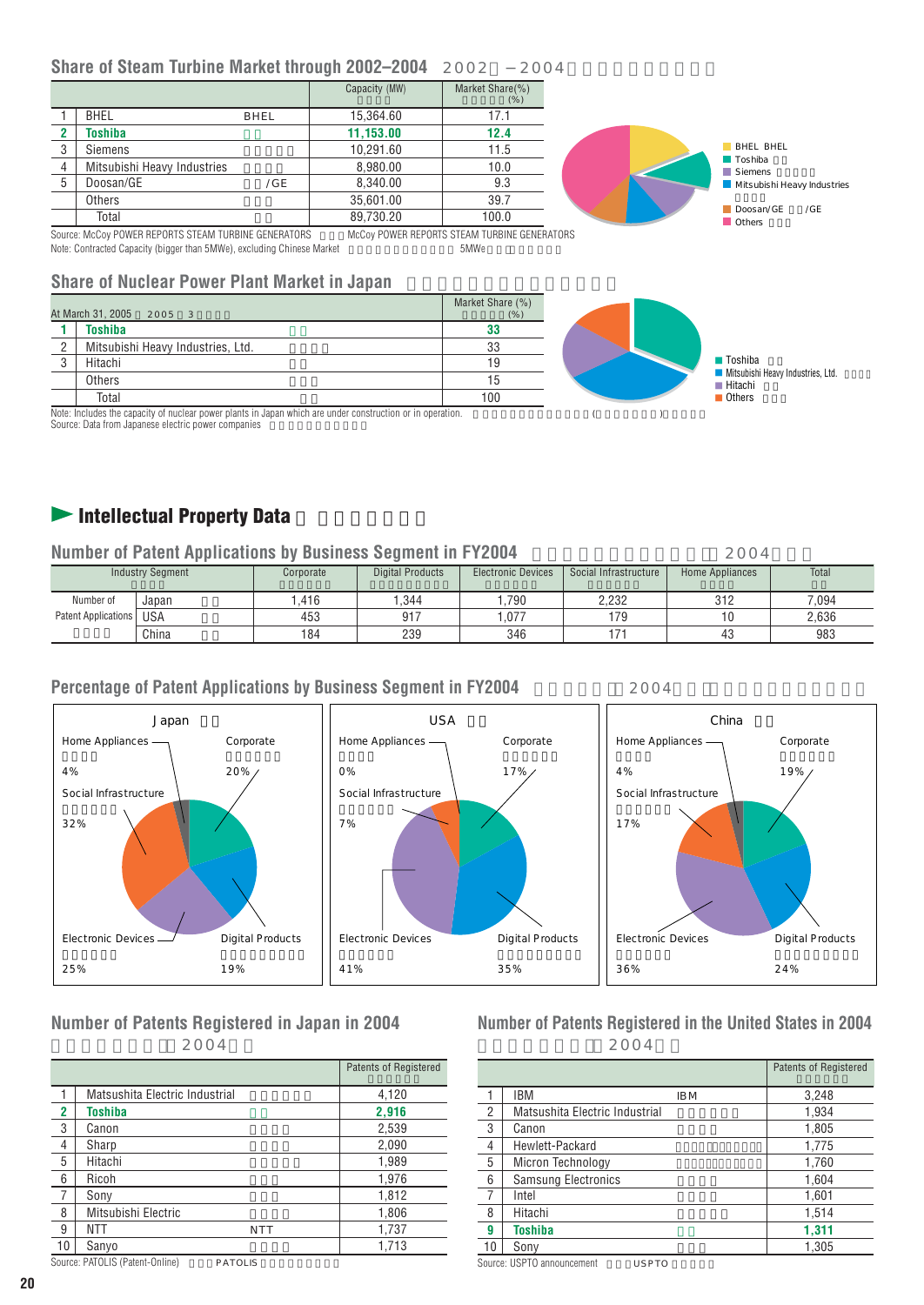## **Corporate Social Responsibility Data** CSR

#### **Assessment by SRI Evaluation Institutes** SRI



Toshiba ranked second among 13 IT/Home & Office companies in the social responsibility rankings of Oekom, a German research institute.

 $\mathsf{I}$  IT  $\mathsf{I}$  13  $\mathsf{I}$  2

Toshiba was selected as one of the 150 stocks that make up the Morningstar Socially Responsible Investment Index (MS-SRI), a Japanese index that promotes SRI.

モーニングスター社(日本)のSRI株価指数であ MS-SRI ) and the contract of  $150$ 

#### **ISO 14001 Certification** ISO14001



|                                         |       |       | (Number of operations) |      |       |  |
|-----------------------------------------|-------|-------|------------------------|------|-------|--|
|                                         | '01/3 | '02/3 | '03/3                  | 04/3 | '05/3 |  |
| Toshiba operations                      | 16    | 16    | 16                     | 16   | 16    |  |
| Subsidiaries and<br>affiliates in Japan | 53    | 54    | 55                     | 55   | 57    |  |
| Overseas subsidiaries                   | 23    | 27    | 29                     | 32   | 34    |  |
| Total                                   | 92    | 97    | 100                    | 103  | 107   |  |
| Achievement rate (%)<br>%               | 82    | 87    | 89                     | 92   | 92    |  |

#### **Toshiba Group's Environmental Impacts**

| <b>INPUT</b>                                                      |                           |   | 00'    | $^{\prime}01$ | '02    | '03    | '04   |
|-------------------------------------------------------------------|---------------------------|---|--------|---------------|--------|--------|-------|
| Energy: Calculated in CO2<br>(Ten thousand tons)                  | CO <sub>2</sub><br>$-CO2$ |   | 179    | 167           | 182    | 197    | 204   |
| Water (Ten thousand cubic meters)                                 | $m^3$ 2                   |   | 5.308  | 4.899         | 4.941  | 4.976  | 4,771 |
| Chemical substances:<br>Amount used (Tons)                        |                           | 3 | 18.522 | 16.894        | 19.304 | 15.825 | 8,602 |
| Chemical substances: Amount<br>released to the environment (Tons) | 3                         |   | 688    | 411           | 389    | 341    | 286   |

| <b>OUTPUT</b>                                                                         | 00'      | $^{\prime}01$ | $^{\prime}02$ | '03    | '04   |
|---------------------------------------------------------------------------------------|----------|---------------|---------------|--------|-------|
| Water environmental impact (Tons)                                                     | 1.277    | 946           | 938           | 1.046  | 976   |
| Annual average value of measured concentration ¥ Total drain discharge for the year / | $\times$ |               |               |        |       |
| Atmospheric environmental impact (Tons)                                               | 1.824    | 1.509         | 1.614         | 1.676  | 1.603 |
| Annual average value of measured concentration ¥ Total drain discharge for the year / | $\times$ |               |               |        |       |
| Final disposal of waste (Tons)                                                        | 14.563   | 10.552        | 10.028        | 10.040 | 8,651 |

※1 Data are for Toshiba and the 339 consolidated companies.

2 Data are for Toshiba and 103 companies of the Toshiba Group (total 104, 75 in Japan and 29 overseas).<br>103 104 75 29

 $\sim$  103 104 75 29

 $339$ 

※3 Data on chemical substances are for substances subject to the Pollutant Release and Transfer Registers (PRTR).  $\mathsf{PRTR}$ 

4 Water environmental impact is calculated as the annual average value of measured concentration at the drain mouth multiplied by total drain discharge for the year. In instances where the measured concentration is less than the minimum detection value, one-half of the minimum detection value is used for the purpose of calculation. Data are for Toshiba and 103 companies of the Toshiba Group (total 104, 75 in Japan and 29 overseas).

 $\frac{103}{103} = \frac{104}{75} = \frac{29}{75}$ 

 $\sim$  0  $\sim$  1/2

These data constitute the basis of environmental accounting. Because the coverage of Toshiba's environmental report changes every year due to reshaping of the business, etc., simple comparison with data in the previous year's report is impractical.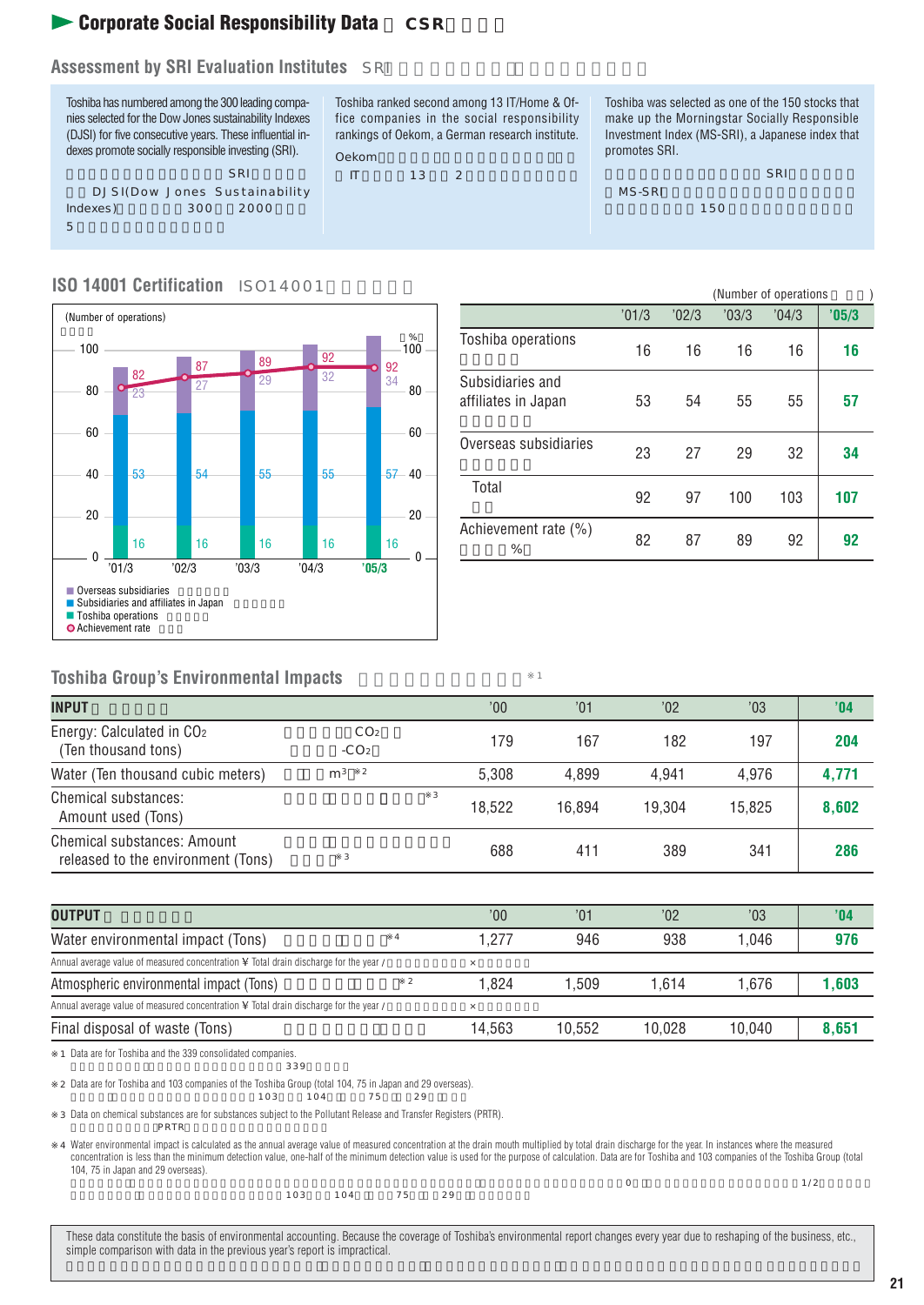## **12 Corporate Governance**

#### **Basic Policy on Corporate Governance and Implementation of Measures**

The Company's fundamental principles and goals for corporate governance are enhancement of management efficiency and transparency and maximization of the Company's value from the viewpoint of shareholders.

Following the introduction of the executive officer system in 1998 and the in-house company system in 1999, the Company established its original Nomination Committee and Compensation Committee in June 2000. In June 2001, the Company appointed three outside directors and shortened the term of office of directors to one year. The Company has adopted the "Company with Committees" system since June 2003 to reinforce the supervisory function of management, increase transparency, improve management flexibility, and enhance risk management and compliance with laws and regulations.

The diagram below shows the Company's structure for execution of operations, supervision and internal control.

#### **Implementation of Measures Concerning Corporate Governance Structures concerning corporate decision-making, execution and supervision and other corporate governance systems**

Since June 2003, the Company has adopted the "Company with Committees" system. Of 14 directors, seven are non-executive officers: four outside directors, the chairman of the Board of Directors, and two full-time members (internal directors) of the Audit Committee.

The Nomination Committee consists of one internal director and two outside directors, the Audit Committee consists of two full-time members (internal directors) and three outside directors and the Compensation Committee consists of two internal directors and three outside directors. The Nomination Committee and Compensation Committee are chaired by outside directors.

The Audit Committee has five staff members to support the three outside directors who are members of the Audit Committee. The secretariat of the Board of Directors provides the four outside directors with briefings on the agenda prior to meetings of the Board of Directors.

Under the "Company with Committees" system, decisions of business operations are delegated to the executive officers, except for matters reserved to Board of Directors under the Commercial Code and which have significant impact on corporate value and shareholder benefits, while the Board of Directors is dedicated to supervision of management. The Board of Directors receives reports from each executive officer and committee regularly, and the Corporate Audit Division reports audit results to the Board.

In respect of the execution of business delegated to executive officers, important corporate business decisions are made by the president and CEO of the Company mainly at the corporate management meeting. Executive officers appointed to head in-house companies, as company president and CEO, make decisions on their respective businesses mainly through the in-house company management meeting.

#### **Enhancement of Corporate Governance**

- 1998 | Introduced corporate executive officer system.
- 1999 | Introduced in-house company system.
- 2003 Adopted the "Company with Committees" system and introduced Corporate Social Responsibility Division.





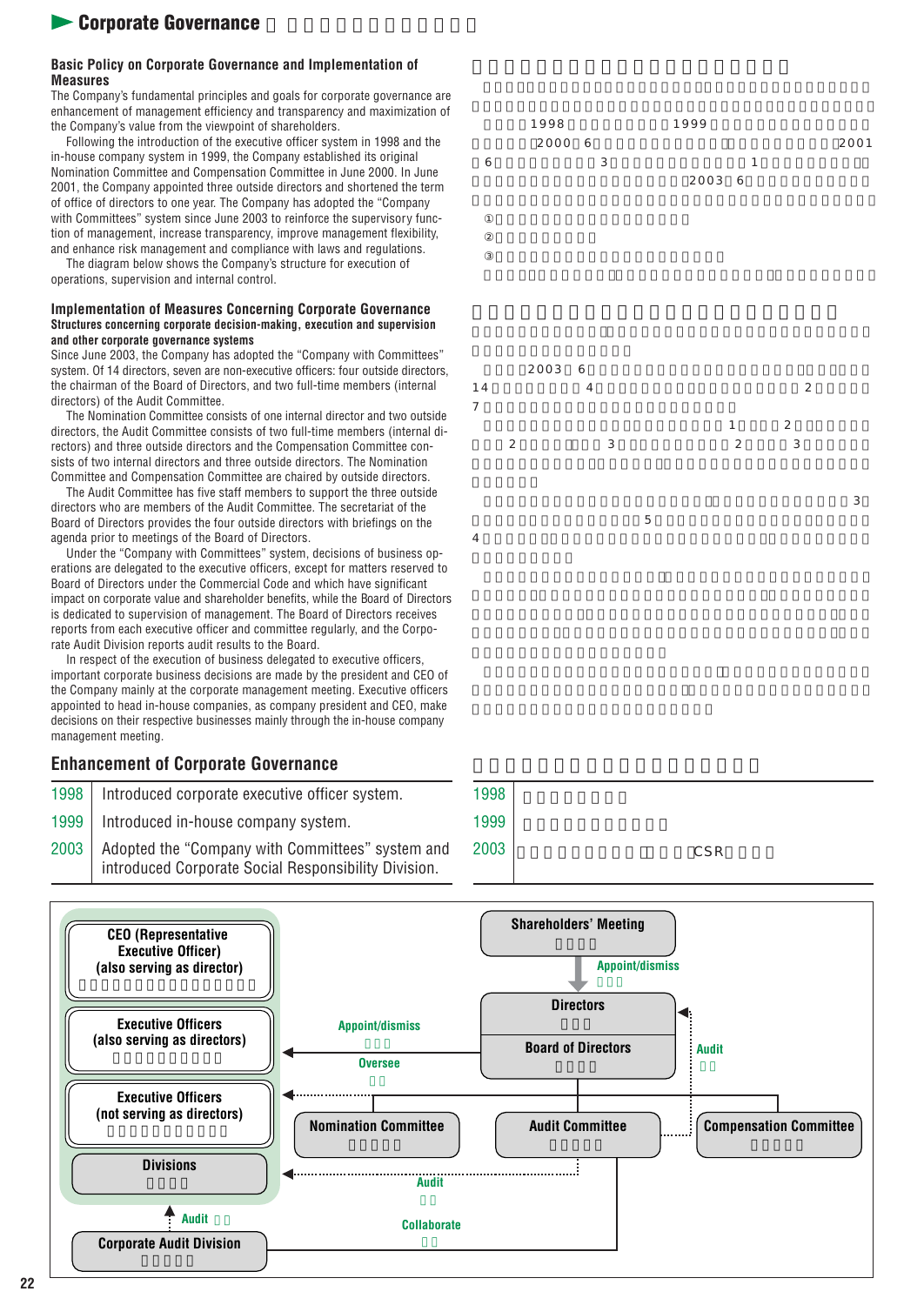## **Main Subsidiaries and Affiliates** (As of March 31, 2005)<br>2005 131

| <b>Consolidated subsidiaries</b><br>—Japan<br><b>Digital Products</b><br>Toshiba Information Equipments Co., Ltd.<br>Toshiba Multimedia Devices Co., Ltd.<br><b>Toshiba Samsung Storage Technology Corporation</b><br><b>Toshiba TEC Corporation</b><br><b>Electronic Devices</b><br><b>A&amp;T Battery Corporation</b><br>Device Link, Inc.<br>Iwate Toshiba Electronics Co., Ltd.<br><b>Kaga Toshiba Electronics Corporation</b><br><b>Toshiba Device Corporation</b><br><b>Toshiba LSI Package Solutions Corporation</b><br>Toshiba Matsushita Display Technology Co., Ltd. | <b>Home Appliances</b><br>Toshiba Dalian Co., Ltd.<br>Toshiba America Consumer Products, Inc.<br>Toshiba Consumer Products (Thailand) Co., Ltd.<br><b>Others</b><br>Toshiba (China) Co., Ltd.<br>Taiwan Toshiba International Procurement Corporation<br><b>Toshiba America Capital Corporation</b><br>Toshiba America, Inc.<br>Toshiba Asia Pacific Pte., Ltd.<br>Toshiba Capital (Asia) Ltd.<br><b>Toshiba Compressor (Taiwan) Corporation</b><br>Toshiba International Finance (Netherlands) B.V.<br>Toshiba International Finance (UK) Plc.<br>Plus 105 companies | ( )<br>( )<br>( )<br>( )<br>( )<br>( )<br>( )<br>( )<br>( )<br>( ) | 105                                                                                     |
|--------------------------------------------------------------------------------------------------------------------------------------------------------------------------------------------------------------------------------------------------------------------------------------------------------------------------------------------------------------------------------------------------------------------------------------------------------------------------------------------------------------------------------------------------------------------------------|-----------------------------------------------------------------------------------------------------------------------------------------------------------------------------------------------------------------------------------------------------------------------------------------------------------------------------------------------------------------------------------------------------------------------------------------------------------------------------------------------------------------------------------------------------------------------|--------------------------------------------------------------------|-----------------------------------------------------------------------------------------|
| <b>Social Infrastructure</b>                                                                                                                                                                                                                                                                                                                                                                                                                                                                                                                                                   |                                                                                                                                                                                                                                                                                                                                                                                                                                                                                                                                                                       |                                                                    |                                                                                         |
| Joint Fuel Co., Ltd.<br><b>Toshiba Elevator and Building Systems Corporation</b><br><b>Toshiba Industrial Products Sales Corporation</b><br><b>Toshiba Information Systems (Japan) Corporation</b><br><b>Toshiba Medical Systems Corporation</b><br><b>Toshiba Plant Systems &amp; Services Corporation</b><br><b>Toshiba Solutions Corporation</b>                                                                                                                                                                                                                            | <b>Affiliated companies</b><br>Accounted by the equity method<br>—Japan<br><b>Electronic Devices</b><br>Flash Partners, Ltd.<br>Flash Vision Japan, L.L.C.<br>MT Picture Display Co., Ltd.                                                                                                                                                                                                                                                                                                                                                                            | ( )<br>$-$ ( )<br>( )<br>( )<br>( )<br>( )<br>( )                  | ( )<br>( )<br>( )                                                                       |
| <b>Home Appliances</b><br><b>Harison Toshiba Lighting Corporation</b><br><b>Toshiba Carrier Airconditioning Systems Corporation</b><br><b>Toshiba Carrier Corporation</b><br><b>Toshiba Consumer Marketing Corporation</b><br>Toshiba HA Products Co., Ltd.<br><b>Toshiba Home Technology Corporation</b><br><b>Toshiba Lighting &amp; Technology Corporation</b><br>Toshiba Denzai Marketing Co., Ltd.<br><b>Others</b><br><b>Media Serve Corporation</b><br>Toshiba Building Co., Ltd.                                                                                       | <b>Social Infrastructure</b><br>NEC Toshiba Space Systems, Ltd.<br>Nishishiba Electric Co., Ltd.<br><b>TM T&amp;D Corporation</b><br>Toshiba Medical Finance Co., Ltd.<br>Toshiba Mitsubishi-Electric Industrial Systems Corporation<br><b>Others</b><br>ep Broadcasting Corporation<br>ep Corporation<br><b>Mobile Broadcasting Corporation</b><br><b>Shibaura Mechatronics Corporation</b><br><b>Topcon Corporation</b>                                                                                                                                             | ( )<br>( )<br>( )<br>( )<br>( )<br>( )<br>( )<br>( )<br>( )<br>( ) | <b>NEC</b><br>( )<br>( )<br>( )<br>( )<br>( )<br>( )<br>( )<br>( )<br>( )<br>( )<br>( ) |
| <b>Toshiba Capital Corporation</b><br><b>Toshiba Logistics Corporation</b>                                                                                                                                                                                                                                                                                                                                                                                                                                                                                                     | Toshiba Ceramics Co., Ltd.<br><b>Toshiba Finance Corporation</b>                                                                                                                                                                                                                                                                                                                                                                                                                                                                                                      | ( )<br>( )                                                         | ( )                                                                                     |
| Plus 170 companies                                                                                                                                                                                                                                                                                                                                                                                                                                                                                                                                                             | <b>Toshiba Housing Loan Service Corporation</b><br>Toshiba Machine Co., Ltd.                                                                                                                                                                                                                                                                                                                                                                                                                                                                                          | 170                                                                | ( )                                                                                     |
| -Overseas                                                                                                                                                                                                                                                                                                                                                                                                                                                                                                                                                                      | <b>Plus 20 companies</b>                                                                                                                                                                                                                                                                                                                                                                                                                                                                                                                                              |                                                                    | 20                                                                                      |
| <b>Digital Products</b><br>Dalian Toshiba Television Co., Ltd.<br>Toshiba America Business Solutions, Inc.<br>Toshiba America Consumer Products, L.L.C.<br><b>Toshiba America Information Systems, Inc.</b><br>Toshiba Digital Media Network Taiwan Corp.<br><b>Toshiba Europe GmbH</b>                                                                                                                                                                                                                                                                                        | -Overseas<br><b>Digital Products</b><br>Semp Toshiba Amazonas S.A.<br><b>Electronic Devices</b><br>Beijing Matsushita Color CRT Co., Ltd.                                                                                                                                                                                                                                                                                                                                                                                                                             |                                                                    | ( )<br>MT<br>( )                                                                        |
| Toshiba Information Equipment (Hangzhou) Co., Ltd.<br>Toshiba Information Equipment (Philippines), Inc.<br>Toshiba Information Systems (UK) Ltd.<br>Toshiba Samsung Storage Technology Korea Corporation<br>Toshiba Systemes (France) S.A.<br><b>Toshiba TEC Europe Imaging Systems S.A.</b><br>Toshiba TEC France Imaging Systems S.A.<br>Toshiba TEC U.K. Imaging Systems Ltd.                                                                                                                                                                                               | MT Picture Display (M) Sdn. Bhd.<br>MT Picture Display (Thailand) Co., Ltd.<br>MT Picture Display Corporation of America (Ohio)<br>MT Picture Display Corporation of America (New York)<br><b>MT Picture Display Indonesia</b><br>P.T. Display Devices Indonesia<br><b>Social Infrastructure</b>                                                                                                                                                                                                                                                                      |                                                                    | МT<br>( )<br>)( )<br>MT<br>(<br>MT<br>)( )<br>( )<br>MT                                 |
| <b>Electronic Devices</b><br>AFPD Pte., Ltd.<br>Toshiba America Electronic Components, Inc.<br><b>Toshiba Electronics Europe GmbH</b><br>Toshiba Electronics Malaysia Sdn. Bhd.                                                                                                                                                                                                                                                                                                                                                                                                | TM GE Automation Systems L.L.C.<br><b>Home Appliances</b><br><b>Guangdong Meizhi Compressor Limited</b><br>Toshiba Carrier (Thailand) Co., Ltd.<br><b>Toshiba Carrier UK Ltd.</b>                                                                                                                                                                                                                                                                                                                                                                                     |                                                                    |                                                                                         |
| <b>Social Infrastructure</b><br>Toshiba America Medical Systems, Inc.<br>Toshiba America MRI, Inc.<br>Toshiba Information, Industrial and Power Systems Taiwan Corp.                                                                                                                                                                                                                                                                                                                                                                                                           | <b>Others</b><br>GE Toshiba Silicones Co., Ltd.<br><b>Plus 20 companies</b>                                                                                                                                                                                                                                                                                                                                                                                                                                                                                           | <b>MRI</b>                                                         | ( )<br>20                                                                               |

**Toshiba Information, Industrial and Power Systems Taiwan Corp. Toshiba International Corporation Toshiba Medical Systems Europe B.V.**

> Listed on Tokyo Stock Exchange Listed on Osaka Securities Exchange Listed on Frankfurt Stock Exchange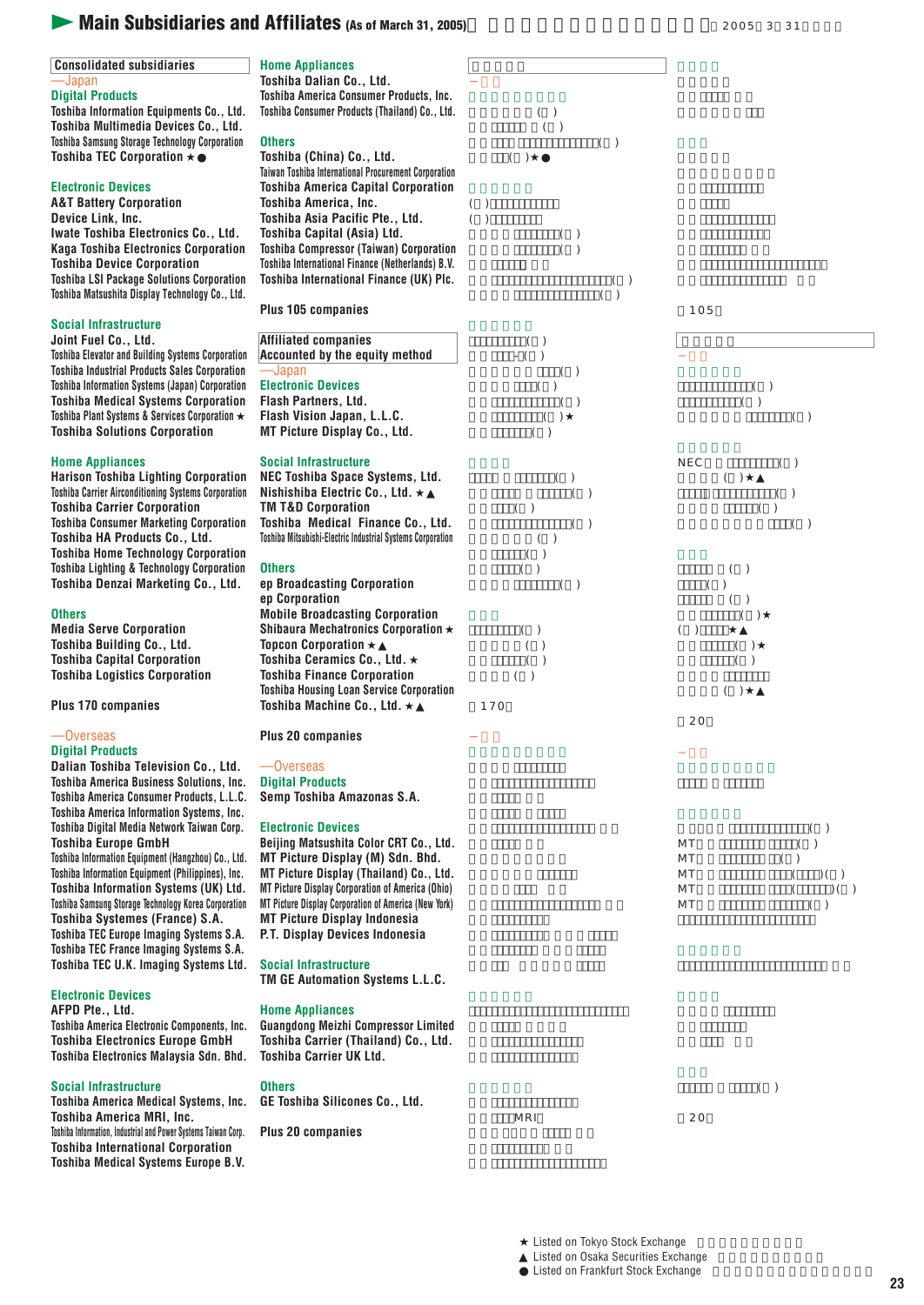## **Learning Stock Information**

**Common Stock Price Trends** 

|                                                 |         | '95/3     | '96/3     |  |
|-------------------------------------------------|---------|-----------|-----------|--|
| Common stock price $(Y,$ fiscal year)           |         |           |           |  |
| High                                            |         | 878       | 869       |  |
| Low                                             |         | 540       | 493       |  |
| Nikkei average $(Y)^*$                          | $\star$ | 16,139.95 | 21,406.85 |  |
| Total issued shares (Millions of shares)*       | $\star$ | 3.219     | 3,219     |  |
| Market capitalization (Billion $\frac{1}{2}$ )* | $\star$ | 1,896.0   | 2,613.8   |  |
| Earnings per share—Basic (EPS) $(4)$            |         | 13.89     | 26.85     |  |
| Earnings per share—Diluted (EPS) $(4)$          |         | 13.54     | 26.85     |  |
| Annual Dividends per share $(\frac{1}{2})$      |         | 10        | 10        |  |
| Payout ratio (%) (Non-consolidated)             | (% )    | 76.2      | 51.5      |  |
| Number of shareholders that have unit shares*   | $\star$ | 367,301   | 387,574   |  |
| Price-to-earnings ratio (PER) (Times)*          | $\star$ | 42.4      | 28.9      |  |
| Price-to-cash flows ratio (PCFR) (Times)*       | $\star$ | 5.5       | 7.4       |  |
| Price-to-book value ratio (PBR) (Times)*        | $\star$ | 1.5       | 1.9       |  |

Note: Common stock price is based on Tokyo Stock Exchange, Inc's market quotation.

#### **Distribution of Shareholders**

| (Distribution of total voting rights)          |       |       | (At March 31<br>$\mathcal{R}$ |       | 31    |
|------------------------------------------------|-------|-------|-------------------------------|-------|-------|
|                                                | '01/3 | '02/3 | '03/3                         | '04/3 | '05/3 |
| Individuals and others in Japan                | 30.6% | 34.8% | 37.8%                         | 38.4% | 39.2% |
| Overseas investors                             | 25.7  | 20.9  | 16.2                          | 19.0  | 18.1  |
| Companies in Japan                             | 4.2   | 4.0   | 3.5                           | 3.0   | 2.9   |
| ■ Securities companies in Japan                | 0.8   | 0.4   | 0.9                           | 1.2   | 0.7   |
| $\blacksquare$ Financial institutions in Japan | 38.7  | 39.9  | 41.6                          | 38.4  | 39.1  |





**Stock Price Chart**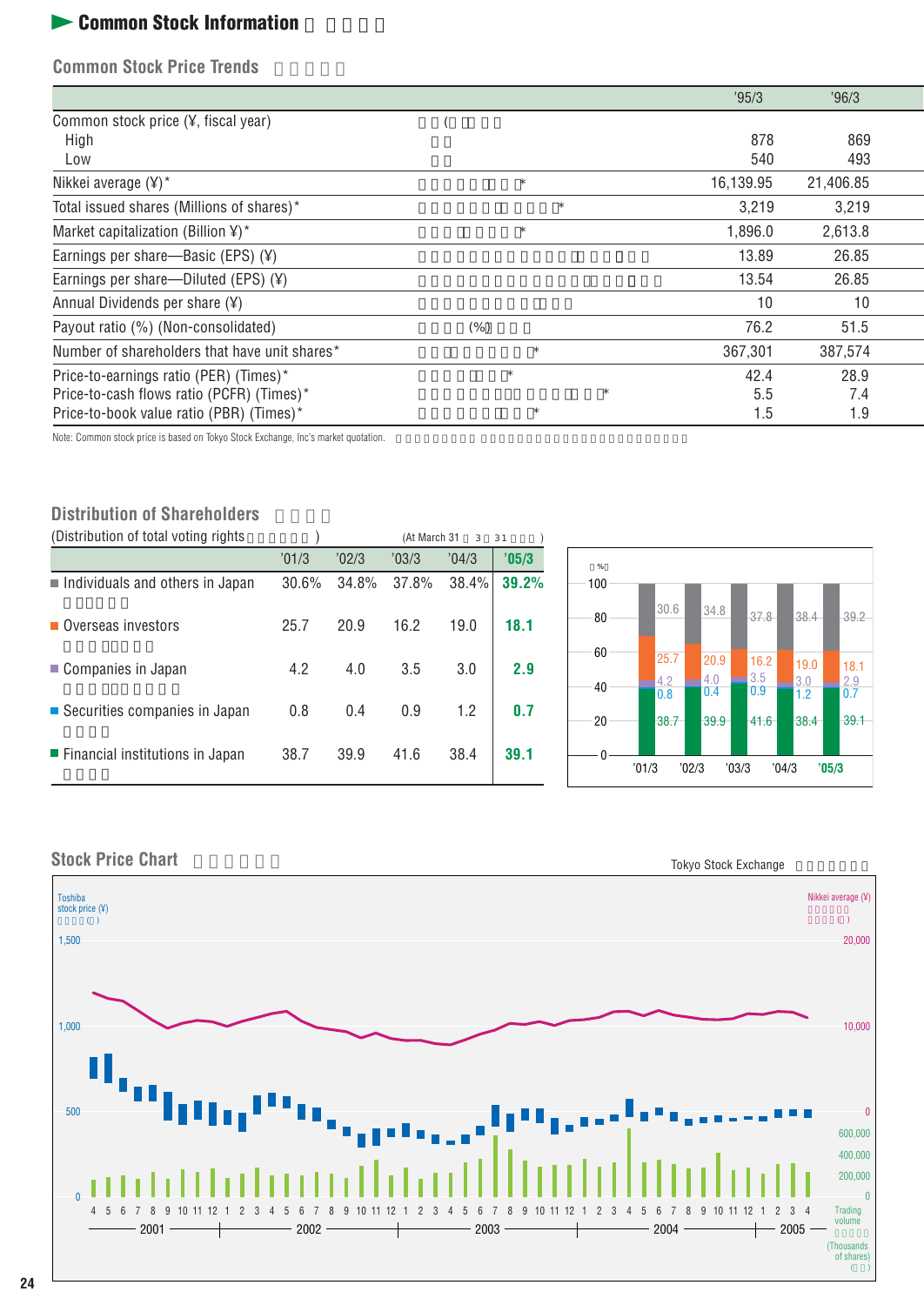$(*As of March 31 *3 31 )$ 

| '97/3     | '98/3     | '99/3     | '00/3     | '01/3     | '02/3        | '03/3    | '04/3     | '05/3     |
|-----------|-----------|-----------|-----------|-----------|--------------|----------|-----------|-----------|
|           |           |           |           |           |              |          |           |           |
| 838       | 787       | 853       | 1.070     | 1.280     | 842          | 611      | 541       | 576       |
| 657       | 500       | 430       | 632       | 616       | 384          | 292      | 303       | 379       |
| 18,003.40 | 16,527.17 | 15,836.59 | 20,337.32 | 12,999.70 | 11,024.94    | 7,972.71 | 11,715.39 | 11,668.95 |
| 3,219     | 3,219     | 3,219     | 3,219     | 3,219     | 3,219        | 3,219    | 3,219     | 3,219     |
| 2,201.8   | 1,738.3   | 2,604.2   | 3.367.1   | 2,356.3   | 1,815.5      | 1,007.6  | 1,519.4   | 1,442.1   |
| 20.06     | 2.28      | (4.32)    | (10.22)   | 29.88     | (78.91)      | 5.75     | 8.96      | 14.32     |
| 20.06     | 2.28      | (4.32)    | (10.22)   | 29.71     | (78.91)      | 5.75     | 8.96      | 13.52     |
| 10        | 10        | 6         | 3         | 10        | $\mathbf{0}$ | 3        | 3         | 5         |
| 53.5      | 97.4      |           |           | 121.9     |              | 11.6     | 49.0      | 91.4      |
| 385,942   | 375,682   | 346,209   | 321,998   | 379,890   | 416,857      | 428,070  | 424,526   | 418,051   |
| 32.8      | 118.1     |           |           | 24.5      |              | 54.4     | 52.7      | 31.3      |
| 6.8       | 5.6       | 8.6       | 10.7      | 5.4       | 25.1         | 3.6      | 5.4       | 7.2       |
| 1.6       | 1.4       | 2.3       | 3.2       | 2.3       | 2.6          | 1.8      | 2.0       | 1.8       |

## **Major Shareholders**

 $(As of March 31, 2005 2005 3 31 )$ 

|                                                       | Percentage of<br>total voting rights |
|-------------------------------------------------------|--------------------------------------|
| The Master Trust Bank of Japan, Ltd. (Trust Accounts) | 6.8%                                 |
| Japan Trustee Service Bank, Ltd. (Trust Accounts)     | 4.6                                  |
| The Dai-ichi Mutual Life Insurance Company            | 3.4                                  |
| Nippon Life Insurance Company                         | 3.2                                  |
| Employees Stock Ownership Plan                        | 1.7                                  |
| Sumitomo Mitsui Banking Corporation                   | 1.5                                  |
| Shinsei Bank, Limited                                 | 1.5                                  |
| NIPPONKOA Insurance Co., Ltd.                         | 1.4                                  |
| Mizuho Corporate Bank, Ltd.                           | 1.2                                  |
| Mitsui Sumitomo Insurance Company, Limited            | 1.1                                  |

## **Leader Corporate Data**

As of March 31, 2005 2005 3 31

#### **Toshiba Corporation**

| Headquarters: 1-1, Shibaura 1-chome, Minato-ku, Tokyo 105-8001, Japan | 105-8001                 | $1 - 1 - 1$                                    |
|-----------------------------------------------------------------------|--------------------------|------------------------------------------------|
| Founded: July 1875                                                    | 1875 7                   |                                                |
| Number of Employees: Approx. 165,000 (consolidated basis)             | 165                      |                                                |
| Fiscal Year: April 1 to March 31                                      | 3 3 1                    |                                                |
| Authorized Number of Shares: 10,000,000,000 shares                    |                          | 10.000.000.000                                 |
| Number of Shares Issued: 3,219,027,165 shares                         |                          | 3,219,027,165                                  |
| Paid-in Capital: ¥274.926 million                                     | 274,926                  |                                                |
| Number of Shareholders: 479,808                                       | 479,808                  |                                                |
| Stock Exchange Listings: Tokyo, Osaka, Nagoya, London                 |                          |                                                |
| ISIN: JP359 2200004                                                   | ISIN JP359 2200004       |                                                |
| Ticker Code on the Tokyo Stock Exchange: 6502                         | 6502                     |                                                |
| Transfer Agent: The Chuo Mitsui Trust and Banking Company, Limited    |                          |                                                |
| For Further Information, Please Contact:                              |                          |                                                |
| Toshiba Corporation Investor Relations Group                          |                          | IR                                             |
| 1-1, Shibaura 1-chome, Minato-ku, Tokyo 105-8001, Japan               | 105-8001                 | $1 - 1 - 1$                                    |
| Phone: +81-3-3457-2096 Facsimile: +81-3-5444-9202                     |                          | TEL: (03) 3457-2096 FAX: (03) 5444-9202        |
| E-mail: ir@toshiba.co.jp                                              | e-mail: ir@toshiba.co.jp |                                                |
| http://www.toshiba.co.jp/about/ir/index2.htm                          |                          | http://www.toshiba.co.jp/about/ir/index2_j.htm |
|                                                                       |                          |                                                |